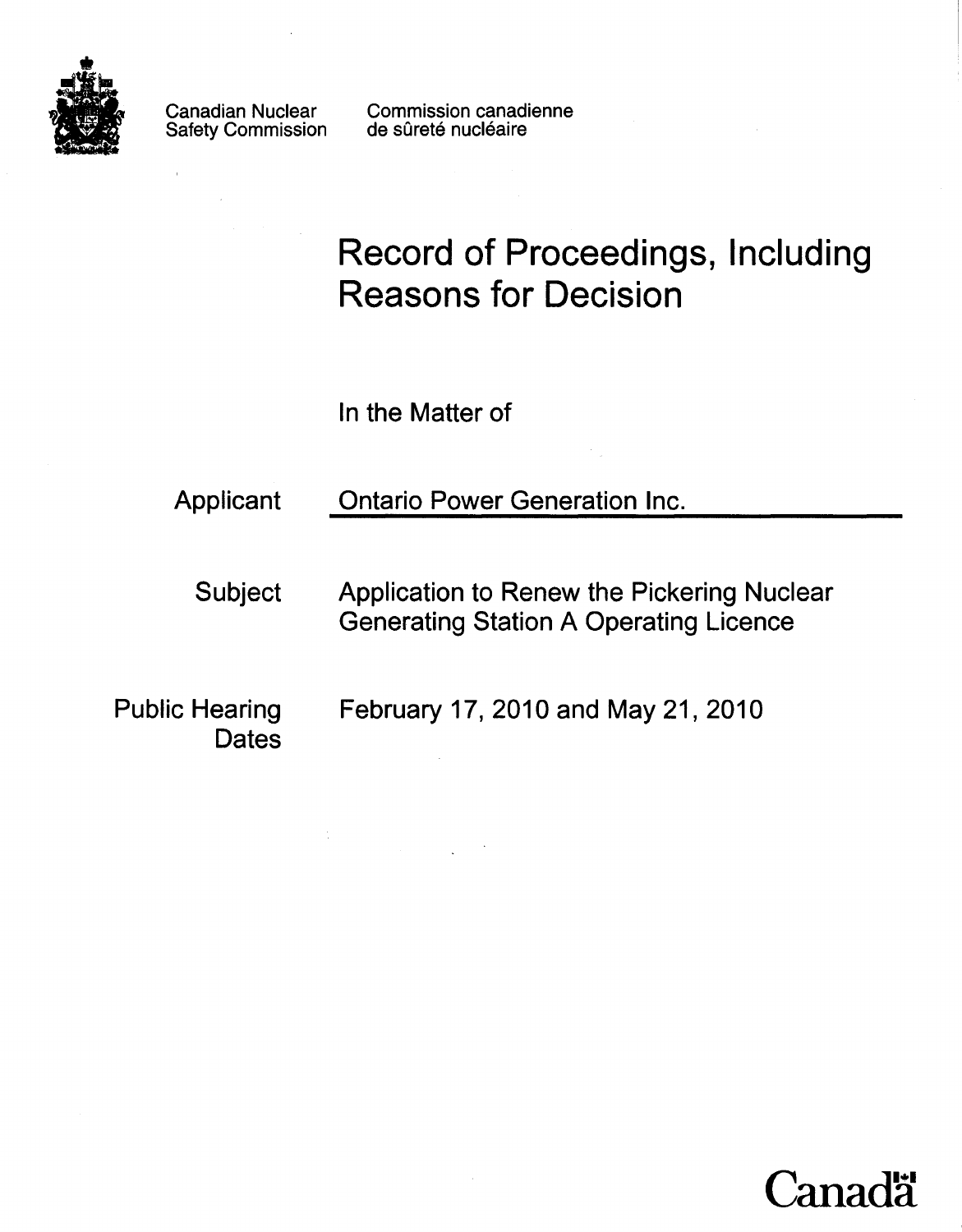#### **RECORD OF PROCEEDINGS**

| Applicant:                                     |                                                                                                                                                                                                                | Ontario Power Generation Inc.                                                   |  |
|------------------------------------------------|----------------------------------------------------------------------------------------------------------------------------------------------------------------------------------------------------------------|---------------------------------------------------------------------------------|--|
| Address/Location:                              |                                                                                                                                                                                                                | 700 University Avenue, Toronto, Ontario, M5G 1X6.                               |  |
| Purpose:                                       | <b>Operating Licence</b>                                                                                                                                                                                       | Application to renew the Pickering Nuclear Generating Station A                 |  |
| Application received:                          | September 28, 2009                                                                                                                                                                                             |                                                                                 |  |
| Dates of public hearings:                      |                                                                                                                                                                                                                | February 17, 2010 (Day 1) and May 21, 2010 (Day 2)                              |  |
| Location:                                      | Canadian Nuclear Safety Commission (CNSC) Public Hearing Room,<br>280 Slater St., 14th. Floor, Ottawa, Ontario (Day 1), and Pickering<br>Recreation Complex, 1867 Valley Farm Road, Pickering, Ontario (Day 2) |                                                                                 |  |
| Members present:                               | M. Binder, Chair<br>A.R. Graham<br>C.R. Barnes<br>D.D. Tolgyesi                                                                                                                                                | R. J. Barriault<br>M. J. McDill<br>A. Harvey                                    |  |
| Secretary:<br>Recording Secretary:<br>Counsel: | M. Leblanc (Day 1) and K. McGee (Day 2)<br>S. Dimitrijevic                                                                                                                                                     | J. Lavoie (Senior General Counsel, Day 1) and L. Thiele (Senior Counsel, Day 2) |  |

| <b>Applicant Represented By</b>                                                                                                                                                                                                                                                      |                     |                      | <b>Document Number</b>                                                       |
|--------------------------------------------------------------------------------------------------------------------------------------------------------------------------------------------------------------------------------------------------------------------------------------|---------------------|----------------------|------------------------------------------------------------------------------|
| • W. Robbins, Chief Nuclear Officer                                                                                                                                                                                                                                                  |                     |                      |                                                                              |
| • G. Jager, Senior Vice-President of Pickering A                                                                                                                                                                                                                                     |                     |                      |                                                                              |
| • P. Tremblay, Senior Vice President, Nuclear Programs and Training<br>• L. Swami, Vice President, Nuclear Regulatory Programs<br>• M. Elliott, Senior Vice President, Inspection, Maintenance and<br><b>Commercial Services</b><br>• R. Black, Director of Engineering, Pickering A |                     |                      | CMD 10-H6.1A<br>CMD 10-H6.1B<br>CMD 10-H6.1C<br>CMD 10-H6.1D<br>CMD 10-H6.1E |
| • S. Granville, Director of Operations and Maintenance, Pickering A<br>• J. Lotoski, Engineering Director of Nuclear Waste Management<br>• J. Hoornweg, Director Nuclear Public Affairs<br>• J. Coles, Director of Nuclear Protection Programs and Training                          |                     |                      |                                                                              |
|                                                                                                                                                                                                                                                                                      | <b>CNSC</b> staff   |                      | <b>Document Number</b>                                                       |
| • G. Rzentkowski                                                                                                                                                                                                                                                                     | • T. Schaubel       | $\bullet$ R. Jammal  | <b>CMD 10-H6</b>                                                             |
| • L. Love-Tedjoumoto                                                                                                                                                                                                                                                                 | • A. Bouchard       | $\bullet$ M. Rinker  | <b>CMD 10-H6.A</b>                                                           |
| $\bullet$ D. Wismer                                                                                                                                                                                                                                                                  | $\bullet$ R. Jammal | $\bullet$ M. Couture | <b>CMD 10-H6.B</b>                                                           |
| • K. Lafrenière                                                                                                                                                                                                                                                                      | • J. Sigetich       | • D. Howard          | <b>CMD 10-H6.C</b><br><b>CMD 10-H6.D</b><br><b>CMD 10-H6.E</b>               |
| <b>Intervenors</b>                                                                                                                                                                                                                                                                   |                     |                      |                                                                              |
| See Appendix A                                                                                                                                                                                                                                                                       |                     |                      |                                                                              |
| <b>Others</b>                                                                                                                                                                                                                                                                        |                     |                      |                                                                              |
| • Fisheries and Oceans Canada: T. Hoggarth                                                                                                                                                                                                                                           |                     |                      |                                                                              |

**Licence:** Renewed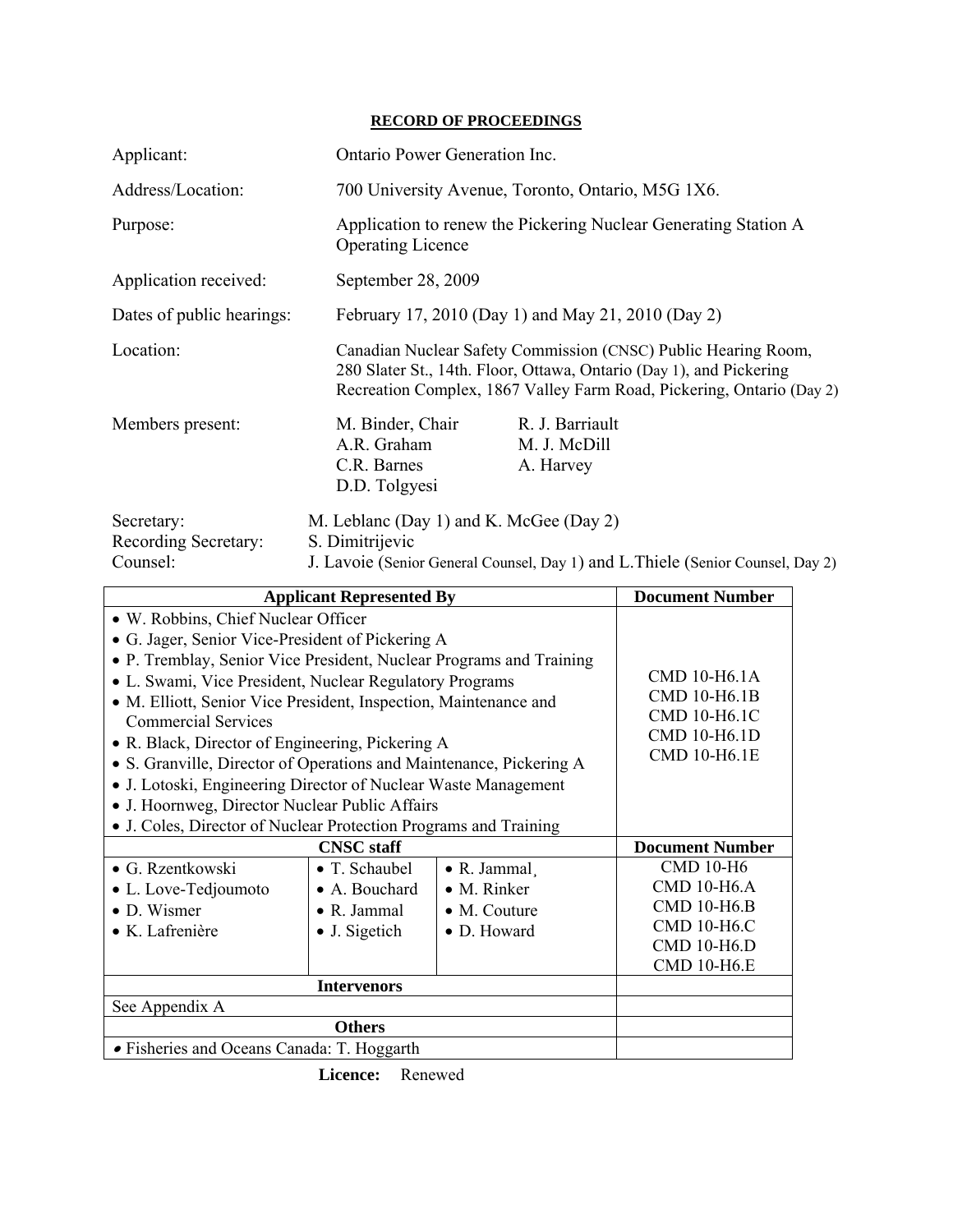# **Table of Contents**

| <b>DECISION</b>    |    |
|--------------------|----|
|                    |    |
|                    |    |
|                    |    |
|                    |    |
|                    |    |
|                    |    |
|                    |    |
|                    |    |
|                    |    |
|                    |    |
|                    |    |
|                    |    |
|                    |    |
|                    |    |
|                    |    |
|                    |    |
|                    |    |
|                    |    |
|                    |    |
|                    |    |
|                    |    |
|                    |    |
|                    |    |
|                    |    |
|                    |    |
|                    |    |
|                    |    |
|                    |    |
|                    |    |
|                    |    |
| <i>Reliability</i> | 20 |
|                    |    |
|                    |    |
|                    |    |
|                    |    |
|                    |    |
|                    |    |
|                    |    |
|                    |    |
|                    |    |
|                    |    |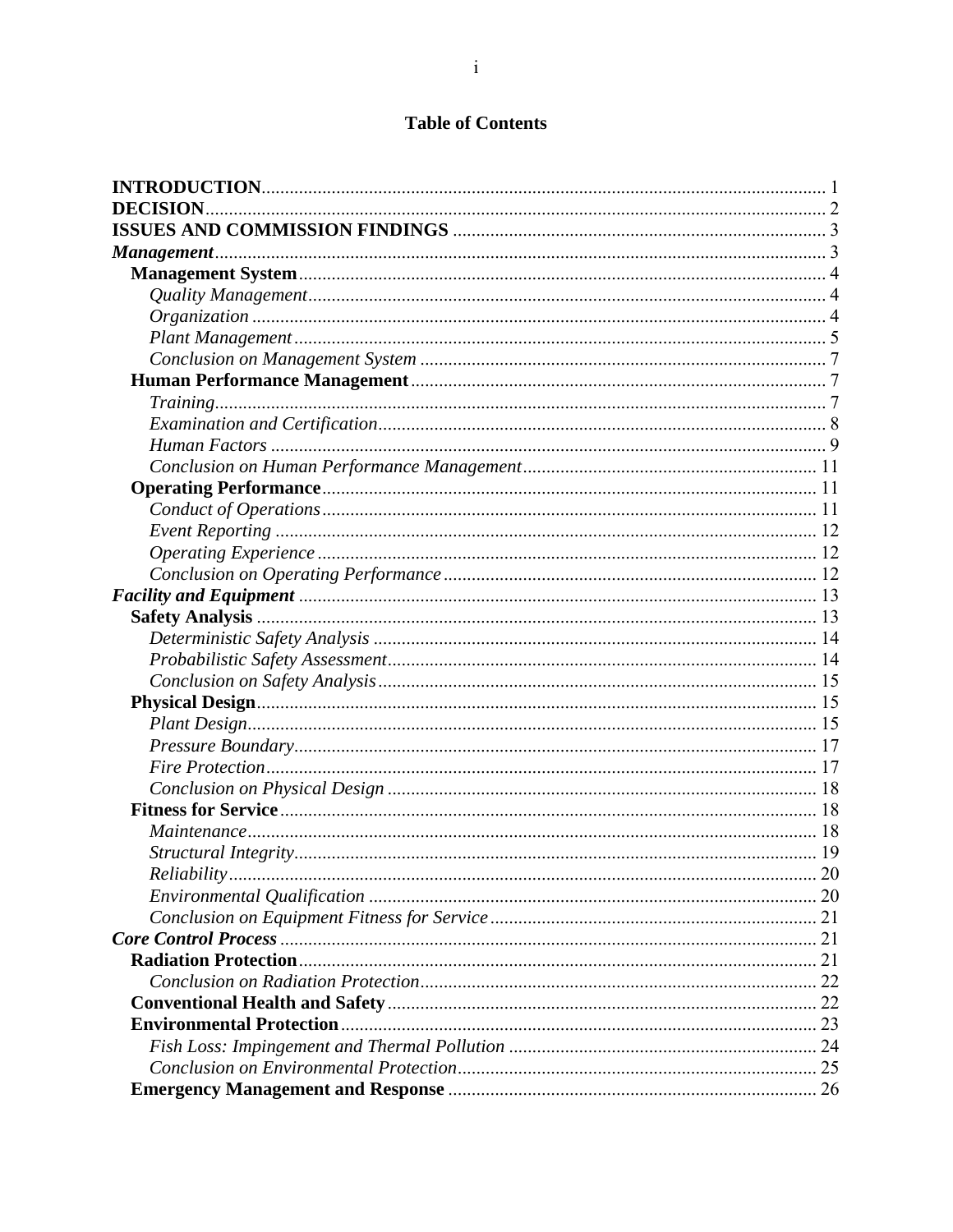| 26 |
|----|
| 26 |
| 27 |
| 27 |
| 29 |
| 29 |
| 29 |
|    |
|    |
|    |
|    |
|    |
|    |
|    |
|    |
|    |
|    |
|    |
|    |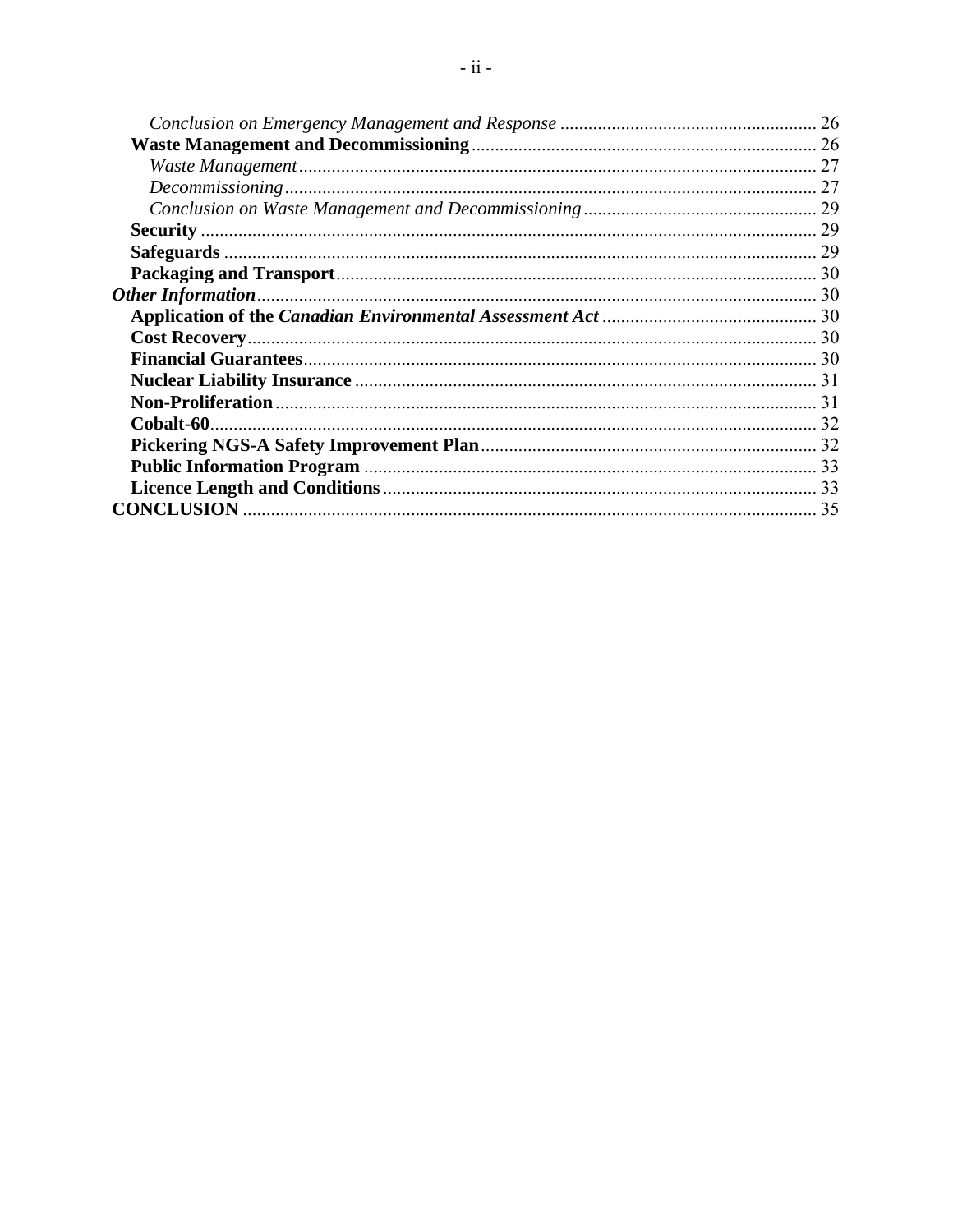## **INTRODUCTION**

- <span id="page-4-0"></span>1. Ontario Power Generation Inc. (OPG) has applied to the Canadian Nuclear Safety Commission<sup>[1](#page-4-1)</sup> (CNSC) for the renewal of the Nuclear Power Reactor Operating Licence for the Pickering Nuclear Generating Station A (Pickering NGS-A) located in Pickering, Ontario. The current operating licence PROL 04.17/2010 expires on June 30, 2010. OPG has applied for the renewal of this licence for a period of five years.
- 2. The nuclear facility consists of four CANDU pressurized heavy water reactors and their associated equipment. Two reactors (units 2 and 3) are not operating. They were defueled in 2008 and are currently being placed in a safe storage state until the eventual decommissioning of the Pickering NGS-A and Pickering NGS–B sites. Each of the two operating reactors (units 1 and 4) has a nominal electrical output of 515 megawatts (MW). Units 1 and 4 are operating, with numerous improvements to safety system components, after a return to service in 2005 and 2003 respectively. Pickering NGS-A shares the common vacuum building and parts of the emergency coolant injection system with the Pickering NGS–B, where four units are currently operating.
- 3. In addition to the Pickering NGS-A and NGS-B facilities, the Pickering Waste Management Facility (PWMF) is also located on the Pickering Nuclear site. The PWMF is licensed separately from the nuclear generation stations under a Class 1B Waste Facility Operating Licence.
- 4. CNSC staff has assessed the submitted application and concluded that OPG has met the legal requirements related to the facility and site description, design of the facility and the final safety analysis report, as set out in the *General Nuclear Safety and Control Regulations[2](#page-4-2)* and *Class I Nuclear Facilities Regulations[3](#page-4-3)* .
- 5. CNSC staff has revisited the results of its regulatory activities conducted throughout the current licence period (2005 – 2010), and reviewed OPG's program governing documents and the proposed station improvement plan for the proposed licence period (2010 – 2015). As part of the continuous improvements in CNSC's regulatory process, CNSC staff has reviewed the submitted documents applying a new safety and control framework that includes fourteen safety and control areas, compared to the previous nine safety areas. This new safety and control areas framework is outlined in the Table of Contents of this document.

 $\overline{a}$ 

<span id="page-4-1"></span><sup>&</sup>lt;sup>1</sup> The *Canadian Nuclear Safety Commission* is referred to as the "CNSC" when referring to the organization and its staff in general, and as the "Commission" when referring to the tribunal component.

<span id="page-4-2"></span><sup>&</sup>lt;sup>2</sup> Statutory Orders and Regulations, S.O.R./2000-202.

<span id="page-4-3"></span><sup>3</sup> Statutory Orders and Regulations, S.O.R./2000-204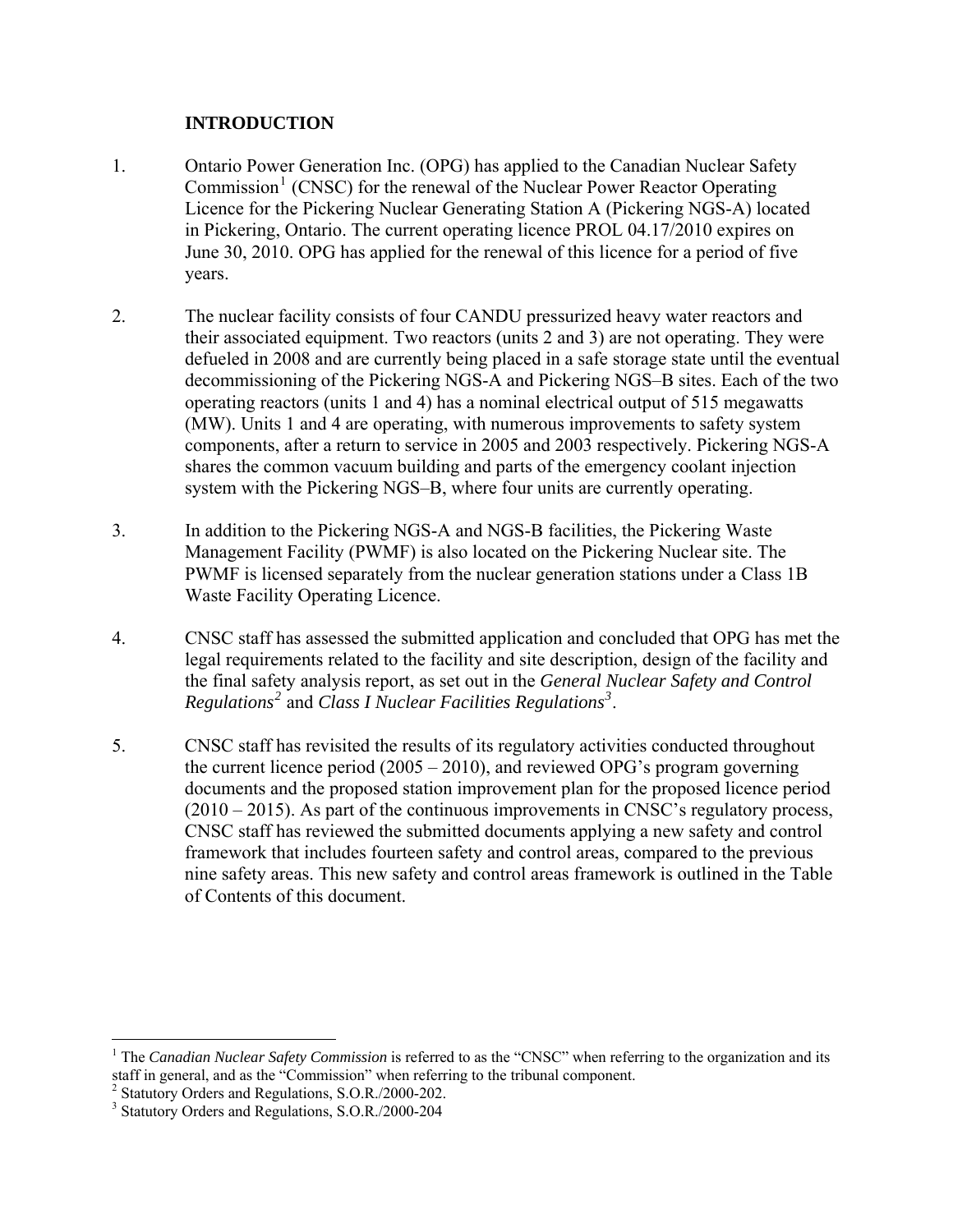Issue

- <span id="page-5-0"></span>6. In considering the application, the Commission was required to decide, pursuant to subsection 2[4](#page-5-1)(4) of the *Nuclear Safety and Control Act*<sup>4</sup> (NSCA):
	- a) if OPG is qualified to carry on the activity that the licence would authorize; and
	- b) if, in carrying on that activity, OPG would make adequate provision for the protection of the environment, the health and safety of persons and the maintenance of national security and measures required to implement international obligations to which Canada has agreed.

## Public Hearing

7. The Commission, in making its decision, considered information presented for a public hearing held on February 17, 2010 (Day 1) in Ottawa, Ontario and on May 21, 2010, (Day 2) in Pickering, Ontario. The public hearing was conducted in accordance with the *Canadian Nuclear Safety Commission Rules of Procedure*<sup>[5](#page-5-2)</sup>. During the public hearing, the Commission considered written submissions and heard oral presentations from CNSC staff (CMD 10-H6, CMD 10-H6.A, CMD 10-H6.B, CMD 10-H6.C, CMD 10-H6.D and CMD 10-H6.E) and OPG (CMD 10-H6.1, CMD 10-H6.1A, CMD 10-H6.1B, CMD 10-H6.1C, CMD 10-H6.1D and CMD 10-H6.1E). The Commission also considered oral and written submissions from 34 intervenors (see Appendix A for a detailed list of interventions).

## **DECISION**

8. Based on its consideration of the matter, as described in more detail in the following sections of this *Record of Proceedings*<sup>[6](#page-5-3)</sup>, the Commission concludes that OPG is qualified to carry on the activities that the licence will authorize. The Commission is of the opinion that OPG, in carrying on these activities, will make adequate provision for the protection of the environment, the health and safety of persons and the maintenance of national security and measures required to implement international obligations to which Canada has agreed. Therefore,

> the Commission, pursuant to section 24 of the *Nuclear Safety and Control Act*, renews Ontario Power Generation's Nuclear Power Reactor Operating Licence for its Pickering Nuclear Generating Station A (NGS-A) located in the city of Pickering, Ontario. The renewed licence, PROL 04.00/2013, is valid from July 1, 2010 to June 30, 2013.

<span id="page-5-1"></span> $\overline{a}$ 4 Statutes of Canada, S.C. 1997, c. 9.

<span id="page-5-2"></span><sup>&</sup>lt;sup>5</sup> Statutory Orders and Regulations, S.O.R./2000-211.

<span id="page-5-3"></span><sup>6</sup> *Summary Record of Proceedings and Decision* was released on June 29, 2010.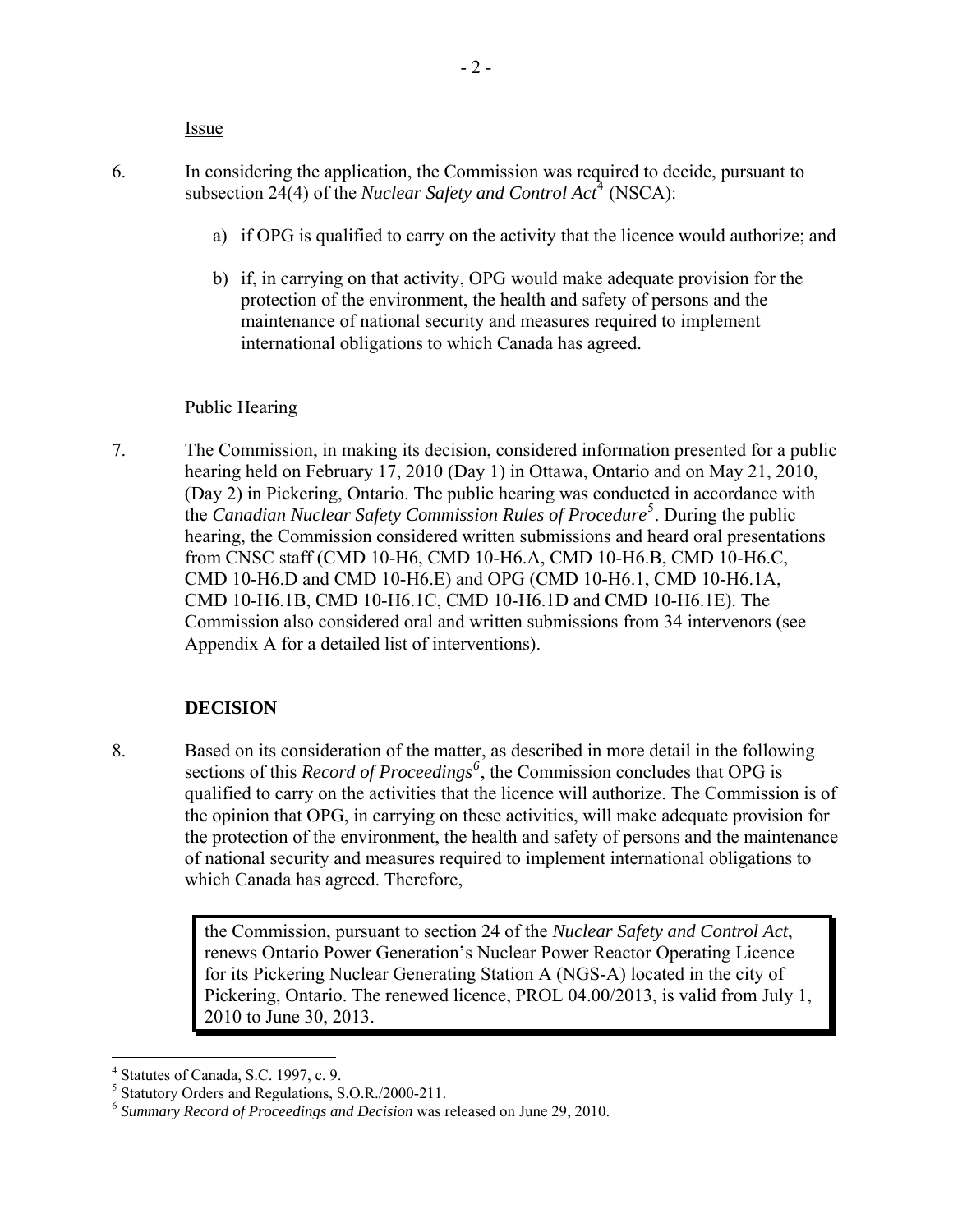- <span id="page-6-0"></span>9. The Commission approves the proposed draft licence and accepts the proposed *Licence Conditions Handbook* (LCH).
- 10. With this decision, the Commission requests that OPG prepare yearly reports on their activities regarding fish mortality. The reports should include results of conducted studies, efficiency of applied mitigation measures and all other relevant data, and should be presented at public proceedings of the Commission by the end of each calendar year. The Commission expects the first of the reports to be presented by December 2010.
- 11. The Commission exempts OPG from the requirement to conduct leak tests on the sealed sources that contain Cobalt-60 produced by Pickering NGS–B, as specified in Section 18(2)(d) of the *Nuclear Substances and Radiation Devices Regulations[7](#page-6-1)* , having accepted OPG's alternative provisions for their safe storage. This exemption is granted in accordance with section 7 of the NSCA and section 11 of the *Nuclear Safety and Control General Regulations[8](#page-6-2)* .
- 12. The Commission directs OPG to prepare, by the end of this licence period, the merging of licences for Pickering NGS-A and Pickering NGS–B. The Commission acknowledges the explanation by OPG regarding the end-of-life of the Pickering stations and dependence of functioning of Pickering NGS-A and Pickering NGS–B on common facilities and services, and directs OPG to submit an application for a one-site licence, focusing on the end-of-life of the facility, decommissioning (including a comprehensive plan on decommissioning strategies) and ageing management.
- 13. The Commission directs OPG to continue with improvements of its emergency preparedness response processes and follow recommendations regarding public alert systems and installation of additional sirens. The Commission expects to receive the first report on the progress related to this issue by December 2010.

## **ISSUES AND COMMISSION FINDINGS**

14. In making its licensing decision, the Commission considered a number of issues relating to OPG's qualification to carry out the proposed activities and the adequacy of the proposed measures for protecting the environment, the health and safety of persons, national security and international obligations to which Canada has agreed.

## *Management*

15. The Commission examined issues related to the program areas of Management System, Human Performance Management and Operating Performance in order to assess the adequacy of the programs and efficiency of their implementation.

<span id="page-6-1"></span> 7 Statutory Orders and Regulations, SOR/2000-207

<span id="page-6-2"></span><sup>8</sup> Statutory Orders and Regulations, SOR/2000-202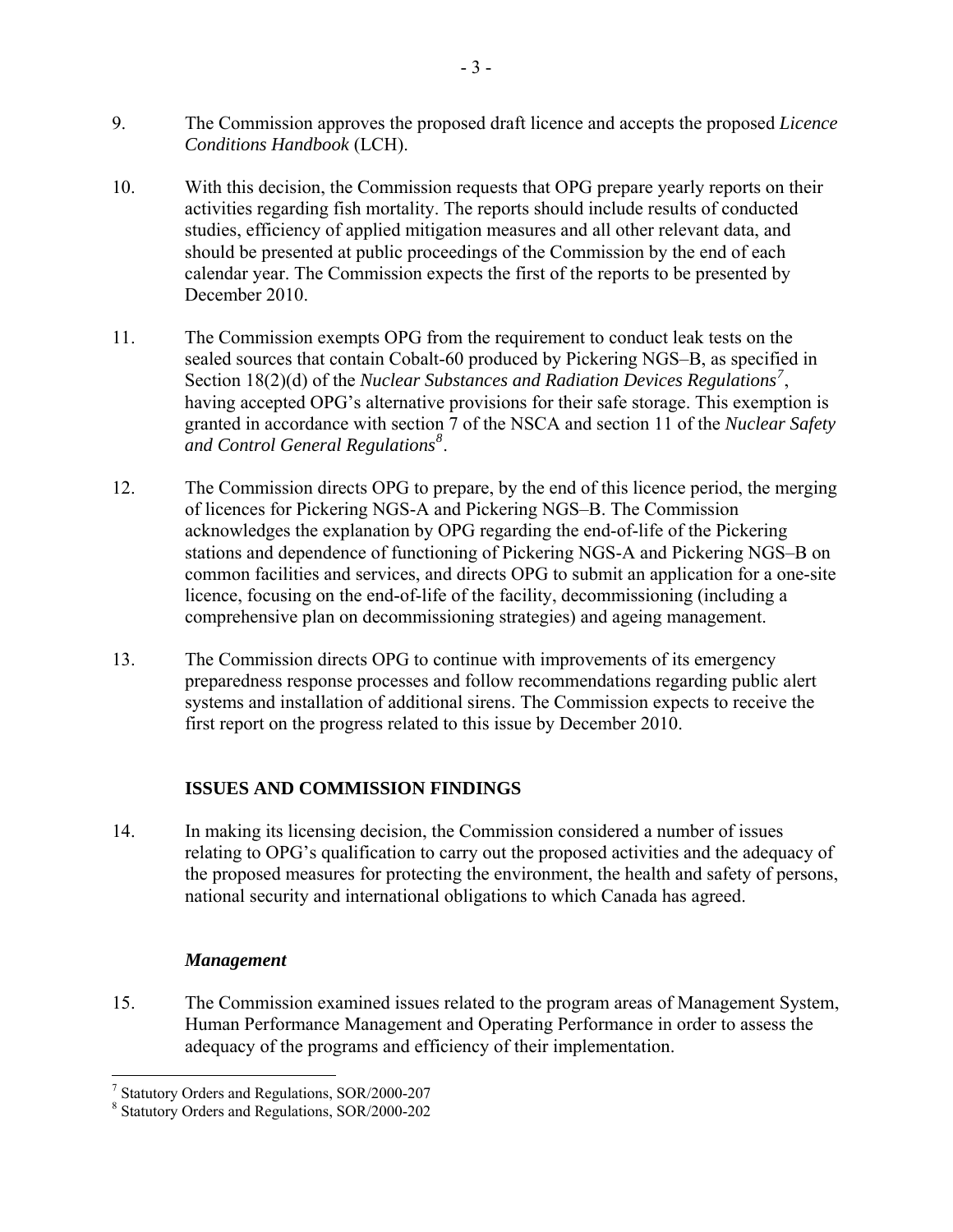#### **Management System**

- <span id="page-7-0"></span>16. CNSC staff stated that its evaluation of OPG's management system reflects its expectations related to the framework that establishes the processes and programs required to ensure that the organization achieves its safety objectives, continuously monitors its performance and fosters a healthy safety culture. This evaluation included the following review topics:
	- Quality management;
	- Organization; and
	- Plant management.

#### *Quality Management*

- 17. OPG representatives and CNSC staff informed the Commission that OPG was revising its charter document N-CHAR-AS-0002 "Chief Nuclear Officer Expectations" and referenced program documents, to align it with the requirements of a management system manual and to reflect the requirements of the new CSA standard N286-05: "Management System Requirements for Nuclear Power Plants". In addition, N-CHAR-AS- 0002 is being renamed "Management System Manual". CNSC staff said that they had reviewed the document and found that it complies with the requirements of the CSA standard.
- 18. CNSC staff expressed their opinion that the transition to the N286-05 requirements for a management system would not result in an increased risk to the safe operation of the plant. CNSC staff added that the documented processes used by Pickering NGS-A staff to operate the plant meet the CNSC's expectations regarding the level of compliance with the applicable CSA standards referenced in the licence.
- 19. Regarding the assessment of implementation of the Pickering NGS-A quality management program, CNSC staff informed the Commission that they had carried out a number of inspections during the current licensing period. CNSC staff is of the opinion that Pickering NGS-A has implemented the quality management program effectively.

#### *Organization*

20. OPG representatives informed the Commission on Pickering NGS-A internal organization and presented a simplified organizational chart. They explained that, at the station level, the organization includes operations and maintenance, station engineering, work management, performance improvement and nuclear oversight, and business services and regulatory affairs. OPG representatives added that Pickering NGS-A is one of the three stations in OPG's nuclear fleet, which is supported by a central organization responsible for developing and maintaining programs, establishing standards of excellence and providing oversight and technical assistance.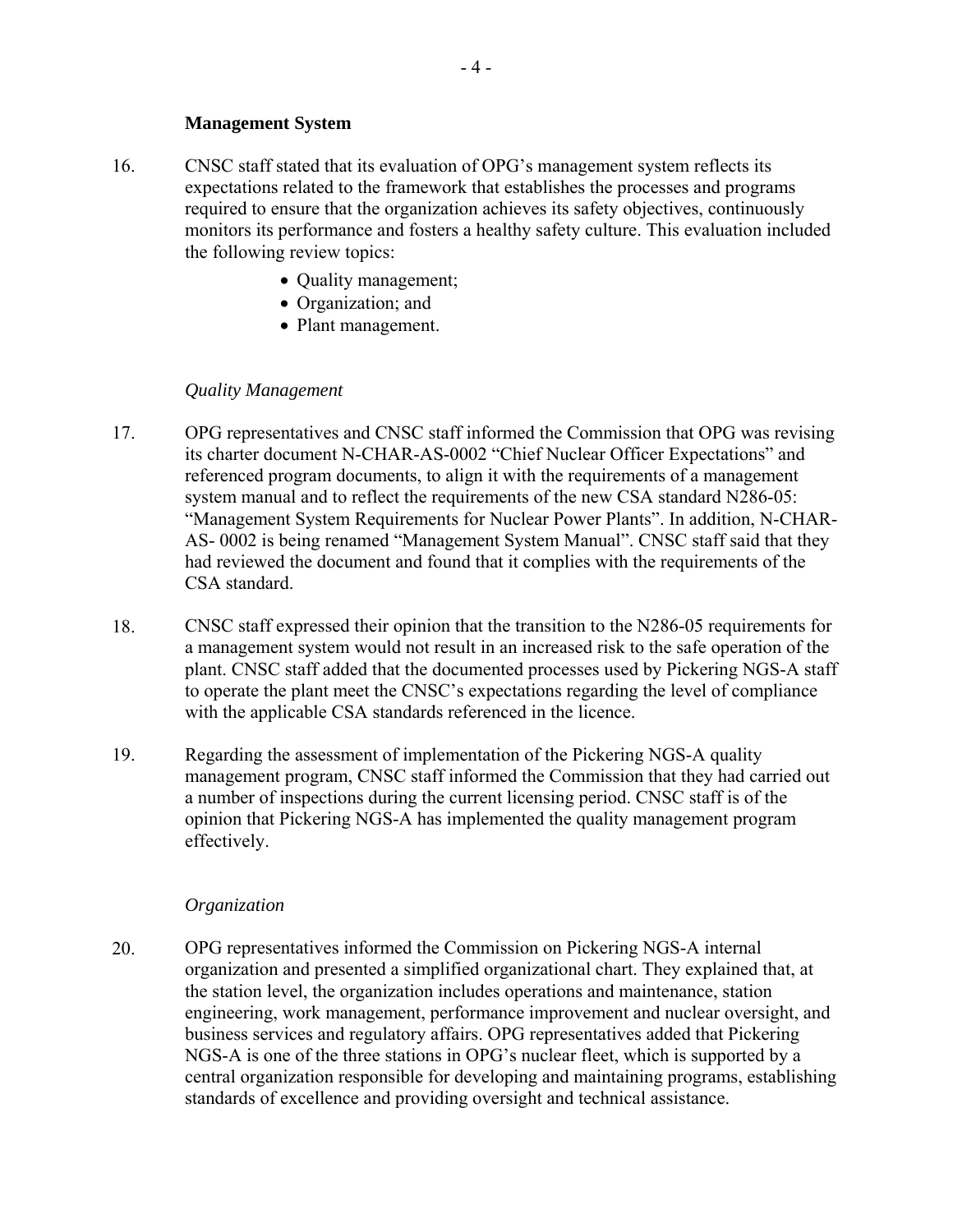- <span id="page-8-0"></span>22. The Commission asked where safety organization fits in the organizational charts of the company, since it did not appear on that chart presented by OPG. OPG representatives responded that the safety organization reports through the human resources line of business and added that it is not part of Pickering A directly, but is part of the overall Pickering site organization and the personnel participate at all of the regular station forums. The Commission expressed its expectation that safety culture should find a visible place in the organizational scheme of the organization.
- 23. The Commission sought more information about OPG personnel who would be engaged in decommissioning of the facility, which was not presented on organizational charts. OPG representatives responded that the charts represent the personnel responsible for safe and reliable operation of the plant and explained that decommissioning efforts were handled by a separate organization within OPG, which was not presented on the organization chart that relates to the station organization.
- 24. The Commission asked for more detailed explanation about responsibility for end-oflife planning, reliable operation during that period and staff for decommissioning. OPG representatives responded that, similar to safe storage project on Units 2 and 3, there will be dedicated leadership assigned and staff and resources placed to this task. They also stated that the Pickering NGS-A Operational Plan is the responsibility of the site vice-president. They added that a broad decommissioning plan was being reviewed and updated under the responsibility of the Nuclear Waste Organization.

## *Plant Management*

25. CNSC staff informed the Commission that they have reviewed OPG's documents OPG-HR-SFTY-PROG-001 "Safety Management System Program", which defines the overall process for manageing safety and the responsibilities of the parties, and N-POL-0001 "Nuclear Safety Policy", to ensure that sound nuclear safety and defense-indepth practices are achieved and sustained. CNSC staff added that it had reviewed the N-CHAR- AS-0002 "Chief Nuclear Officer Expectations", which describes programs that define management of the OPG nuclear facilities, as well as the N-STD-AS-0023 "Nuclear Safety Oversight", which summarizes internal and external processes used for oversight and assessment. CNSC staff stated that it was satisfied that OPG has adequate governance in place to manage the Pickering NGS-A safely.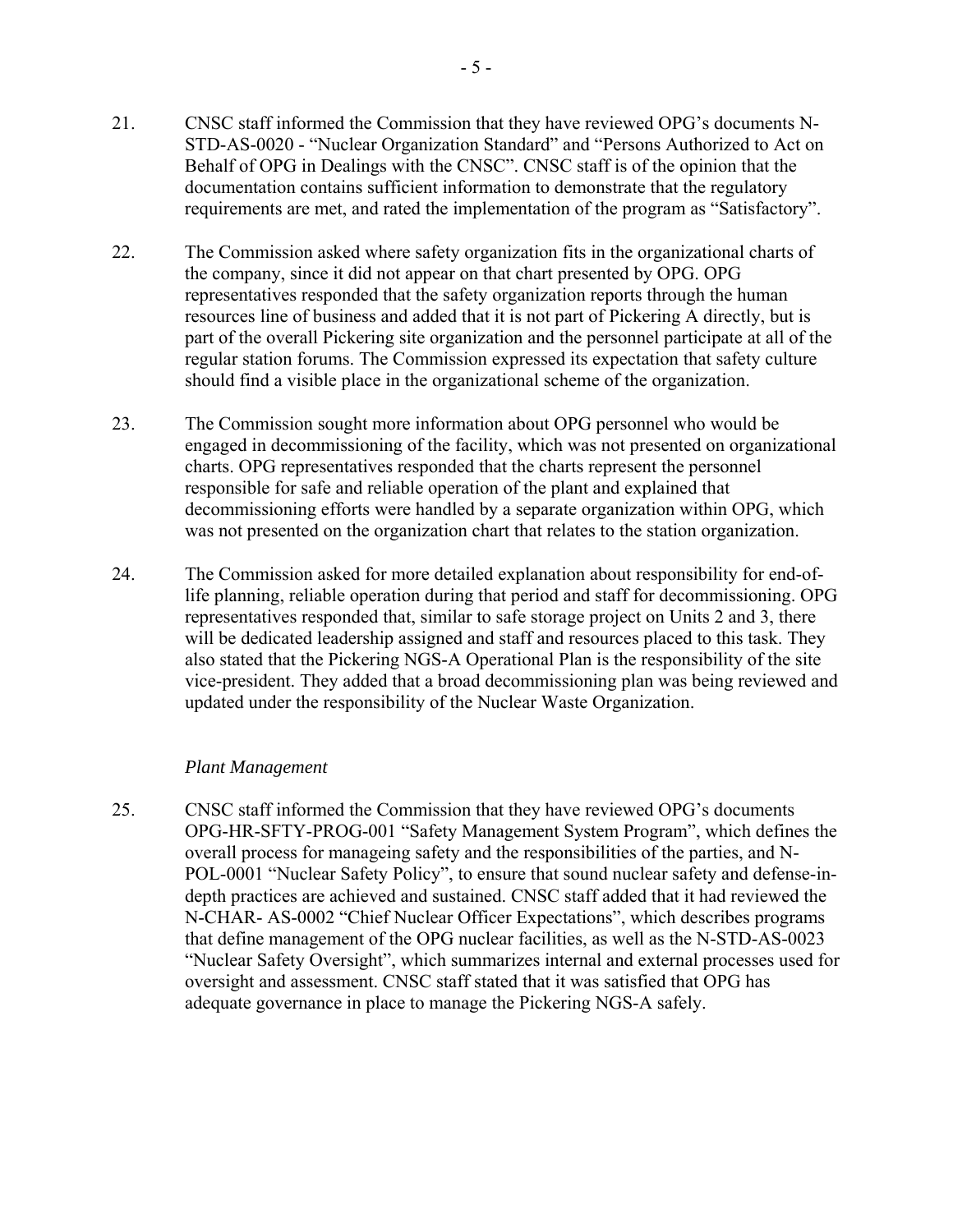- 26. CNSC staff noted that the implementation of the programs had been assessed in the 2008 NPP report, and rated as "Below Expectations", because of issues related to safety culture. Since no new major issues that impact this rating were identified in 2009, and since safety culture will continue to impact the implementation until it is resolved, the implementation of the plant management is rated as "Below Expectations". CNSC staff also noted that this area is improving, as OPG has an action plan to address the issues related to safety culture in the next licensing period.
- 27. CNSC staff also informed the Commission on the results of its independent organization and management assessment, the final report of which had been presented to OPG in October 2009. CNSC staff stated that Pickering NGS-A had provided an action plan to resolve the improvement issues identified in this assessment, and that OPG had developed an accountability model to address these issues.
- 28. CNSC staff added that it was satisfied with OPG's improvement plans for the proposed licence period, which includes the following:
	- Improvement of safety culture based on findings from organization and management assessment;
	- Significant investment in equipment reliability and system health improvements;
	- Progressing towards units 2 and 3 for safe storage; and
	- Operating the plant reliably and ensuring plant, personnel and public safety.
- 29. The Commission sought more information on safety culture which has been one of the three areas rated as "Below Expectations". The OPG representative responded that their own assessment of this area gave similar results as the assessment performed by CNSC staff, and that they were already addressing the issues. The Commission expects this issue to be addressed in the next annual report.
- 30. The Commission asked about OPG's policy regarding whistleblowers. OPG representatives responded that OPG has a number of means for employees to express their concerns, such as condition reports, through an ombudsman and through their union representation. The Commission reiterated that CNSC staff's report indicates that there is room for improvement in OPG staff reporting to management without fear of repercussion, and asked OPG for their comments. OPG representatives responded that they were using good feedback from the CNSC's assessment in starting dialogues with workers and supervisors.
- 31. In their interventions, Safe Communities of Pickering and Ajax, North American Young Generation in Nuclear - Durham Chapter, Organization of CANDU Industries, Power Workers' Union, Society of Energy Professionals, IFPTE Local 160 and Canadian Nuclear Workers' Council emphasized OPG's commitment to safe operation and protection of the environment.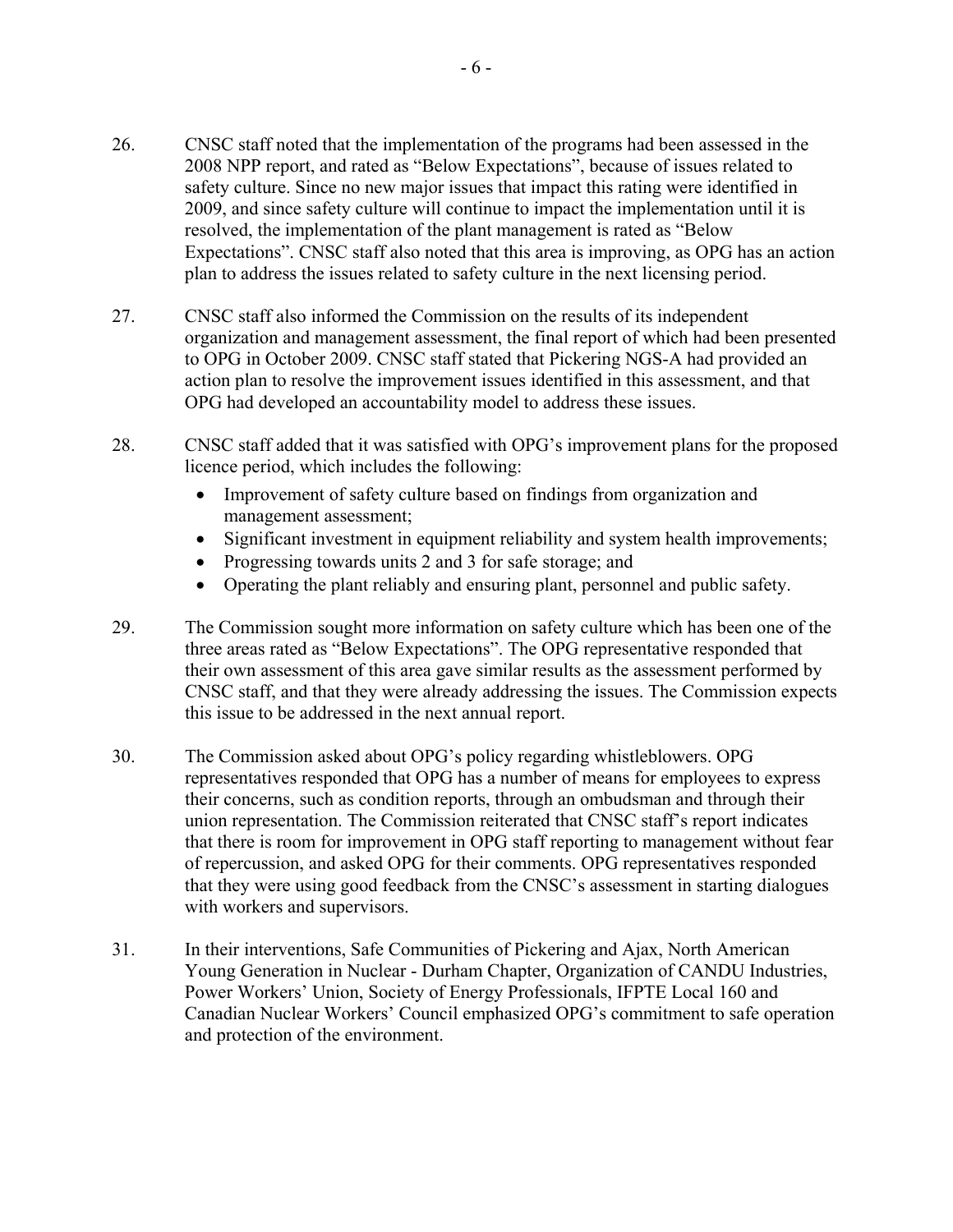#### *Conclusion on Management System*

<span id="page-10-0"></span>32. Based on its consideration of the presented information, the Commission concludes that OPG has appropriate organization and management structures in place to adequately carry out the activities under the proposed licence.

## **Human Performance Management**

- 33. OPG representatives presented the human performance program at Pickering NGS-A, which is defined in the program document NPROG-AS-0002 "Human Performance". The representatives added that the overall effectiveness of the human performance program is measured through the Station Event Free Day Reset Target, and noted that the station has lowered the yearly target compared to previous years.
- 34. CNSC staff presented the results of their evaluation of the activities that enable human management of processes that ensure that licensee staff members are sufficient in numbers in all relevant job areas and have the necessary knowledge, skills and tools in place to safely carry out their duties. This evaluation included the following review topics:
	- Training;
	- Examination and certification; and
	- Human factors.

CNSC staff has rated all three evaluated topics as "Satisfactory".

## *Training*

- 35. OPG representatives presented their training programs related to requalification, continuing training, shift supervision, Authorized Nuclear Operator in training, science fundamentals and equipment principle. They have also presented their training programs for non-licensed operators and shift supervisor certification program.
- 36. OPG representatives informed the Commission on planned improvements to the training programs regarding maintenance, engineering and operator certification.
- 37. CNSC staff informed the Commission that it had reviewed OPG's governing document for training N-PROG-TR-0005 "Training". The review areas included training process and procedures, non-certified staff training and facilities and support services. CNSC staff concluded that OPG's training program meets regulatory requirements and is based on the systematic approach to training (SAT).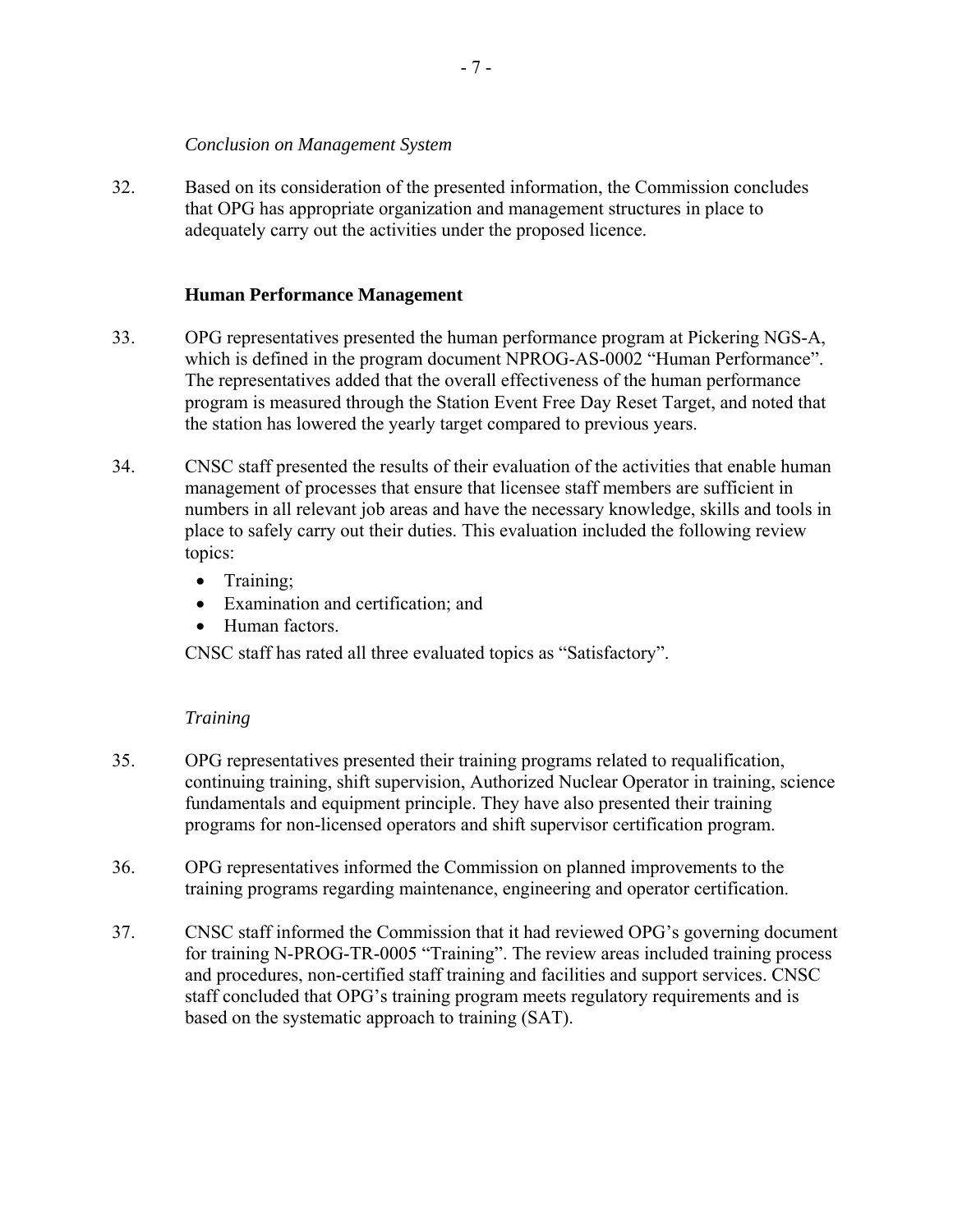- <span id="page-11-0"></span>38. With respect to the implementation of the training program, CNSC staff acknowledged the successful completion of outstanding training deficiencies from past inspections of certification training programs. CNSC staff informed the Commission that it had conducted an inspection on the engineering training programs in 2009 and identified several positive aspects; however, CNSC staff have observed several deficiencies and OPG has submitted a corrective action plan to resolve them. CNSC staff added that they were satisfied with the corrective actions taken in this case, and that, in general, OPG staff at the Pickering NGS-A had made good progress addressing deficiencies identified by training program inspections during this licence period.
- 39. CNSC staff added that they were satisfied with OPG's continuous training plan for performance improvement until 2012, based on station performance gaps.

#### *Examination and Certification*

- 40. OPG representatives presented their examination and certification programs and showed the results of initial and re-certification examinations between June 2005 and November 2009.
- 41. CNSC staff explained that the evaluation of this review topic included examination of OPG's documents on personnel qualifications and capabilities, and documents on examination, standards and procedures for certified staff training. CNSC staff added that, according to the evaluations and inspections, OPG's examination and certification procedures have met CNSC's regulatory requirements. CNSC staff said that they were planning to verify the supporting programs and procedures.
- 42. With respect to implementation, CNSC staff reported that the two examinations conducted in 2009 were the first ones administered completely by the licensee. CNSC staff informed the Commission that they had conducted an inspection of the preparation, conduct and grading of the 2009 authorized nuclear operator simulator examination; CNSC staff found that CNSC requirements were met and that the examination was acceptable for the purposes of initial certification of personnel.
- 43. Commenting on the results of the re-certification exams, the Commission sought more information about workers who fail the exam. The OPG representatives responded that workers who fail the initial tests are re-admitted to the training program, and workers for which issues were identified during recertification are retested before they are allowed to return to their duties. OPG representatives noted that re-testing is a continuous activity and that there is no automatic re-certification of personnel. CNSC staff stated that they have no concerns regarding the certification methods applied at OPG.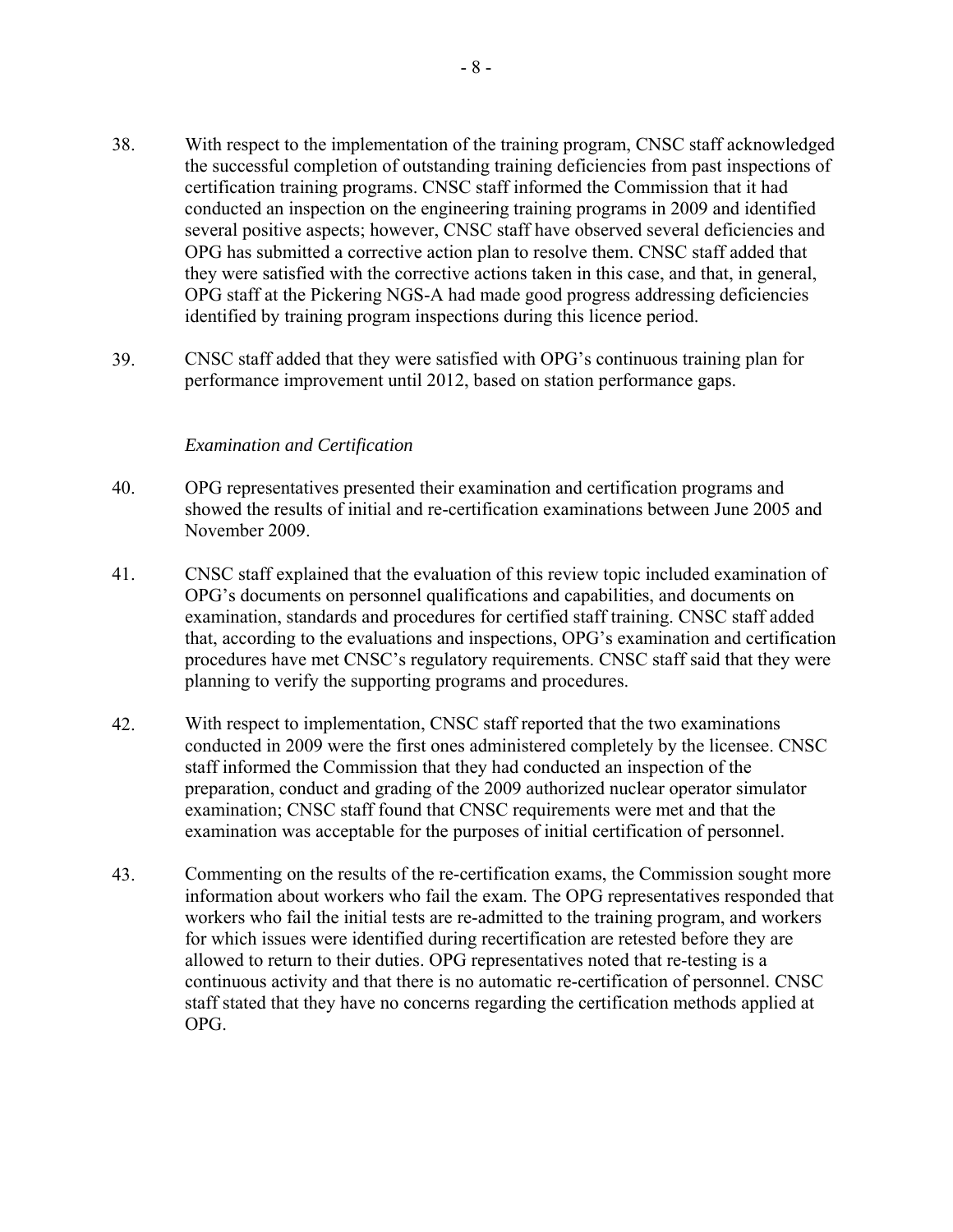#### *Human Factors*

- <span id="page-12-0"></span>44. OPG representatives explained that their approach to human factor management was integrated into OPG Nuclear Engineering Change Control process and presented a number of documents that govern their consideration of human factors. They stated that their human factors activities meet CNSC Regulatory Guides G-276 *Human Factors Engineering Program Plans* (Ref. 1), and G-278 *Human Factors Verification and Validation Plans.*
- 45. OPG representatives said that OPG plans to address the human performance rapid response process, observation and coaching and the corrective action process during the next licence period, and to review human performance components such as event free tools, three-way communication and pre- and post- job briefings.
- 46. OPG representatives added that a human factors specialist performs independent reviews and assists design engineers with the consideration of human factors in engineering changes. An additional expert support is also available from the Process Control Analysis and Human Factors Engineering Section in the Engineering Services **Division**
- 47. CNSC staff informed the Commission that they had reviewed the following areas of this program: human performance (including hours of work, fitness for duty and minimum complement) and procedures and job aids. CNSC staff stated that OPG is expected to apply regulatory requirements regarding work hours and fitness for duty to all workers at nuclear power plants, including contractors and casual construction trades.
- 48. CNSC staff reported that, upon their advice, OPG had submitted an action plan and provided updates to demonstrate full compliance with the regulatory guidance documents G-323 "Ensuring the Presence of Sufficient Qualified Staff at Class I Nuclear Facilities - Minimum Staff Complement" and G-278 "Human Factors Verification and Validation Plans". CNSC staff said that they had conducted an inspection, in 2006, to verify compliance with the minimum shift complement requirements, and found that OPG did not control or monitor the status of minimum shift complement to ensure that qualified personnel are available for all of the work groups and emergency roles. CNSC staff noted that OPG had addressed the deficiencies issued in the original inspection report and had implemented the minimum complement coordination program.
- 49. CNSC staff further reported that, as a result of the review of governing document N-PROC-HR-0002 "Limits of Hours of Work", OPG was requested to identify steps to be taken to ensure compliance with all aspects of the document. CNSC staff added that OPG had recently addressed this issue and is making progress in resolving the identified deficiencies. CNSC staff expects that OPG will have completed the work on the hours of work and minimum complement projects during the next licensing period.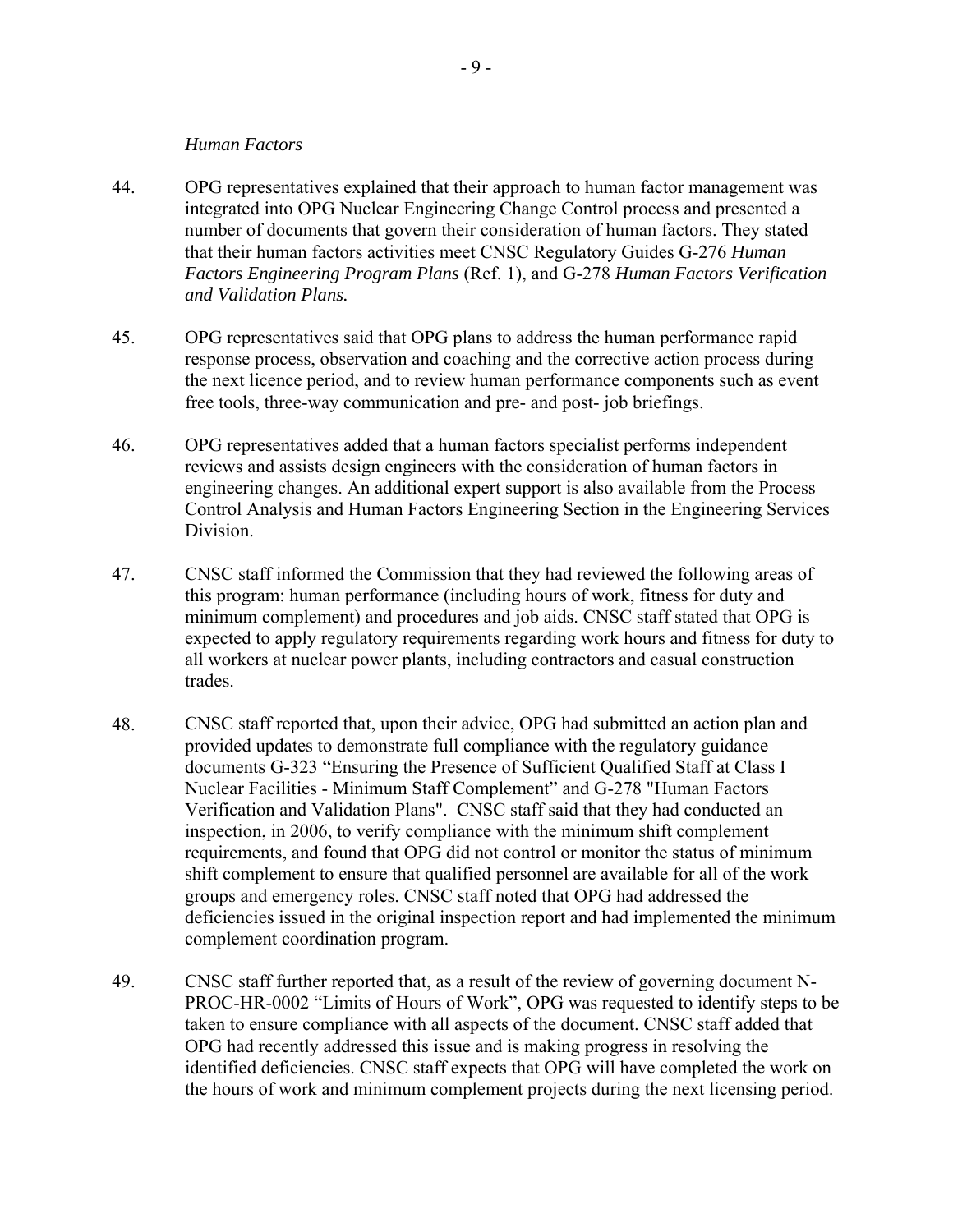- 50. With respect to job aids, CNSC staff informed the Commission that they have reviewed the relevant program documents and had no major concerns. CNSC staff added that they monitor the implementation of procedures and that they had not identified any significant issues.
- 51. The Commission sought more information on the minimum shift complement issue where CNSC staff noted that OPG had not controlled or monitored the status of minimum shift complement to ensure that qualified personnel were available for all of the work groups and emergency roles. The OPG representative explained that the minimum shift complement had been controlled and monitored every shift through supervisory oversight. The issue has been the ability of OPG to demonstrate that all the movement of personnel inside and out of the station had been tracked. The issue had been resolved and OPG now has the minimum shift complement program that can be tracked and compliance demonstrated at all times. CNSC staff confirmed the explanation of the OPG representative.
- 52. The Commission asked how many overtime hours had been applied to the staff, and were there sufficient staff to fill every complement without extra work hours. OPG representatives responded that the staff worked overtime primarily to provide for vacation relief and unforeseen absences.
- 53. The Commission further asked if CNSC staff monitors the overtime so that safety is not jeopardized. CNSC staff responded that they had identified an hours-of-work requirement that had been exceeded in several occasions.
- 54. In response to the Commission's request, OPG identified the common mode event scenarios deemed to be the most resource intensive with respect to minimum shift complement. These scenarios included a seismic event, a loss of coolant and loss of electrical power event and a main stain-line break.
- 55. In their intervention, the Power Workers' Union (PWU) expressed concerns in regards to staffing and noted their ongoing discussions with OPG in this regard. The fact that the Pickering station would be closed within a decade creates an additional issue for the PWU since many of the workers are expected to start seeking employment in other areas, which could create additional operational and safety problems as the projected end-of-life approaches.
- 56. The Commission sought more information on OPG's plans for retention and recruitment of highly-qualified personnel as the end-of-life of Pickering stations approach, and on potential impact of this issue on the safe operation of the plant during its last decade. OPG responded that they were committed to prepare a detailed operational plan and submit it to the CNSC by the end of 2011. CNSC staff noted that they expect that OPG would address this issue in their end-of-life plan.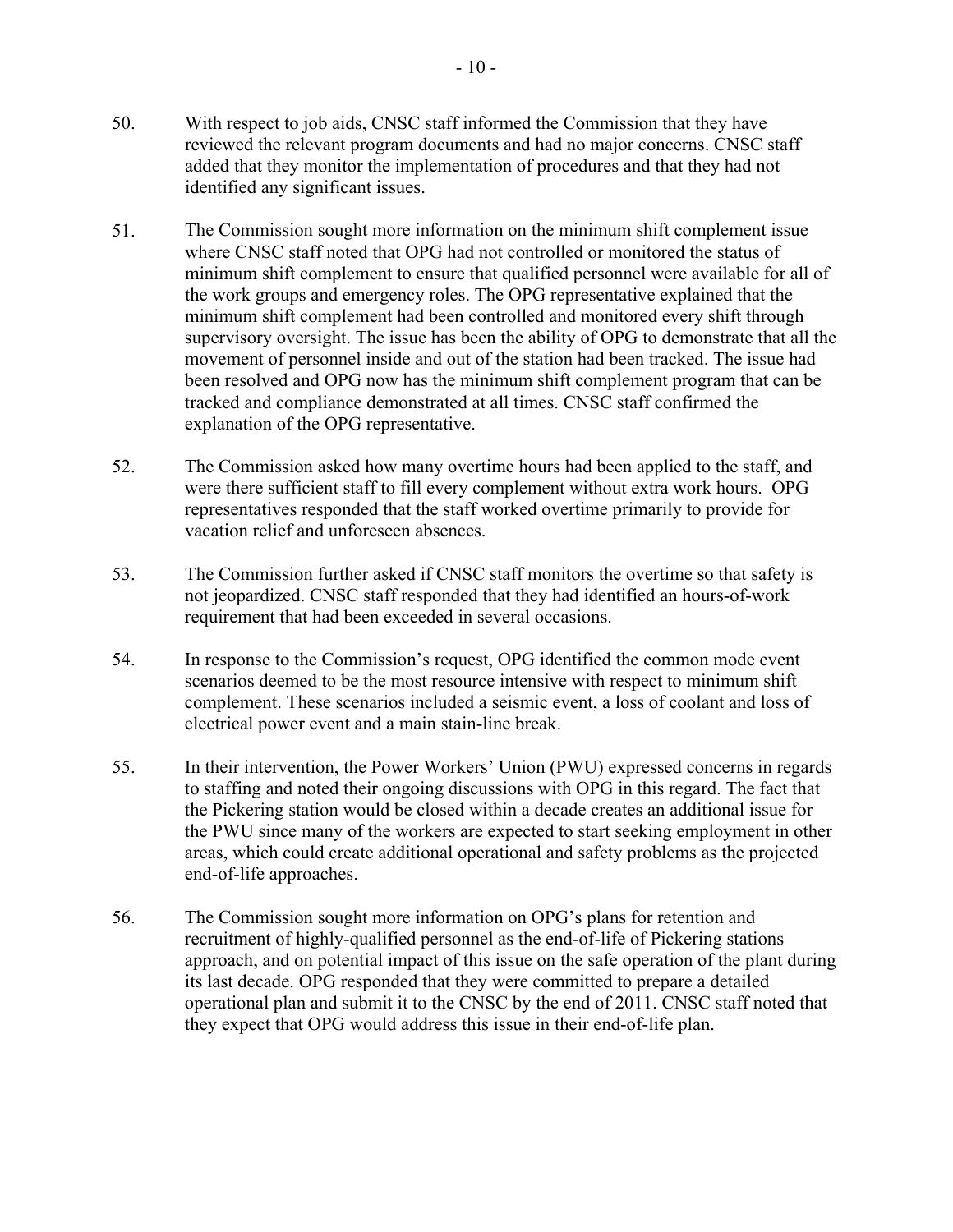## *Conclusion on Human Performance Management*

<span id="page-14-0"></span>57. Based on its consideration of the presented information, the Commission concludes that OPG has appropriate programs in place and that the current efforts related to human performance management provide a positive indication of OPG's ability to adequately carry out the activities under the proposed licence.

## **Operating Performance**

- 58. CNSC staff presented the results of their evaluation of the activities that enable effective performance and ensure reliable, safe and secure plant operation, and effective event reporting. This evaluation included the following review topics:
	- Conduct of operations;
	- Event reporting; and
	- Operating experience.

CNSC staff has rated all evaluated topics as "Satisfactory".

## *Conduct of Operations*

- 59. OPG representatives informed the Commission about the objectives of their Conduct of Operations program and said that they were developing and leading several initiatives that had been identified to enhance operations performance in key areas identified during internal and external assessments. The target areas include procedural use and adherence, human performance improvements, work protection improvements, plant status control improvements, and reactivity management improvements.
- 60. In its submission, OPG provided information on systems for the chemistry control of the station and on the procedures for outage management. The information included explanation of performance indicators and laboratory quality index, as well as an outline of the OPG procedures N-PROC-MA-0013 "Planned Outage Management" and N-PROC-MA-0049 "Forced Outage Management". OPG also informed the Commission that the Pickering Chemistry Laboratory is accredited to the ISO 17025 quality standard for testing and calibration laboratories.
- 61. CNSC staff informed the Commission that they had reviewed the governing document related to operations N-PROG-OP-0001 "Conduct of Operations", which forms the basis to ensure that Pickering NGS-A operates so that the "Operating Policies and Principles" (OP&Ps) are followed, and concluded that operations of the Pickering NGS-A meet requirements.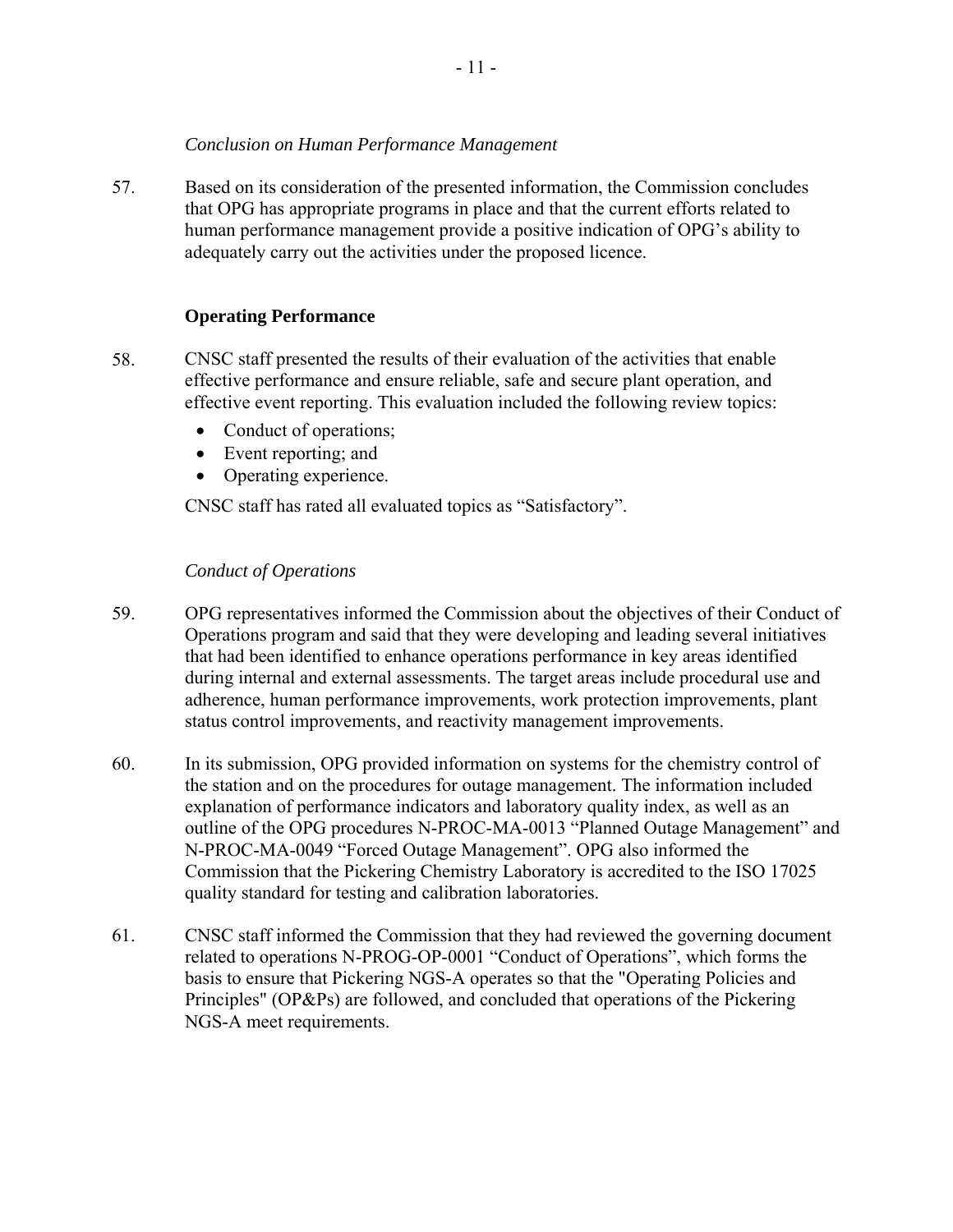#### *Event Reporting*

- <span id="page-15-0"></span>62. CNSC staff reported on their review of the OPG's reporting governing documents P-PROC-RA-0020 "Preliminary Event Notifications" and P-INS-00531-10000 "Processing Pickering S-99 Reportable Events" and on inspections during the licence period.
- 63. With respect to implementation, CNSC staff reported on non-compliances regarding reporting on routinely discharged radioactive effluents and hazardous substances, identified during CNSC's inspection. CNSC staff added that OPG has addressed the issue in a satisfactory manner. CNSC staff informed the Commission that the proposed new licence includes a new condition requiring OPG to control and monitor the releases of hazardous substances, which is explained in details in the LCH.
- 64. CNSC staff also reported that OPG had reduced the additional report backlog from 22 to 8 items and had made improvements in other areas of reporting.

## *Operating Experience*

- 65. In its submission, OPG provided information on the results of improvements introduced after an independent assessment of the Operating Experience (OPEX) program performed in 2008, and on further improvements that are planned or in progress.
- 66. CNSC staff reviewed the documentation for the operating experience and informed the Commission on its assessment of the implementation of the program and governing document. CNSC staff noted that, during the current licence period, OPG had improved the continuous use of OPEX and that no gaps were identified in the use of OPEX in root cause investigations. CNSC staff added that they did not identify any issues that could affect the safe operation of the plant; however, they identified a need to improve the process documentation and its resulting implementation. OPG proposed measures to further improve the OPEX, and CNSC staff will monitor improvements made over the next licence period.

## *Conclusion on Operating Performance*

67. Based on its consideration of the presented information, the Commission concludes that the operating performance at the facility provides a positive indication of OPG's ability to adequately carry out the activities under the proposed licence and to provide adequate protection to the health and safety of persons and the environment.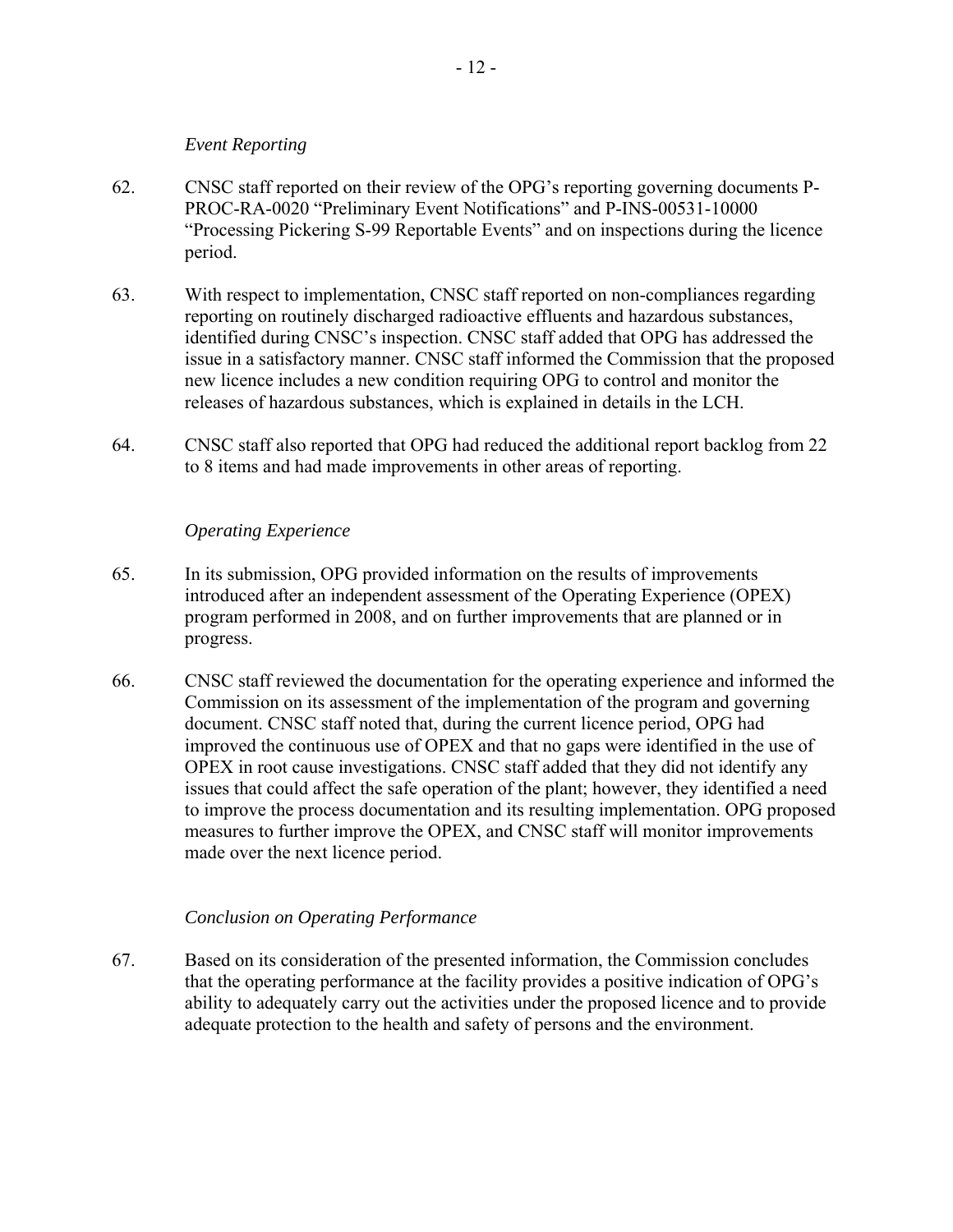## *Facility and Equipment*

<span id="page-16-0"></span>68. The Commission examined issues related to the program areas of Safety Analysis, Physical Design and Fitness for Service in order to assess the adequacy of the safety margins provided by the design of the facility.

## **Safety Analysis**

- 69. The OPG representatives informed the Commission on significant efforts in the area of safety analysis and safety report update improvement that OPG had made in response to CNSC specific action items. OPG presented the status and planned program improvements for safe operating envelope, margin management, risk and reliability, fuel management, fuel and fuel channels and heat transport system ageing.
- 70. The information on safe operating envelope included updates on instrument air system, inter-station transfer bus (ISTB) and remaining powerhouse environmental protection project modifications. The formal Margin Management program was initiated in early 2008 with the initial focus on the identification and tracking of a small number of high priority low margin issues through the Pickering Nuclear Safety Oversight Committee. The evaluation of this program by external peers has shown that the program has been effective in aligning station management around prioritization, resolution and tracking of high priority margin issues.
- 71. In its submission, OPG stated that Pickering NGS-A has been fully compliant with the intent of CNSC Regulatory Standard S-98 since the submission of the "2006 Pickering A Annual Reliability Report". OPG added that their systems important for safety (SIS) had been derived in accordance with the recommendations of the CANDU Owner's Group (COG) and that the list of these systems had been determined through deterministic and probabilistic methods.
- 72. With respect to risk assessment, OPG informed the Commission that the Pickering A Risk Assessment (PARA), first issued in 1995 and updated in 2006, had demonstrated that the risk to the health and safety of the population in the vicinity of Pickering NGS is significantly lower than other risks to which it is normally exposed. In addition to traditional deterministic assessment, the PARA operational model software Equipment Out Of Service (EOOS) has been used to ensure that the configuration of the plant due to operations, maintenance or proposed design changes do not result in an unacceptable level of risk to members of the public.
- 73. CNSC staff informed the Commission on its assessment of OPG's approach to systematic evaluation of potential hazards associated with the conduct of the proposed activities, and on the effectiveness of measures for reducing such hazards. This assessment included the review of deterministic safety analysis and probabilistic safety assessment. Based on this assessment, CNSC staff has rated both the documentation and its implementation as "Satisfactory".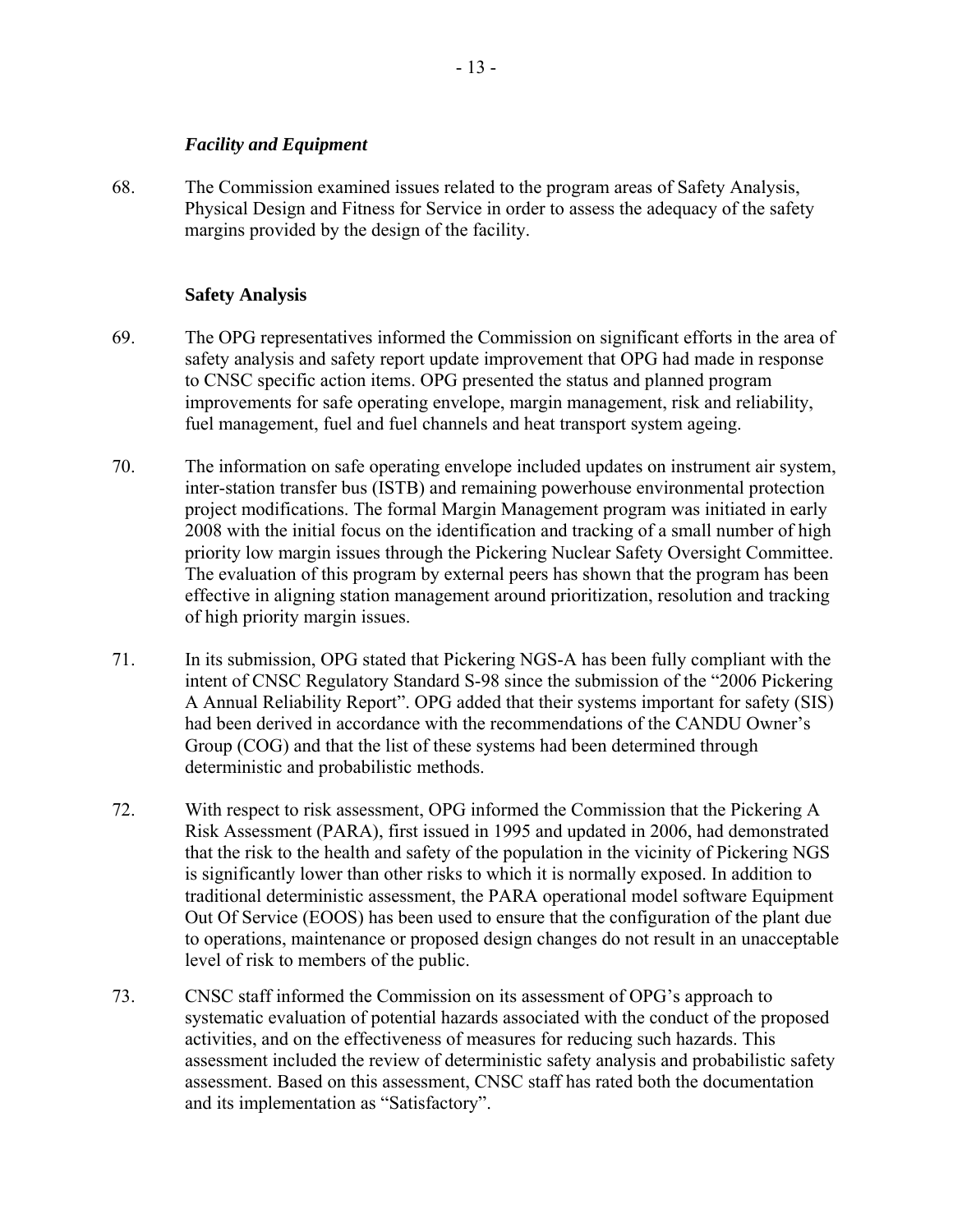## *Deterministic Safety Analysis*

- <span id="page-17-0"></span>74. The OPG representatives informed the Commission that OPG's safety analysis program is governed by the N-PROG-MP-0014 "Reactor Safety Program" that includes all of the safety analysis governance and governance for safety report updates.
- 75. CNSC staff informed the Commission that they had reviewed documents and evaluated other relevant information pertaining to the condition of plant systems, structures and components, as well as their performance under normal and upset conditions. CNSC staff added that OPG submits an updated Safety Report, in accordance with Regulatory Document S-99 "Reporting Requirements for Operating Nuclear Power Plants" every 3 years.
- 76. CNSC staff further informed the Commission on issues and events related to the implementation of the program and listed generic action items that have remained open. The list includes the following items:
	- Positive void reactivity Treatment in large loss of coolant accidents (LOCA);
	- Moderator temperature predictions;
	- Replacement of reactor physics computer codes used in safety analysis of CANDU reactors;
	- Channel voiding during a large LOCA; and
	- Fuel management and surveillance software upgrade.

CNSC staff added that OPG was working on safety analysis and safety report update improvements.

## *Probabilistic Safety Assessment*

- 77. CNSC staff reported to the Commission that they had evaluated for consistency with licensing documentation OPG's governing document N-PROG-RA-0016 "Risk and Reliability Program", and found it acceptable.
- 78. CNSC staff informed the Commission about OPG's document N-STD-RA-0034 "Preparation, Maintenance and Application of Probabilistic Risk Assessment", which is issued as a detailed standard to document the requirements for preparation, maintenance and application of probabilistic risk assessment at nuclear facilities.
- 79. CNSC staff said that the proposed operating licence for Pickering NGS-A included the requirement that OPG submit a strategy for the introduction of S-294: "Probabilistic Safety Assessment (PSA) for Nuclear Power Plants", as well as the implementation plan. CNSC staff added that OPG was performing activities to identify existing gaps and the strategy required for the closure of gaps between the Pickering-A Risk Assessment and S-294. Pickering NGS-A Risk Assessment is expected to be compliant with S-294 by December 31, 2013.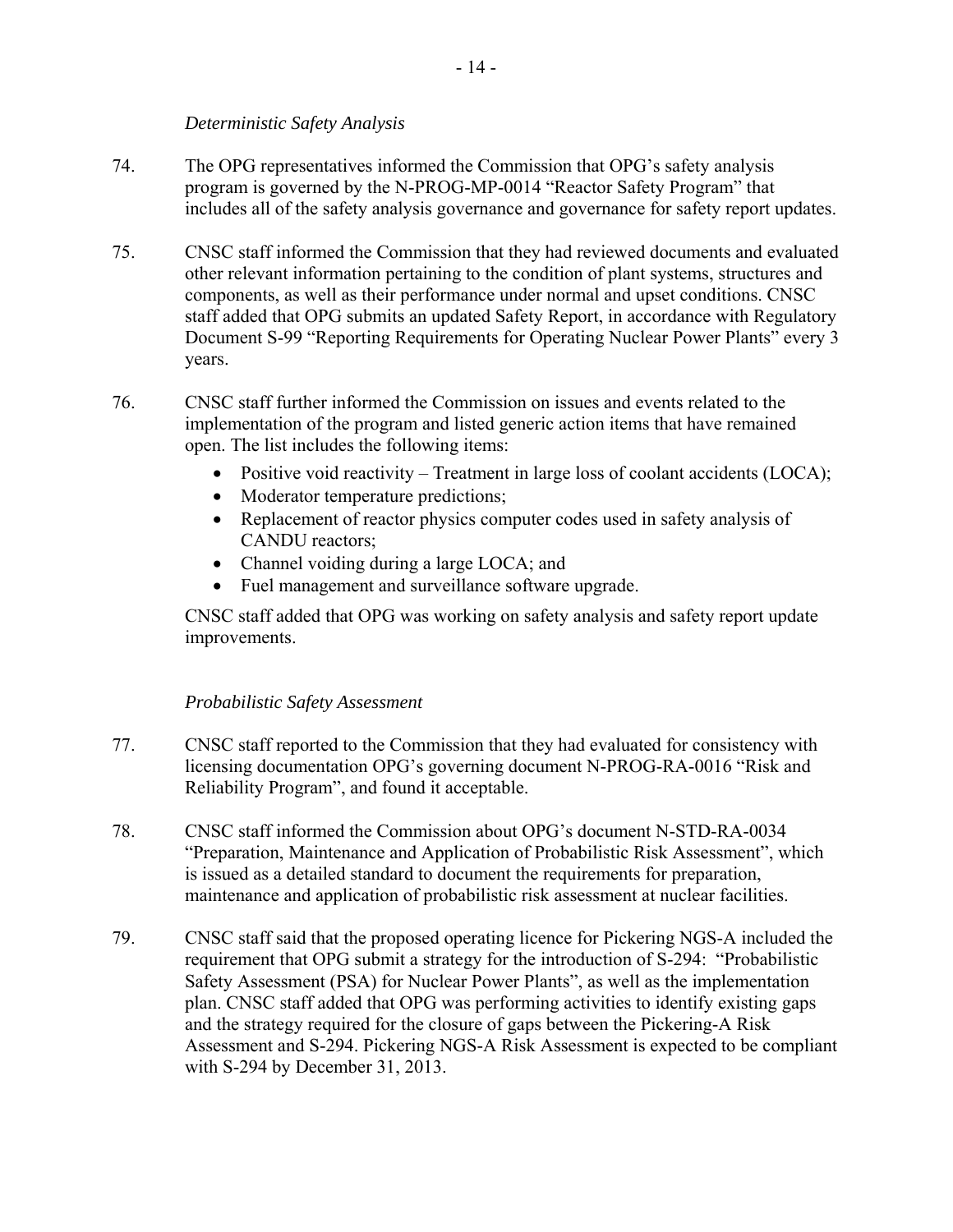## *Conclusion on Safety Analysis*

<span id="page-18-0"></span>80. On the basis of the information presented, the Commission concludes that the systematic evaluation of the potential hazards and the preparedness for reducing the effects of such hazards is adequate for the operation of the facility and the activities under the proposed licence.

## **Physical Design**

- 81. CNSC staff presented the results of their evaluation of the ability of systems, components and structures to meet and maintain their design basis given new information arising over time and taking into account changes in the external environment. The following review topics were covered by this safety and control area:
	- Plant design;
	- Pressure boundary; and
	- Fire protection.

Based on this evaluation, CNSC staff has rated both the documentation and its implementation as "Satisfactory".

## *Plant Design*

- 82. OPG submitted to the Commission a summary of their plant design objectives and results. OPG stated that Plant Design Engineering is responsible for maintaining the design basis for Pickering NGS-A, which ensures that the station remains within the analyzed envelope. OPG added that all design changes were prepared and executed in accordance with OPG's "Engineering Change Control" (ECC) process governed by programs and procedures written to ensure that the ECC process comply with the Canadian Standards CAN/CSA N286 series of standards, *Quality Assurance for Nuclear Power Plants,* and all relevant legal, statutory and regulatory requirements. OPG also stated that during this licensing period, performance with respect to quality and effectiveness of the ECC process had improved while the acceptance threshold was increased, holding staff to a higher standard.
- 83. OPG informed the Commission on several initiatives undertaken during this licensing period. The initiatives included the following topics:
	- training delivered to Operations personnel on the ECC process and on Operations role in design modifications and configuration management;
	- programmatic approach for removing legacy Jumper Records, which will be completed by the end of the year 2010; and
	- modifications and changes regarding the ISTB, which had been identified as deficient in 2007.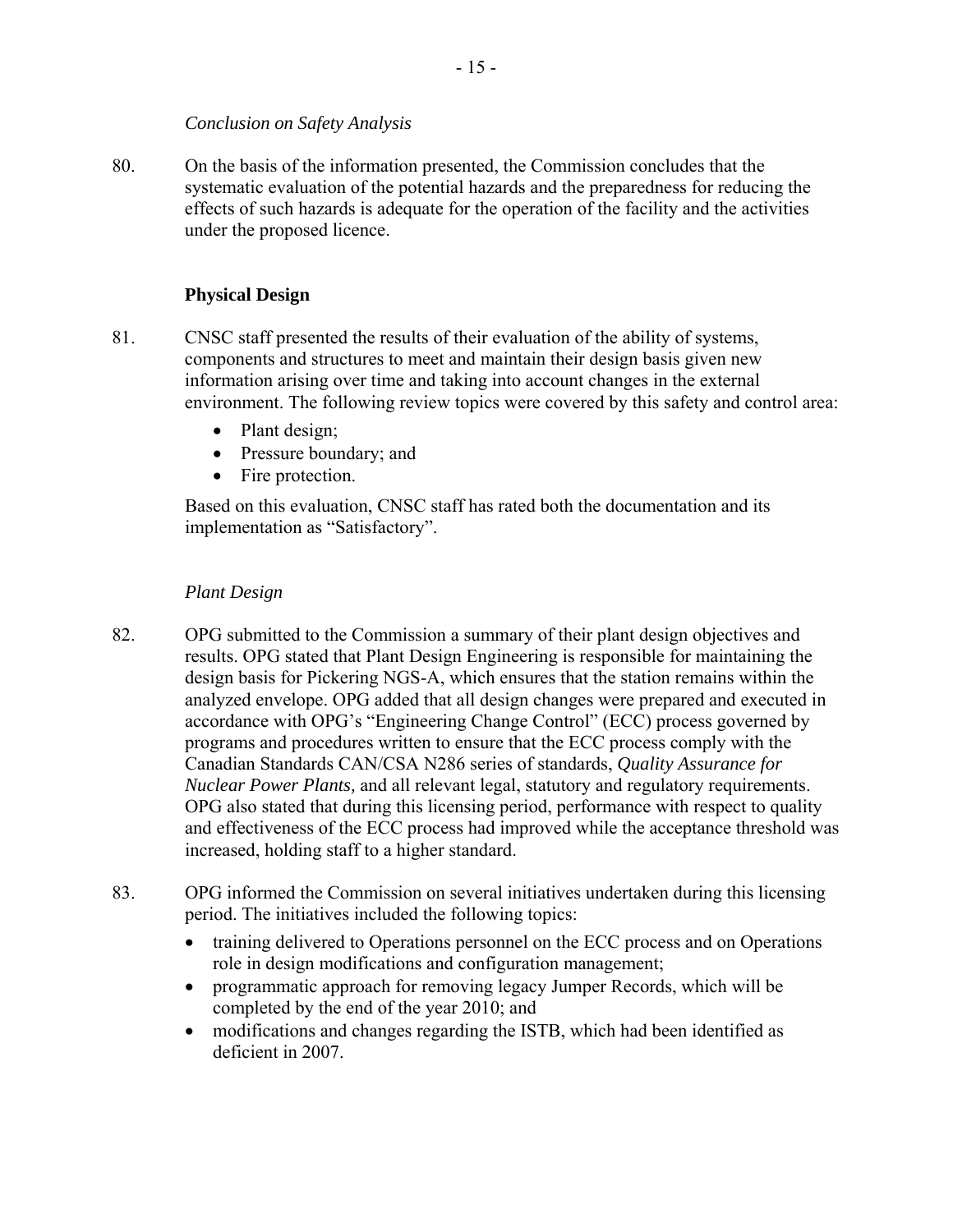- 84. OPG added that permanent ISTB modifications to replace the existing temporary modification was being designed and installed to restore the redundancy of supply and improve the reliability of the system.
- 85. OPG also informed the Commission about their activities on the safe storage project, which includes placing of Units 2 and 3 in a safe storage state until the beginning of the plant decommissioning activities. Related to this project, OPG provided information on the following:
	- system end state determination;
	- environmental assessment;
	- defueling of Units 2 and 3;
	- draining and drying of Units 2 and 3;
	- isolation of Units 2 and 3 from the pressure relief duct;
	- isolation of Units 2 and 3 from the emergency coolant injection system; and
	- modification of electrical system.

OPG informed the Commission that they have almost completed placing Units 2 and 3 in the safe storage state, with the exception of Unit 1 where some outage work remained to be completed.

- 86. CNSC staff reported to the Commission that the main OPG governing document addressing the plant design is N-PROG-MP-0007 "Conduct of Engineering". The main intent of this program is to maintain plant configuration consistent with its design and in accordance with the licensing basis, to support the safe and reliable operation of plant equipment, and to encourage continuous improvements for the safe and reliable operation of the whole facility.
- 87. CNSC staff informed the Commission that all design changes were prepared and executed in accordance with the N-PROG-MP-0001 "Engineering Change Control" process. This process is governed by OPG programs and procedures, which are compliant with the Canadian Standards CAN/CSA N286 series of standards, and all relevant legal, statutory and regulatory requirements.
- 88. CNSC staff further informed the Commission that they had used the Regulatory Guides G-276 "Human Factors Engineering Program Plans" and G-278, "Human Factors Verification and Validation Plans" as criteria to assess if human factors had been properly taken into account for plant design, and stated that no significant issues were found.
- 89. CNSC staff noted that they were satisfied with the corrective actions related to the ISTB, and with inspection results regarding engineering change control. CNSC staff added that they had recommended OPG to exercise more oversight to ensure that human factors are taken into account during engineering design changes.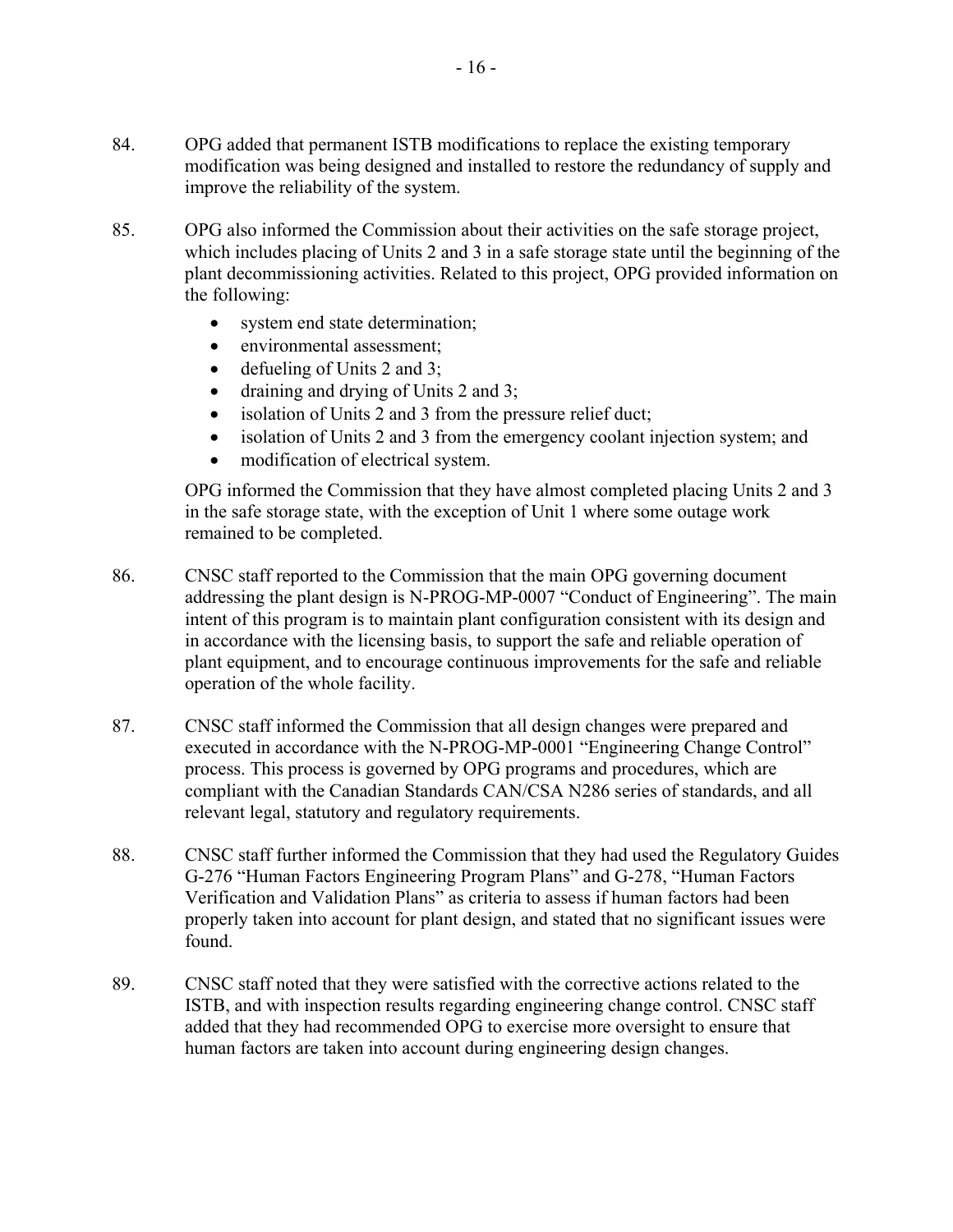<span id="page-20-0"></span>90. The Commission sought more information on the potential influence of the closure of Pickering NGS-B on the functionality of Pickering NGS-A, with respect to the ISTB, where power support of Station A depends on Station B. The OPG representative responded that Station A is supplied from the Station B grid, but that supply does not depend on the functioning of the Station B. CNSC staff noted that they had reviewed the assessment and determined that the safe storage of Units 2 and 3 will not adversely impact the safe operation of Units 1 and 4. However, as OPG representatives remarked, Stations A and B share common safety systems, so that the operation of Station B is required; therefore, the shutdown of Station B would provoke a placement of the Station A into a safe shutdown state. To avoid this situation, a re-evaluation and possible design modifications would be required to allow these two stations to operate independently.

## *Pressure Boundary*

- 91. OPG representatives informed the Commission that they had obtained the renewal of the Certificate of Approval for the Pressure Boundary Program, that implementation of the 2006 edition of the CSA standard N285.0 "General Requirements for Pressure-Retaining Systems and Components in CANDU Nuclear Power Plants" had been completed and that transition to the 2008 edition was in progress. They added that the preparation was underway to demonstrate that pressure boundary processes remain in compliance for the evaluation that will be carried out by the Technical Standards  $\&$ Safety Authority (TSSA) during the next licensing period.
- 92. CNSC staff reported that, in order to meet the requirements of CSA standard N285.0, OPG had produced a quality assurance program for pressure boundary which had been reviewed and verified by the TSSA, and that OPG has a Certificate of Approval to perform pressure boundary related work at the Pickering facility.
- 93. CNSC staff informed the Commission that they had reviewed and accepted OPG's pressure boundary program procedures for the classification and registration of pressure boundary design modifications, and that these would need to be updated during the next licensing period to comply with "CSA N285.0-08 Including 2009 Update".
- 94. CNSC staff stated that there had been no serious pressure boundary failures during this licensing period.

## *Fire Protection*

95. OPG informed the Commission on the objectives of their fire protection program and stated that their program is based on industry best practices and on CSA standard N293-05 "Fire Protection for CANDU Nuclear power Plants". OPG added that the implementation plan has been prepared for the transition to the new edition of the CSA standard N293-07.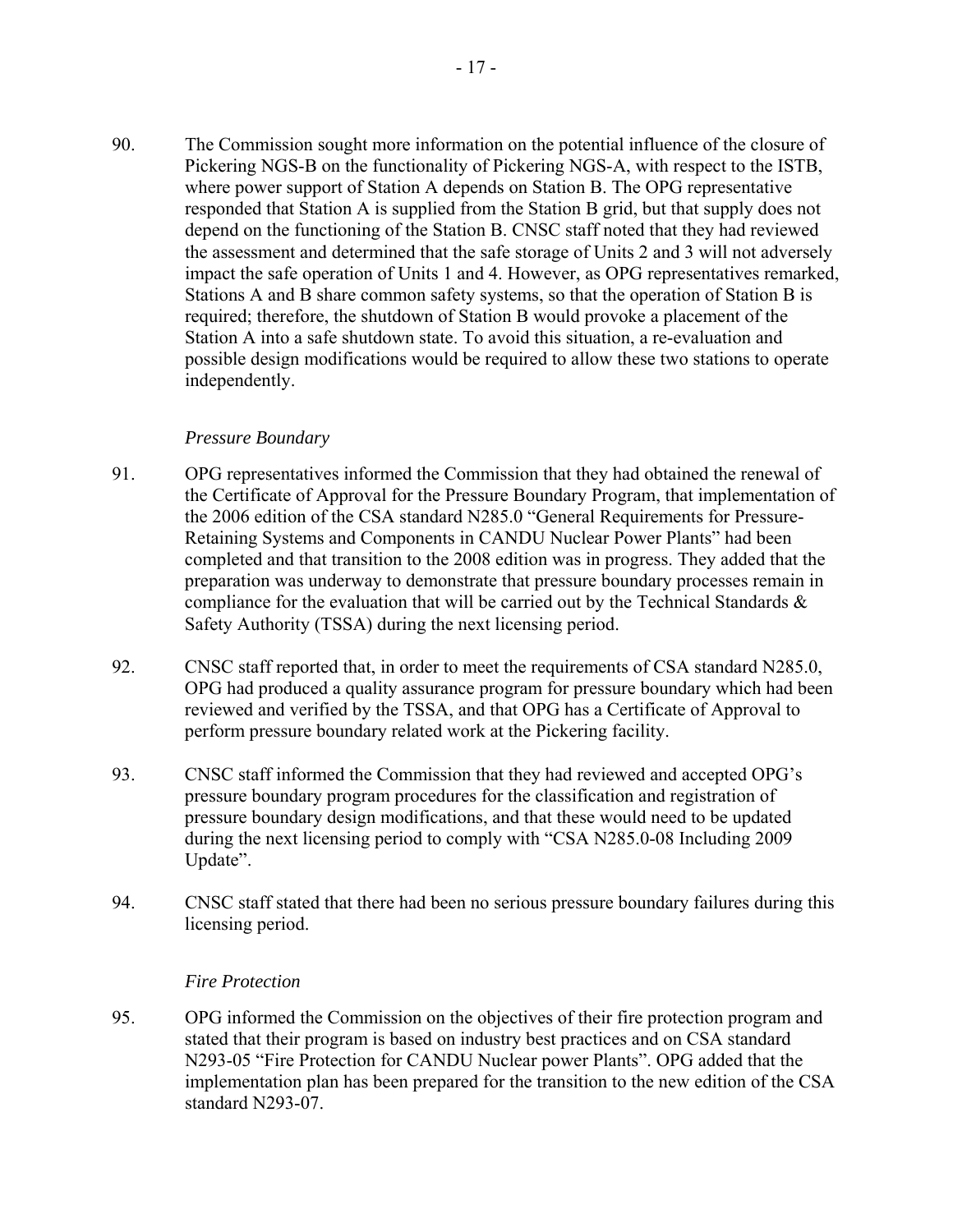<span id="page-21-0"></span>97. CNSC staff informed the Commission that they had also reviewed OPG's fire emergency response and had concluded that it was in compliance with the licence requirements and with CSA standard N293.

## *Conclusion on Physical Design*

98. On the basis of the information presented, the Commission concludes that the ability of systems, components and structures to maintain their design basis is adequate for the operation during the granted licence period.

## **Fitness for Service**

- 99. CNSC staff presented the results of their evaluation of the physical condition of systems, components and structures to ensure that they remain effective over time. The following review topics were covered by this safety and control area:
	- Maintenance:
	- Structural integrity;
	- Reliability; and
	- Environmental qualification.

Based on this evaluation, CNSC staff has rated both the documentation and its implementation as "Satisfactory".

## *Maintenance*

- 100. OPG informed the Commission that, over the current licensing period, the Maintenance department had made improvements to Leadership, alignment around common goals, contractor oversight, and procedure quality. OPG noted that they were working to improve plant reliability and reduce elective and corrective maintenance backlogs. OPG added that they were planning to improve the oversight of contractors and the effectiveness of breakplan maintenance during the proposed licensing period.
- 101. CNSC staff informed the Commission that OPG has policies, processes and procedures in place that provide direction and support for its maintenance program. CNSC staff added that OPG also has the plant life management program that consists of a number of documents under the main program document N-PROG-MP-0008 "Integrated Ageing Management". CNSC staff stated that their opinion, after evaluating the programs, was that both programs meet requirements.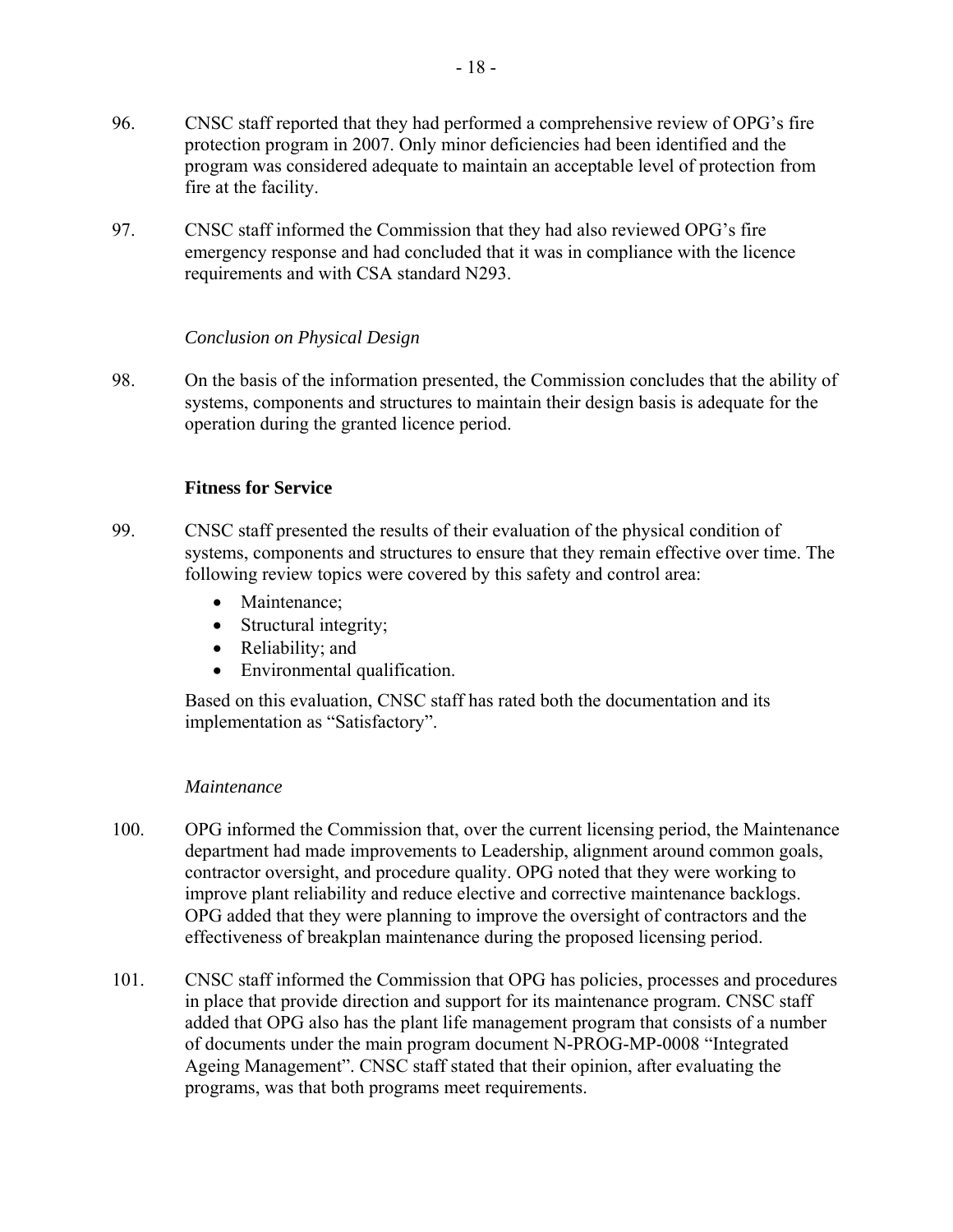- <span id="page-22-0"></span>102. CNSC staff reported that Pickering NGS-A has kept its corrective maintenance backlog within best industry practice and were showing improving trends with other maintenance related indicators.
- 103. With respect to plant life management, CNSC staff noted that Units 1 and 4 are the oldest operating CANDU reactors in Canada, that replacement of the components had been extensive and that there is still a significant amount of original equipment which is subject to ageing. CNSC staff said that, while the project on plant life management was still in development, they were satisfied with the progress made and the response when an ageing related problem occurs.
- 104. The Commission inquired into ageing equipment at Pickering NGS-A and potential interference of recently announced investment of about \$ 300 million allocated to the Pickering NGS-B for its life extension. The OPG representative responded that, for Pickering NGS-A, all major components have a life cycle management program in place and that those systems were operated to meet all fitness for service requirements, so that the announcement about Pickering NGS-B has no impact on those management programs.
- 105. In its intervention, Greenpeace Canada requested that OPG and the CNSC release annually all studies used to rationalize the design life of the Pickering reactors, including information on the expected life-span of all life-limiting components. Greenpeace Canada also suggested that the Commission include a licence condition requiring OPG to develop an end-of-life plan for the entire Pickering station.
- 106. The Commission sought more information on the definition of end-of-life of a facility and about CNSC staff's efforts to prepare regulatory guidance for events of this kind. CNSC staff responded that they were preparing an end-of-life plan as part of the refurbishment regulatory guidance.

## *Structural Integrity*

- 107. CNSC staff informed the Commission about OPG's plans for the periodic inspection of the following components:
	- containment;
	- pressure tubes;
	- steam generator tubes;
	- feeders:
	- relief valves; and
	- high energy non-nuclear components.

CNSC staff reported that they had reviewed documents related to the inspections of these components and ageing management plans, and had found that the documents meet requirements and that their implementation was satisfactory.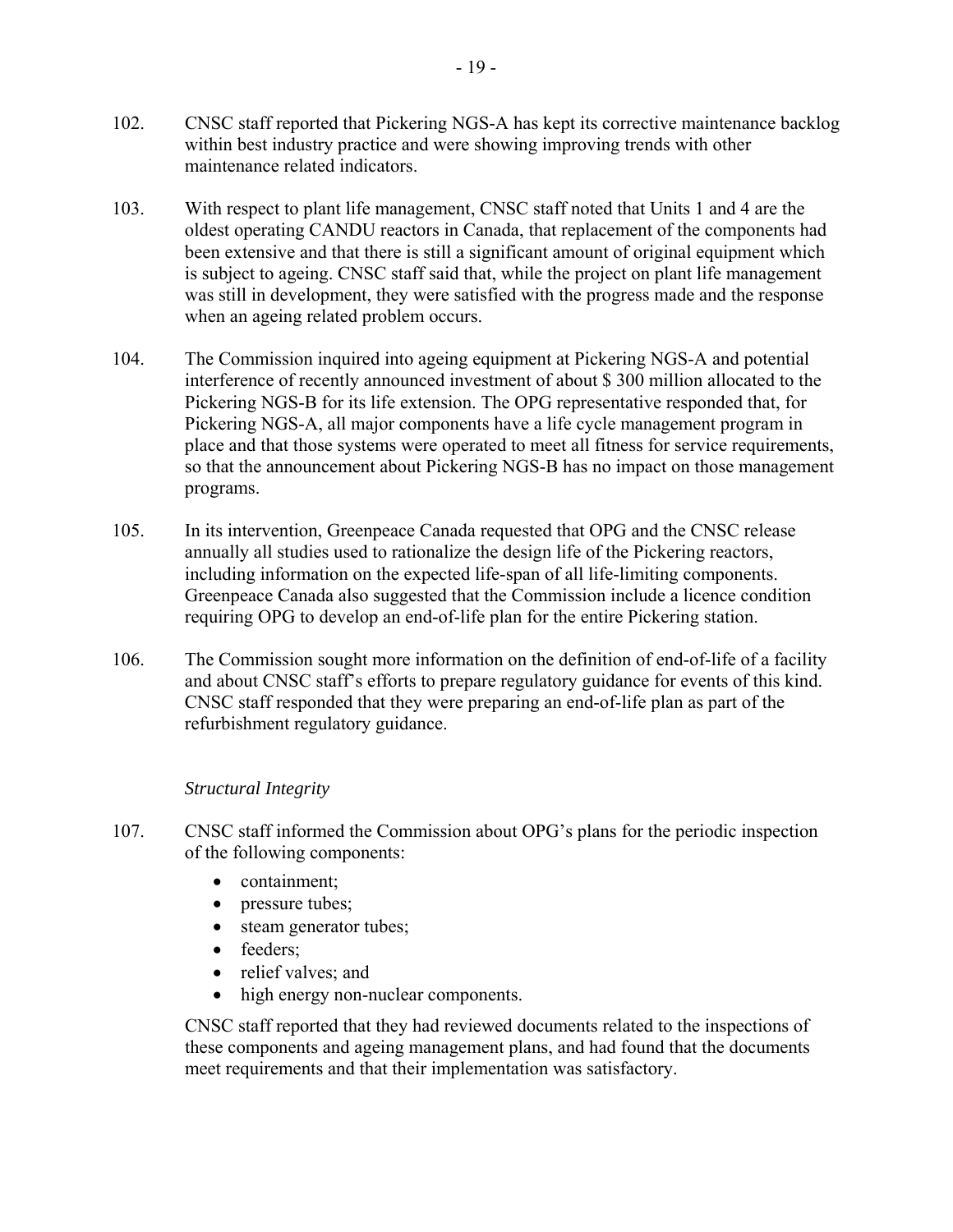<span id="page-23-0"></span>108. With respect to improvement plans, CNSC staff informed the Commission that the current periodic inspection program will be updated to close any gaps with the CSA standard N287.7: "In-service examination and testing requirements for concrete containment structures for CANDU nuclear power plants", and that the implementation of the updates would start in 2011. CNSC staff added that a detailed implementation plan will be prepared in 2010.

## *Reliability*

- 109. OPG informed the Commission about its Equipment Reliability program, the objective of which is to improve the station equipment reliability and reduce forced loss rate by identifying the necessary activities, execute the work through a Work Management process and to sustain equipment reliability by using the Preventative Maintenance program.
- 110. OPG further informed the Commission that, since the completion of the Return to Service Projects on Units 1 and 4, equipment reliability and forced loss rate had not met OPG's expectations. To resolve the issue, the Equipment Reliability Restoration (ERR) Department was formed in July 2008 to integrate various equipment reliability initiatives across Pickering A under one umbrella organization. These initiatives are being executed over the period 2009-2011, and the ERR Department is coordinating several initiatives, such as fuel handling recovery, System Health recovery and Nuclear Integrated Supply Planning project.
- 111. CNSC staff informed the Commission that they had reviewed the key governing document related to reliability, and found it acceptable. CNSC staff added that Pickering NGS-A had developed a list of systems important to safety, using a methodology recommended by CANDU Owners Group, and had established acceptable reliability targets for these systems.
- 112. CNSC staff further informed the Commission about the implementation of the reliability program and provided their assessment of the following reliability issues:
	- reliability failure data;
	- unavailability of special safety systems and systems important to safety;
	- mandatory safety system tests; and
	- reliability reporting.

CNSC staff also informed the Commission on their review of OPG's improvement plans for reliability, which had been found acceptable.

## *Environmental Qualification*

113. OPG stated, in its submission, that all required systems, equipment, components, protective barriers, and structures were qualified to perform their safety functions under the environmental conditions defined by the Pickering A design-basis accidents. OPG noted that overall conditions of the current Environmental Qualification (EQ) program have been good for the last two quarters.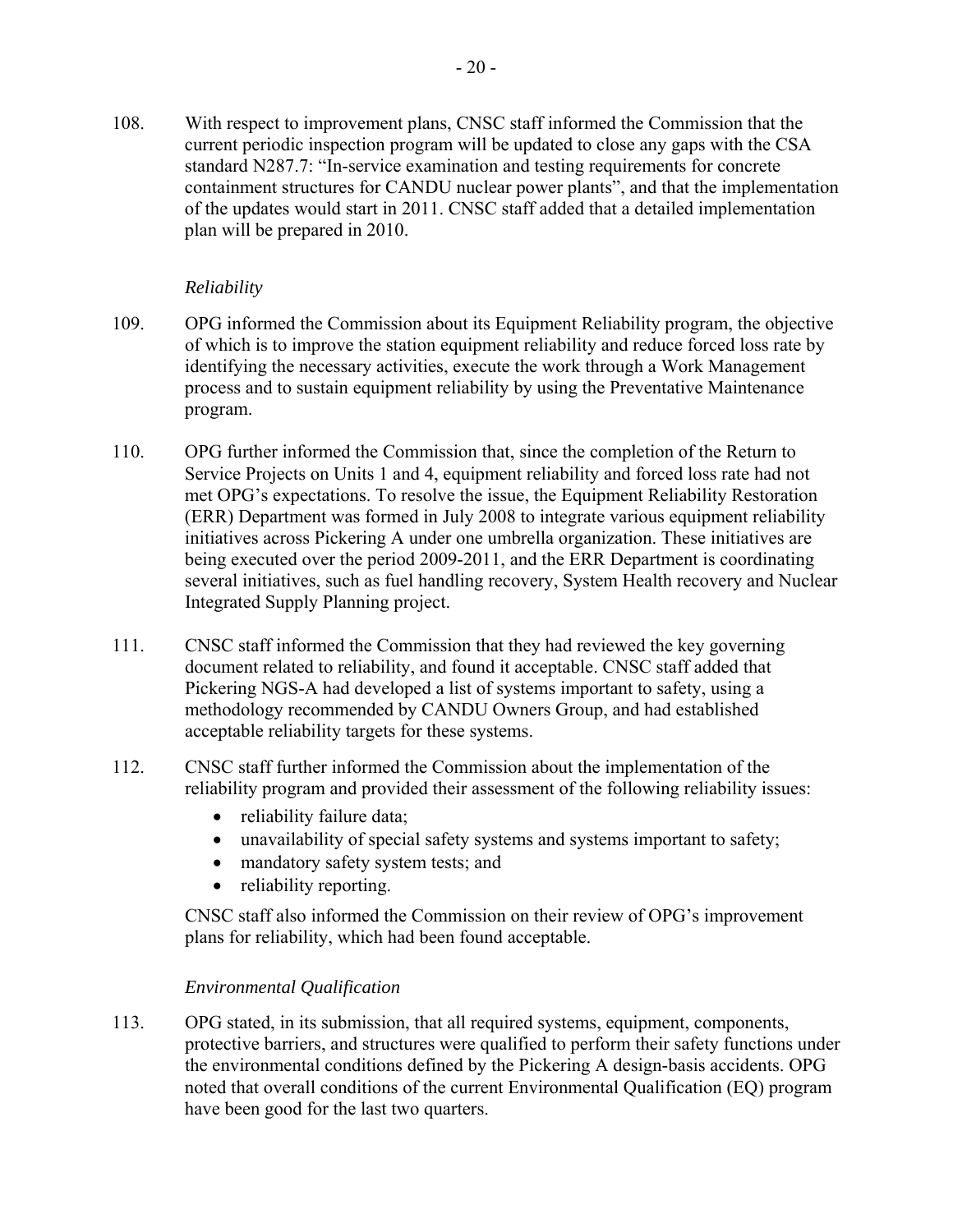- <span id="page-24-0"></span>114. CNSC staff informed the Commission that they had reviewed OPG's governing document that provides overall EQ program requirements and links to other EQ governance procedures important for various aspects of the EQ program.
- 115. CNSC staff reported that there were several EQ related events during this licensing period, which were reported in accordance with the reporting requirements of Regulatory Standard S-99. CNSC staff added that they had reviewed and monitored these events, that they were satisfied with the actions taken and with the overall implementation of EQ, as well as with the improvement plans for equipment qualification.

## *Conclusion on Equipment Fitness for Service*

116. The Commission is satisfied with OPG's programs for the inspection and life-cycle management of key safety systems. Based on the above information, the Commission concludes that the equipment as installed and maintained at the facility is fit for service.

## *Core Control Process*

- 117. The Commission assessed the adequacy of the programs and efficiency of their implementation and examined issues related to the following program areas:
	- Radiation protection;
	- Conventional health and safety;
	- Environmental protection;
	- Emergency management and response;
	- Waste management;
	- Security;
	- Safeguards and non-proliferation; and
	- Packaging and transport.

## **Radiation Protection**

- 118. CNSC staff informed the Commission that OPG had revised its radiation protection program documentation to better meet their management system requirements. CNSC staff has evaluated all of the program elements and rated both the documentation and its implementation as "Satisfactory".
- 119. The OPG representatives informed the Commission that they are considering several dose reduction initiatives and that they have identified a number of future improvements to their radiation protection program, including a five-year As Low As Reasonably Achievable (ALARA) plan and a project undertaken to install new fixed area gamma monitors.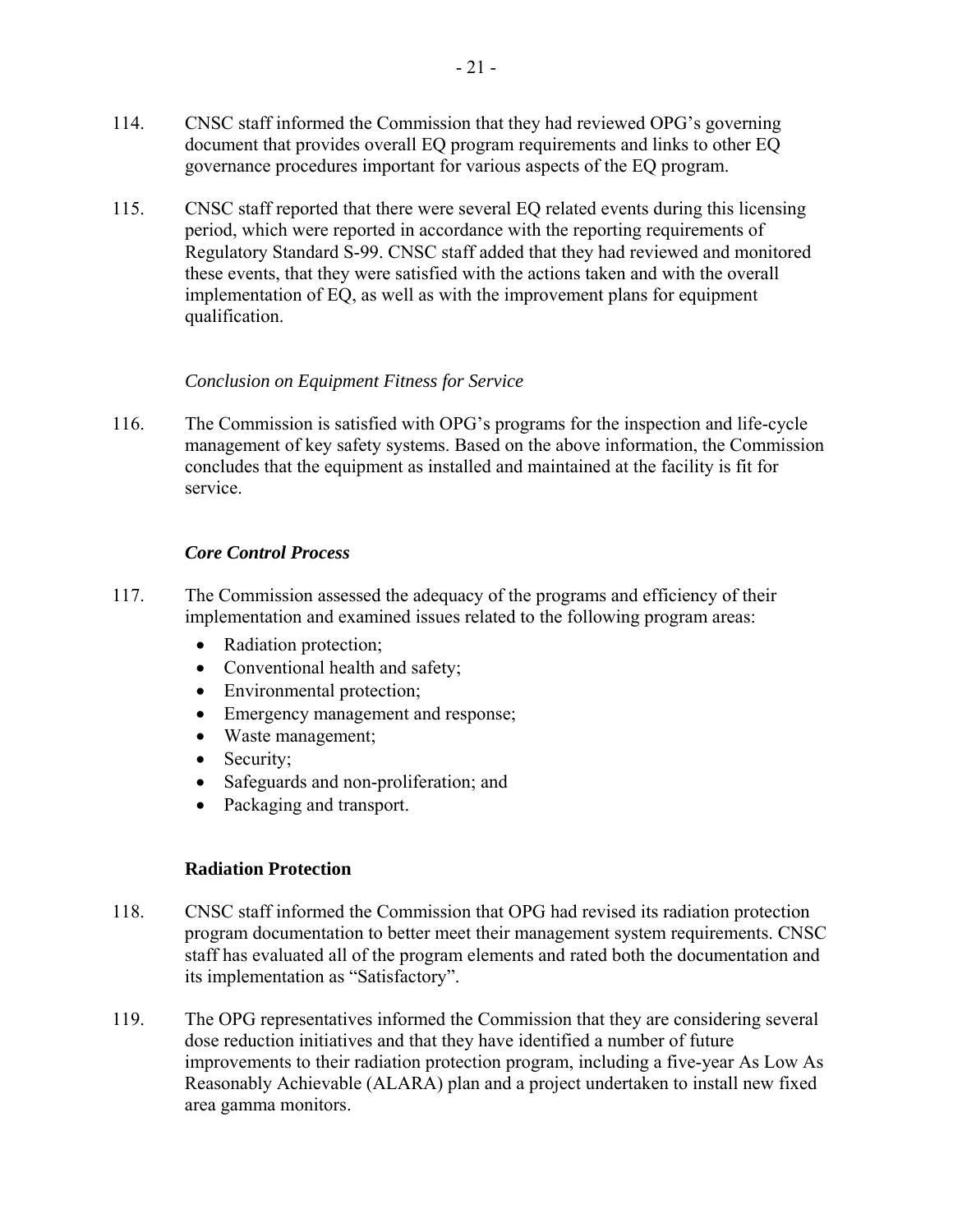- <span id="page-25-0"></span>120. CNSC staff confirmed that the ALARA principle was applied to minimize doses to the workers and that Pickering NGS-A had implemented several dose reduction strategies to minimize the exposure to radiation in cases where a source term could not have been eliminated.
- 121. CNSC staff further informed the Commission that there were no recordable doses that exceeded the prescribed dose limits or OPG's administrative limits during the current licensing period. The analysis of the submitted data on collective doses has shown that fluctuations in dose from year to year are directly related to the number of maintenance outages and the scope of work performed during these outages.
- 122. CNSC staff reported that, during the current licence period, the OPG action levels had been exceeded twice, but remained significantly lower than the regulatory limit of 50 mSv (millisieverts). In 2006, the tritium in bioassay action was exceeded once, resulting from one unplanned tritium uptake with an estimated committed effective dose of 5 mSv. In 2007, one event resulted in one individual exceeding the tritium in bioassay action level with an estimated committed effective dose of 4 mSv. CNSC staff added that in 2008 and 2009 no action level were exceeded at OPG Pickering NGS-A.
- 123. CNSC staff further reported that a common cause root cause analysis of tritium uptakes at all OPG facilities, performed in 2006, had resulted in program changes that include the creation of a new tritium protection planning review form and the computer assisted learning element, which has to be completed by all personnel involved in radiation work.

# *Conclusion on Radiation Protection*

124. The Commission is of the opinion that, given the mitigation measures and radiation protection programs that are in place or will be in place to control hazards, OPG will provide adequate radiation protection to the health and safety of persons and the environment.

# **Conventional Health and Safety**

- 125. OPG submitted information on their non-radiological health and safety program stating that they monitor the following indicators:
	- All Injury Rate (AIR);
	- Accident Severity Rate (ASR);
	- High Maximum Reasonable Potential for Harm (MRPH) Events; and
	- Industrial Safety Accident Rate (ISAR).

The data show that ASR and accident frequency were at the industry average and that the Pickering NGS-A performance had been comparable with other NPPs over the current licence period.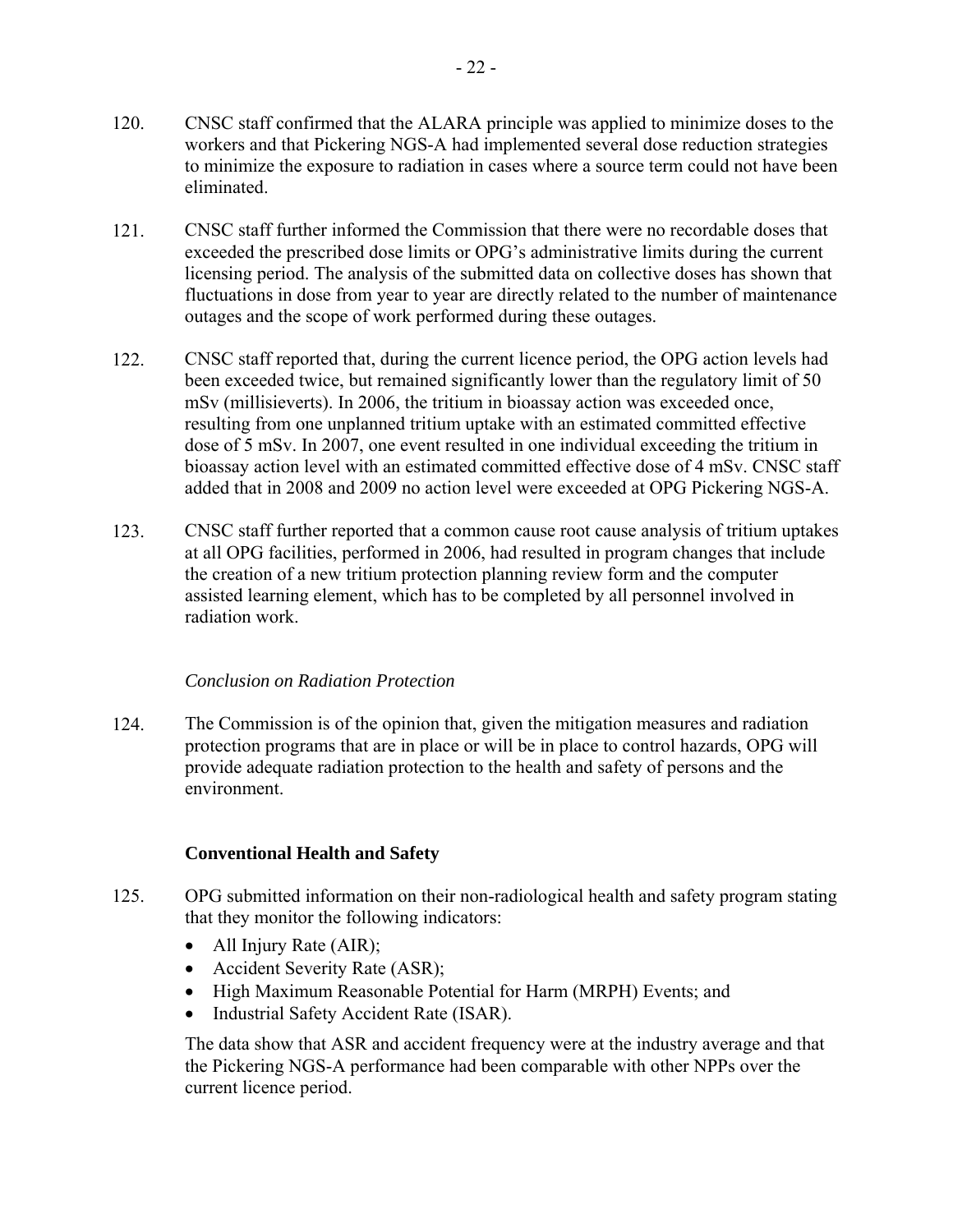- <span id="page-26-0"></span>126. CNSC staff informed the Commission that they had reviewed OPG's conventional safety program N-PROG-HR-0004 "Occupational Health and Safety" and concluded that it is aligned with OPG's policy on management systems. CNSC staff rated the program and its implementation as satisfactory.
- 127. CNSC staff added that OPG had demonstrated adequate conventional health and safety performance at Pickering NGS-A, with accident frequency and accident severity that are approximately at the industry average. CNSC staff added that, during 2009, three lost time accidents had occurred at the Pickering NGS.
- 128. The Commission asked about management of injured employees. OPG representatives responded that OPG has a program for injured employees where a person is assisted by both wellness and human resources in terms of return-to-work provisions, modified duties and accommodation of that employee.
- 129. The Commission is of the opinion that OPG will continue to provide adequate protection to the health and safety of its personnel.

## **Environmental Protection**

- 130. CNSC staff informed the Commission that they had reviewed and confirmed that OPG's governing document for the environmental management program, N-PROG-OP-0006 "Environmental Management", conforms to ISO 14001-2004 "Environmental Management Systems" and satisfies CNSC staff's expectations. CNSC staff added that the Pickering NGS had been re-certified to the ISO 14001 standard by an external agency in November 2008.
- 131. CNSC staff further informed the Commission that they had reviewed and approved the derived release limits (DRLs) and environmental action levels (EALs). CNSC staff added that OPG intends to update the DRLs according to a revision of CSA standard N288.1: "Guidelines for Calculating Derived Release Limits for Radioactive Material in Airborne and Liquid Effluents for Normal Operation of Nuclear Facilities".
- 132. OPG informed the Commission that, during the current licence period, radiological and conventional emissions remained well below all regulatory limits and action levels, and that a number of improvements had been completed or initiated. These initiatives include the following:
	- replaced sampling and monitoring equipment;
	- installed spill abatement measures;
	- reduced low level radioactive waste:
	- installed a barrier net to reduce fish impingement; and
	- resolved all remaining issues from the Environmental Action Plan.
- 133. OPG also informed the Commission on planned improvements that include continued clean up, replacement of chillers on both the Service Wing and Administration Building, further reducing of chlorofluorocarbons emissions, as well as the evaluation of the effectiveness of the fish barrier net.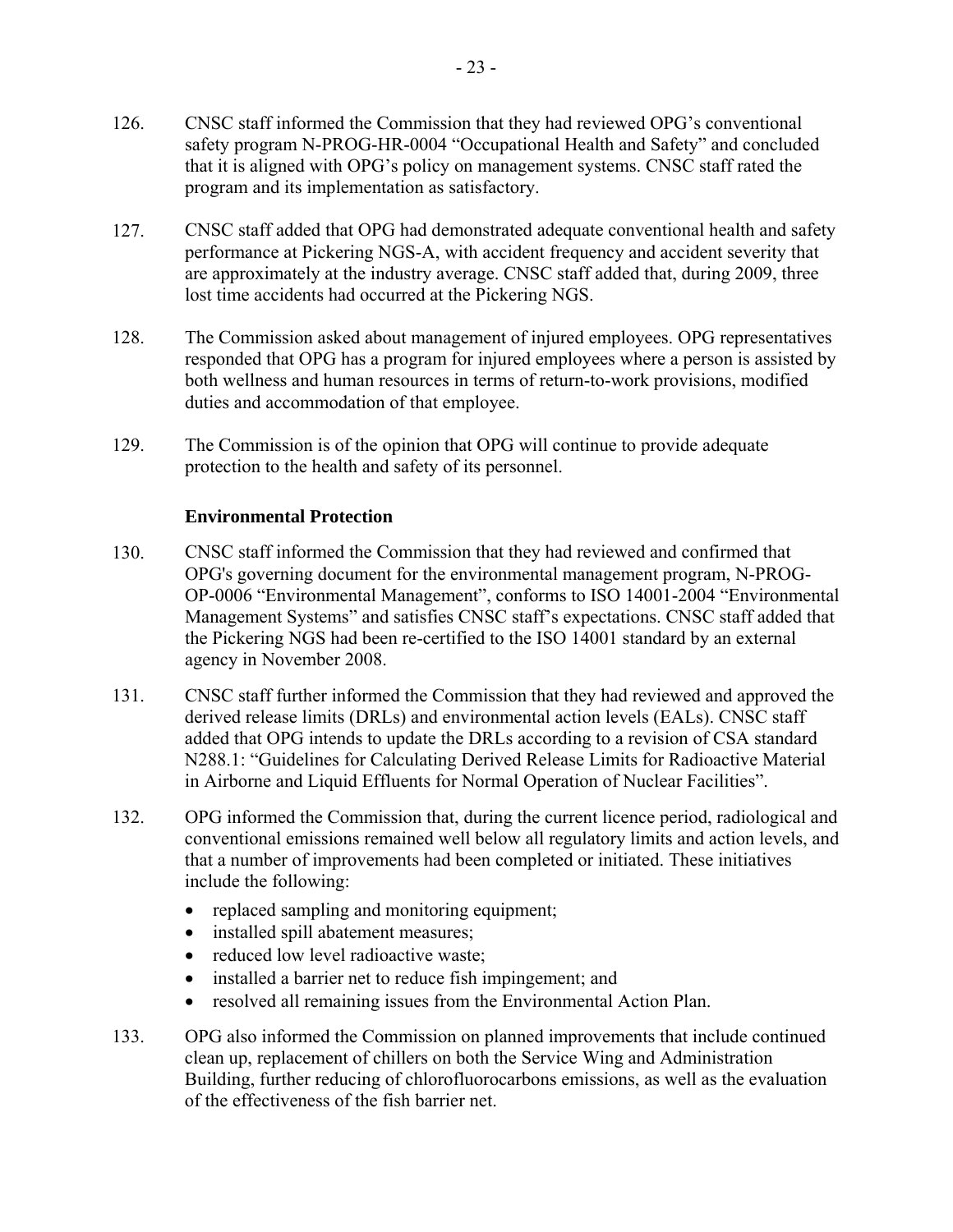<span id="page-27-0"></span>134. Reporting on other environmental protection issues, CNSC staff informed the Commission that the reported dose to the public due to both Pickering NGS-A and NGS-B in 2008 had been 4.1 μSv, well below the public dose limit of 1000 μSv. Gaseous and aqueous releases of nuclear substances from Pickering have been below environmental action levels during the current licence period. CNSC staff added that there had been no reported unplanned releases of nuclear substances or hazardous substances from Pickering NGS-A that posed a risk to the environment.

## *Fish Loss: Impingement and Thermal Pollution*

- 135. CNSC staff reported that, in 2007, OPG had requested an "approval in principle" for the removal of the "Pickering A Return to Service Environmental Assessment Follow-Up Monitoring Program" as a license condition, due to the completion of the project. CNSC staff added that they had accepted the request and that the licence had been amended; however, CNSC staff found that Pickering NGS-A had not been in compliance with the licence condition for follow-up monitoring. OPG had not monitored and reported the environmental effects of the condenser cooling water system in accordance with the environmental assessment follow-up monitoring program. After reviewing the data provided by OPG, CNSC staff concluded that the on-going fish mortality, due to impingement and entrainment (IE) in the cooling water intake of both Pickering NGS-A and NGS-B, constituted an unreasonable risk to the environment. CNSC staff said that Fisheries and Oceans Canada had expressed concerns with the scale of IE losses of fish, and had also concluded that OPG had not implemented available mitigation measures. Consequently, CNSC staff had requested that OPG implement IE mitigation measures in accordance with a strict timetable.
- 136. CNSC staff further reported that OPG complied with the CNSC's request and had installed a barrier net surrounding the water intake, as an interim impingement mitigation measure, and a monitoring program to evaluate its effectiveness. Longer term impingement and entrainment reduction options have been the subject of a cost-benefit analysis, including consultation with CNSC staff, Department of Fisheries and Oceans, Environment Canada, Ontario Ministry of Environment, Ministry of Natural Resources and Toronto Region Conservation Authority.
- 137. CNSC staff informed the Commission that they had responded to OPG's proposed solution by endorsing OPG's cost-effective solution. In addition to the barrier net already installed, the following actions were recommended:
	- creation and enhancement of fish habitat in local coastal wetlands;
	- contingency plan for intake fish mitigation technology option in case of inadequate barrier net performance; and
	- annual reporting on the progress including performance data.

CNSC staff added that, after re-examining the timeline, a decision on the long-term mitigation for intake and thermal discharge fish mortality was expected to be made by the end of 2011.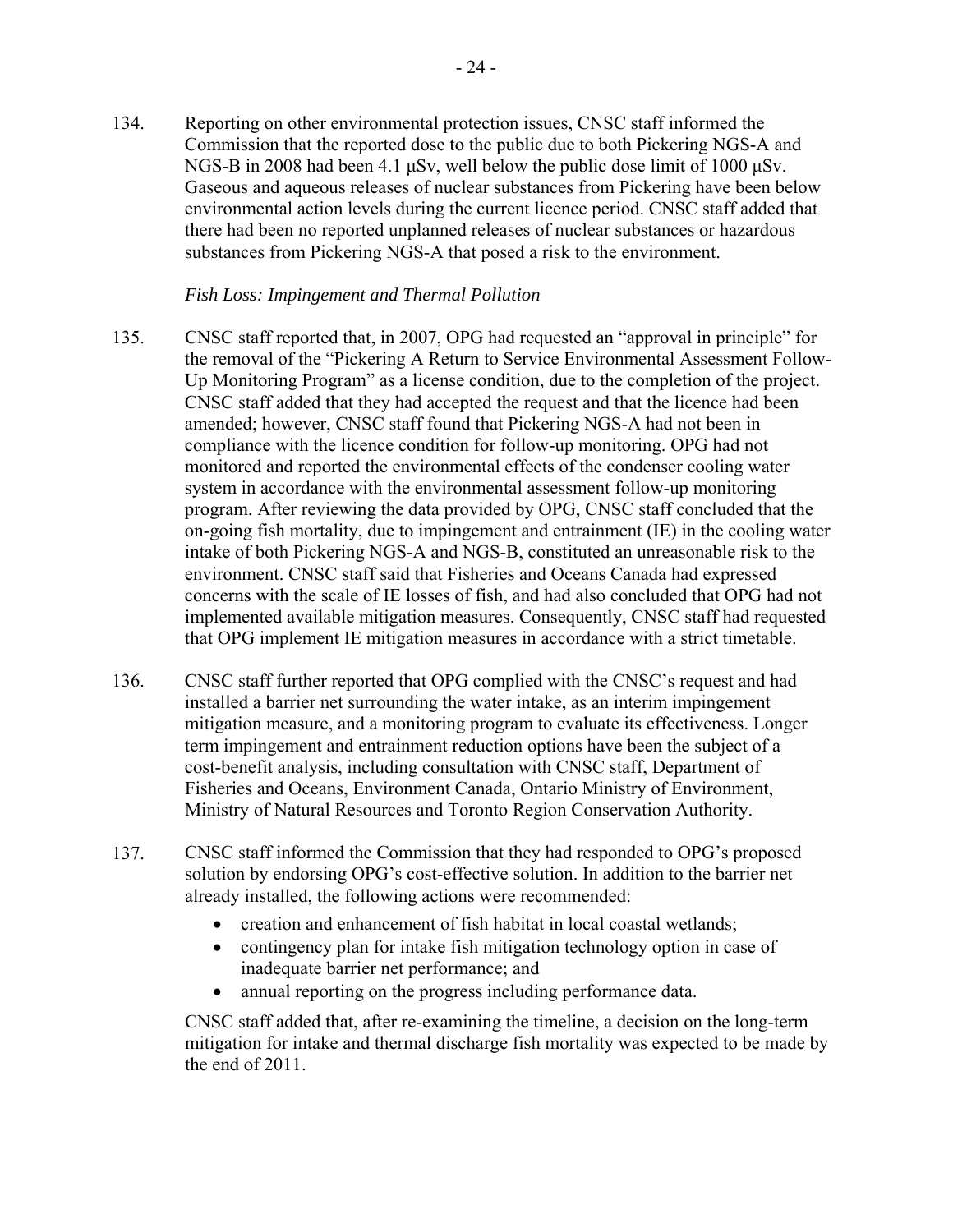- <span id="page-28-0"></span>138. With respect to replacement of the temporary net and implementation of permanent mitigation measures, CNSC staff noted that, according to the plan from 2008, detailed engineering plans for implementing impingement and entrainment mitigation was expected for 2012.
- 139. The Commission sought more information on the net used for fish barrier, and what were the other measures considered for fish protection. CNSC staff responded that there were two aspects to the fish mortality issue. One was the intake fish loss, and OPG's interim measure was the use of barrier net, and the other was the temperature effect of the thermal plume. CNSC staff added that they were evaluating the effects of the net barrier with respect to cost-benefit report, and, regarding the thermal plume effects, OPG had developed a plan to study it, to determine if there were adverse effects that would require mitigation.
- 140. In its intervention, Lake Ontario Waterkeeper (LOW) expressed concerns regarding Pickering station's impact on the integrity of Lake Ontario as an aquatic and fish habitat, a place of recreation and a source of drinking water for a large population. LOW pointed out that cooling water from Pickering NGS-A has negative effects on fish and fish habitat, and stated that OPG had not made adequate provision to protect the environment. LOW recommended that the Commission include in the licence terms and conditions a requirement that OPG take timely and effective actions to stop the unacceptable fish kills through impingement, entrainment and thermal pollution.
- 141. The Commission inquired about identified species at risk and efficiency of the net barrier compared with other potential solutions, and asked for the opinion of Fisheries and Oceans Canada (FOC). The FOC representative responded that they were working with the Ministry of Natural Resources, Toronto and Region Conservation Authority, OPG and CNSC on the issue of fish mortality, and that, based on the information provided, the use of the net barriers seems to be a promising solution. After assessing the efficiency of the net, a decision would be made on whether more measures, such as fish bypass, rotating nets or screens, are required to be put in place.
- 142. The Commission expressed its concerns regarding the timeline for implementation of permanent mitigation measures, especially taking into account the end-of-life plans and approaching decommissioning. OPG responded that they would re-examine the overall timelines along with CNSC staff.

## *Conclusion on Environmental Protection*

143. The Commission is of the opinion that, given the mitigation measures and safety programs that are in place or will be in place to control hazards, OPG will provide adequate protection to the environment. The Commission requests that OPG prepare yearly reports on their activities regarding fish impingement, the first report to be presented by December 2010.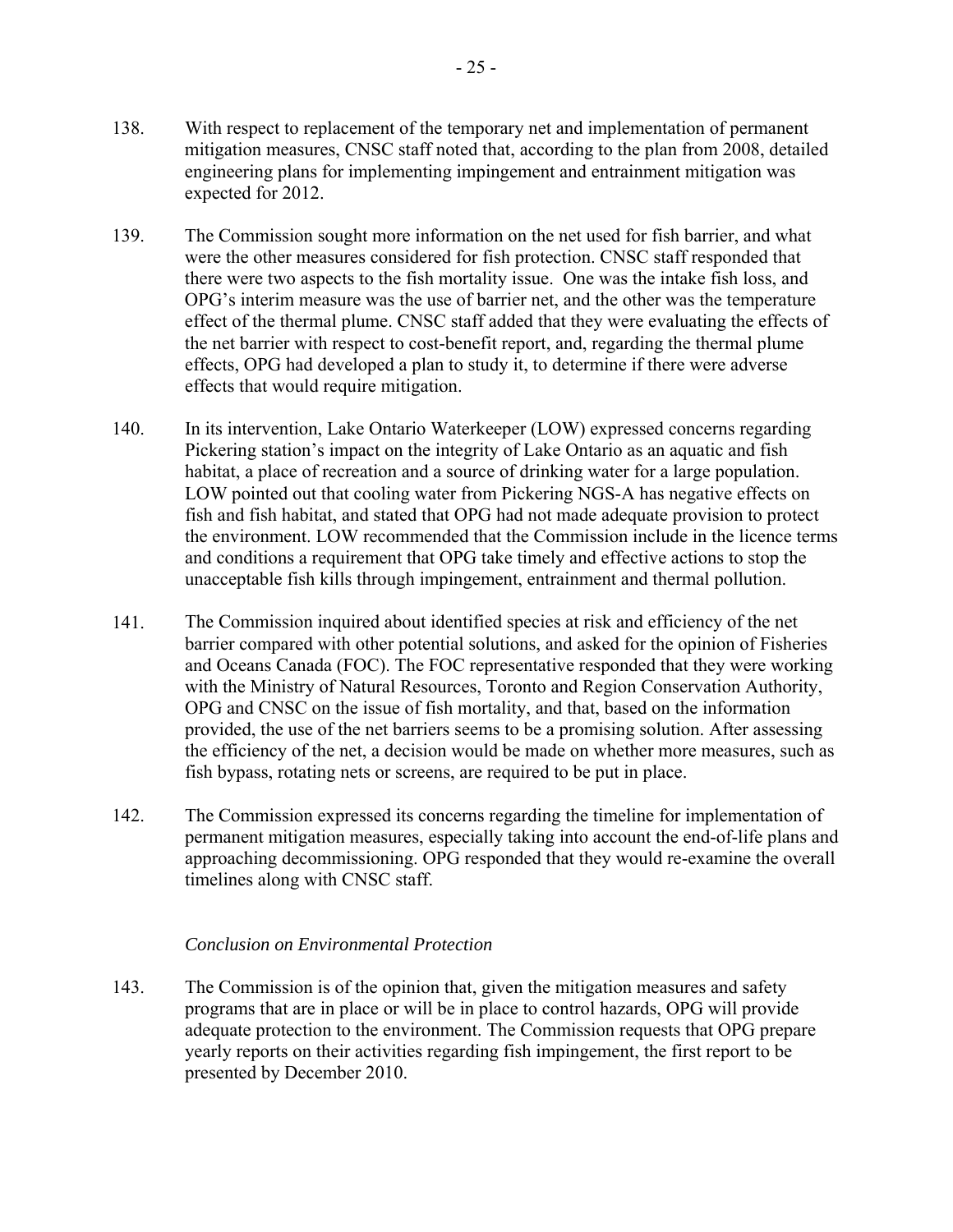## **Emergency Management and Response**

- <span id="page-29-0"></span>144. OPG submitted information about its Emergency Preparedness program and stated that there is a comprehensive Consolidated Nuclear Emergency Plan (CNEP) for Pickering NGS-A that outlines OPG's nuclear emergency response capability and defines response capability and preparedness. OPG added that this plan had been effectively implemented, updated twice during this licence period and regularly tested through drills and exercises.
- 145. OPG noted that it monitors performance of the program using an internal set of performance measures, which are derived from the Institute of Nuclear Power Operations (INPO) and the World Association of Nuclear Operators (WANO) performance objectives and criteria.
- 146. CNSC staff informed the Commission that they were satisfied with Revision 9 of the governing document for emergency preparedness, N-PROG-RA-0001 "Consolidated Nuclear Emergency Plan", submitted by OPG for review and approval, and concluded that the emergency preparedness program exceeds CNSC's requirements.
- 147. With respect to implementation of the program, CNSC staff reported that they had conducted one program evaluation inspection in 2008, an inspection in 2006 and an inspection in November 2007, and that all actions raised by these inspections were closed. CNSC staff added that the implementation of emergency management and response at Pickering NGS-A meets CNSC requirements.
- 148. The Commission inquired about the installation of 26 sirens that had been originally recommended. OPG representatives responded that four sirens had been installed and tested, and that the City of Pickering was reviewing the report on additional needs for sirens and potential location for them. The Commission requested that the additional sirens be installed and requested that OPG prepare a progress report by December 2010.

## *Conclusion on Emergency Management and Response*

149. The Commission is of the opinion that OPG will provide adequate protection to the health and safety of persons, the environment and national security in cases of emergency and unplanned events.

## **Waste Management and Decommissioning**

150. This safety and control area covers internal waste-related programs regarding management of the waste before it is removed from the facility to a separate waste management facility. The Commission also requires that the licensee has operational plans for decommissioning and long-term management of waste produced during the life-span of the facility.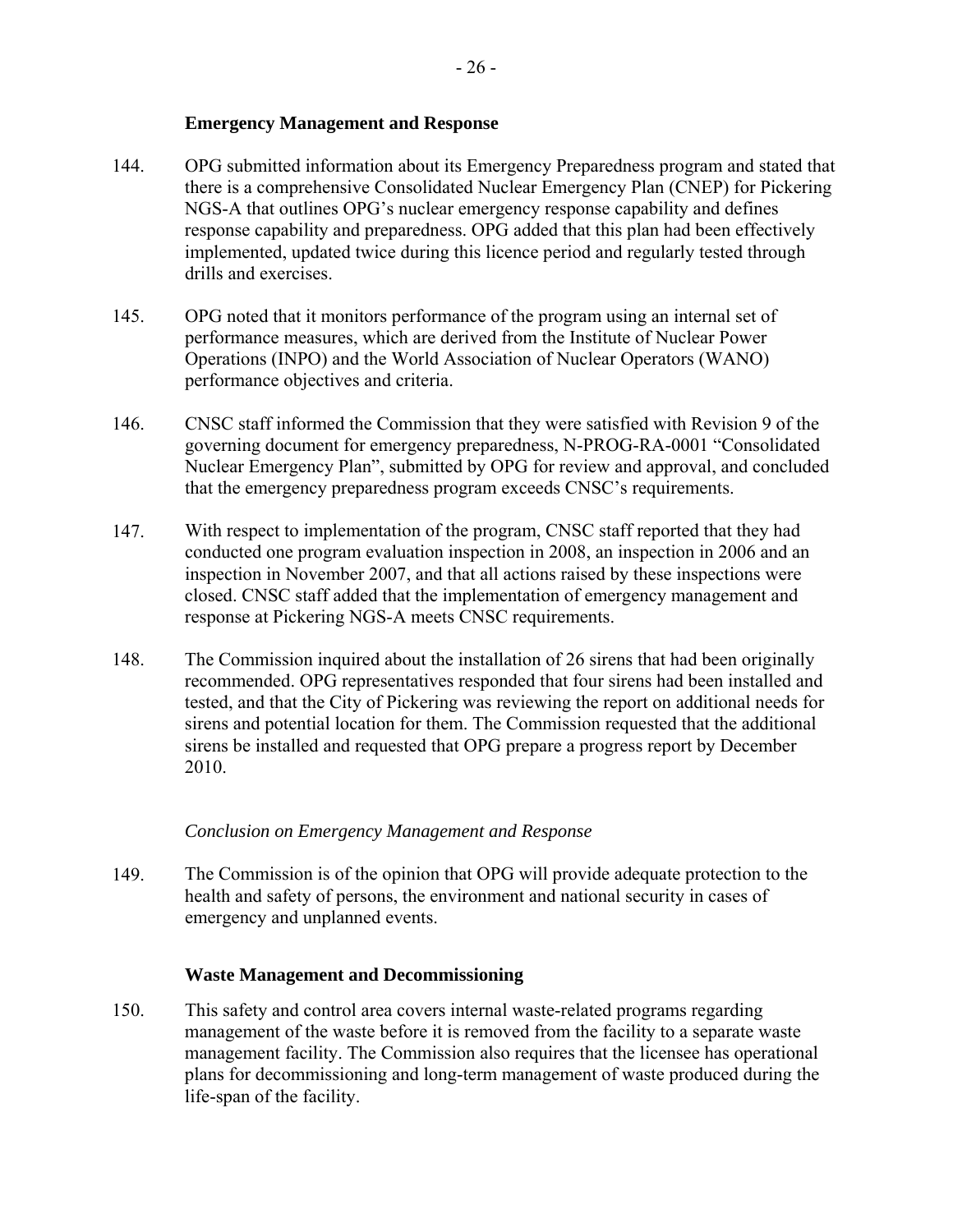#### *Waste Management*

- <span id="page-30-0"></span>151. CNSC staff informed the Commission that they were satisfied with OPG's waste management program document, N-PROC-OP-0043 "Waste Management".
- 152. CNSC staff further informed the Commission that all low and intermediate level wastes generated during day-to-day operations and during planned or unplanned outages have been transferred to OPG's Western Waste Management Facility for processing and storage. The Retube Components Storage Facility (RCSF), located on site at the Pickering Waste Management Facility and developed for a refurbishment project, has been completed and closed. CNSC staff added that the used nuclear fuel has been transferred to the irradiated fuel bays and dry containers and, after a cooling down period of a minimum of ten years, transferred for long term storage in the Pickering Waste Management Facility (separately licensed). CNSC staff noted that Pickering NGS-A has undertaken a number of waste volume reduction initiatives throughout the current licensing period.

## *Decommissioning*

- 153. CNSC staff informed the Commission that the Preliminary Decommissioning Plan (PDP) was set out in OPG's document "Preliminary Decommissioning Plan, Pickering Nuclear Generating Stations A and B". They reviewed and assessed the document in 2007 following Regulatory Guide G-219: "Decommissioning Planning for Licensed Activities", and concluded that the PDP was acceptable. The Commission accepted the document in November 2007.
- 154. CNSC staff further informed the Commission that, as a result of the 2005 decision of the OPG Board of Directors, Units 2 and 3 at the Pickering NGS-A have not been returned to service, but instead are being placed into safe storage. The units would proceed through several phases prior to the onset of physical dismantling of the facilities; the first, "Preparation for Safe Storage Phase", would be followed by the "Safe Storage Phase" which would last for a nominal period of 30 years, to allow for the decay of short-lived fission and activation products.
- 155. CNSC staff noted that, due to the shared nature of support equipment that is common to Units 1 through 4, a completion of the "Preparation for Safe Storage Phase" may not be conducted for all aspects of shared services as set out in the PDP; consequently, the goal of the safe storage project would be to defuel the units, remove heavy water, and separate Units 2 and 3 from Units 1 and 4 so that they could remain in safe storage until Units 1 and 4 are permanently shut down.
- 156. In order to physically separate Units 2 and 3 from Units 1 and 4, while maintaining essential systems for the safe operation of Units 1 and 4, OPG submitted in 2007 a project description for the Guaranteed Defueled State (GDS). An environmental assessment (EA) was required prior to authorizing OPG to proceed, and the Commission issued EA guidelines for this project in June 2008. OPG submitted its EA study report and the Commission approved the EA Screening Report in November 2008.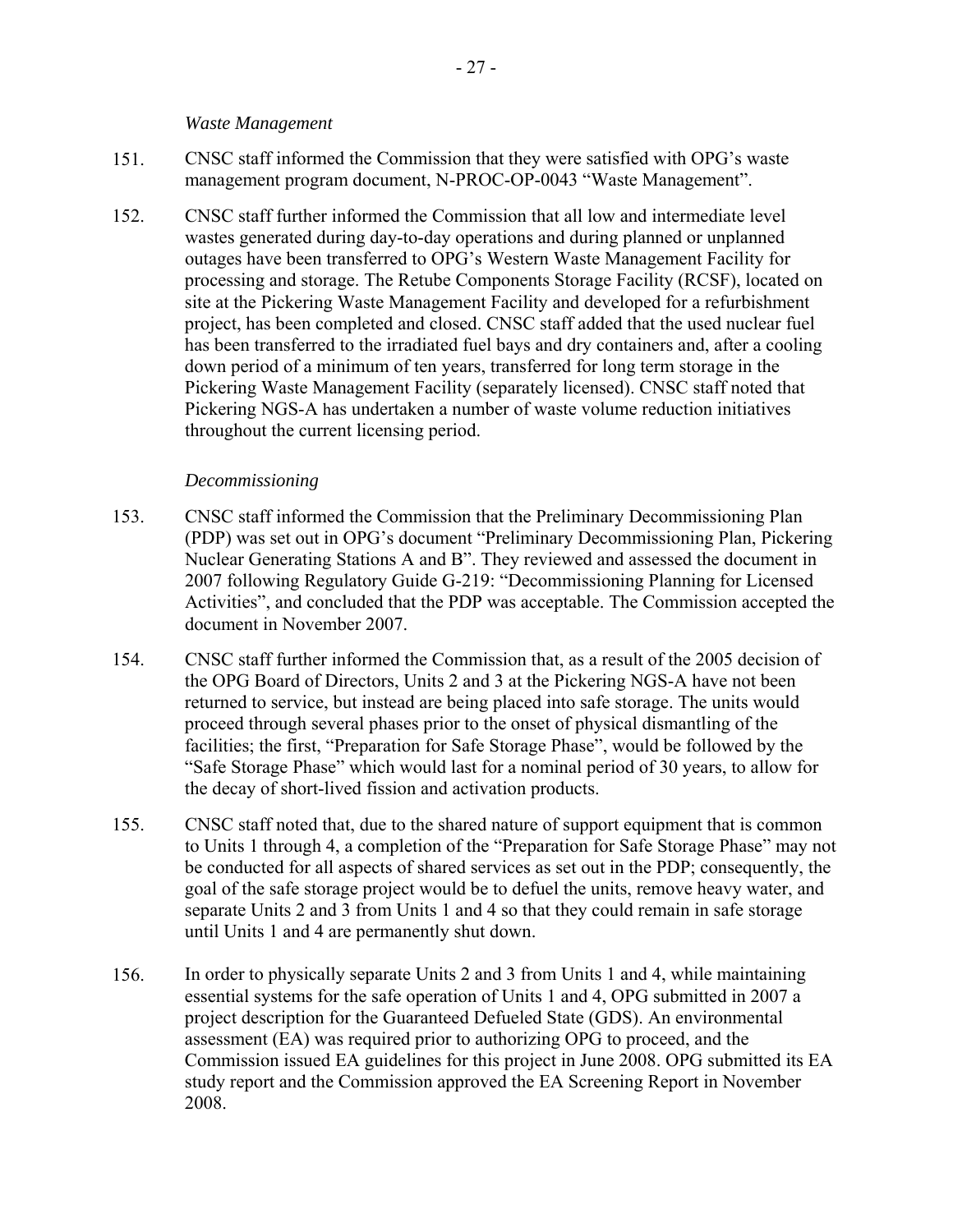- 157. CNSC staff reported that Units 2 and 3 were defueled and drained while drying of the moderator and primary heat transport systems, along with modifications of various systems and components, was under way. CNSC staff added that they were reviewing OPG's proposed modifications to separate the containment of Units 2 and 3 from the pressure relief duct, as well as OPG's safety assessment of the impact of the safe storage of Units 2 and 3 on Units 1 and 4.
- 158. The Commission sought more information on how the licensing of Pickering NGS-A is affected by the ongoing development of Pickering NGS-B and, in more general terms, by the issues of new bills of decommissioning, waste disposal and other issues around the nuclear industry development in Ontario. The OPG representative responded that the recent announcement regarding the end-of-life for Pickering NGS-B was an issue around economics of potential refurbishment of that station. With the decision not to refurbish Pickering NGS-B, which is a reliable station and operates well, the focus on Pickering NGS-A during the proposed licence period would be continued improvement in operation and higher equipment reliability. OPG emphasized the importance of a reliable production of about 3000 MW (megawatts) of energy at the Pickering site, which would permit for the refurbishment of other reactors in the province.
- 159. The OPG representative also emphasized that Pickering NGS-A would go through the same reliability improvement initiative, using the same methods and techniques, that had been applied to Pickering NGS-B, so that two reactors could be a reliable source of energy for the next decade.
- 160. The Commission asked about the nature of equipment required once the units are in a safe storage state. The OPG representatives explained that the major equipment on Units 2 and 3, which supports at the same time the safe operation of Units 1 and 4, is the electrical distribution system.
- 161. In its intervention, the Greenpeace Canada requested that the Commission require that OPG prepare a full and detailed decommissioning plan for the planned end-of-life of the Pickering station.
- 162. The Commission inquired about the appropriate time during the licensing process to consider licence renewal in a wider context of a facility life-time, and start considering all aspects of approaching decommissioning and end-of-life of a facility. CNSC staff responded that OPG is expected to submit its end-of-life plan for Pickering NGS-B by September 2010. CNSC staff added that, even though OPG had announced that refurbishment for Pickering B station will not be pursued, the condition of main components that govern the end-of-life of the plant had been assessed and their life expectancy is not expected to exceed the next decade. For Pickering A, all units have an assumed design life until the middle 2020s; however, because of inter-reliance on Pickering B, both stations would have the same end of operating life, and OPG recently announced that Pickering B was entering its final decade of operation.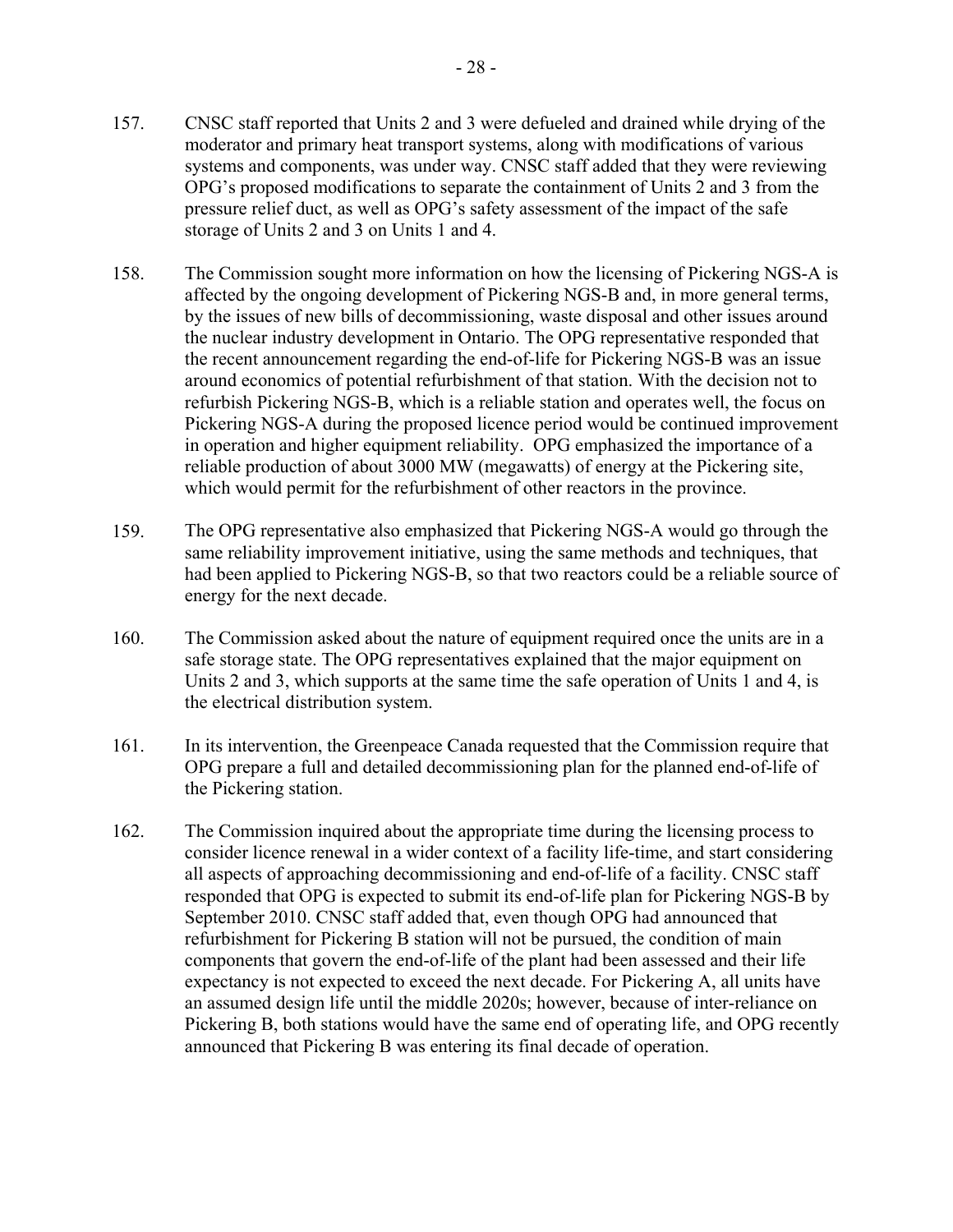<span id="page-32-0"></span>163. The Commission inquired on existing experience regarding shutting down and decommissioning of nuclear power plants, and on methods to maintain maximum safety of operations during that period. OPG responded that they were preparing themselves to use the experience developed through shutdown of their thermal operations, and were considering transfer of staff, moving of resources and looking to the industry-wide experience throughout North America and elsewhere.

#### *Conclusion on Waste Management and Decommissioning*

164. Based on the information provided, the Commission concludes that OPG has made adequate provisions regarding waste management and decommissioning. The Commission also concludes that a detailed decommissioning plan is not required at this time, since an acceptable PDP is already in place.

#### **Security**

- 165. With respect to site security issues, the Commission was provided with a separate, confidential CMD, which was considered in a closed session.
- 166. The Commission concludes that OPG has made adequate provisions for ensuring the physical security of the facility, and is of the opinion that OPG will continue to make adequate provisions during the proposed licence period.

#### **Safeguards**

- 167. OPG submitted information regarding safeguards and non-proliferation programs, with outlined plans for regular self-assessments, training and qualification for staff and updated operating manuals in their licence application. These plans address the current Safeguards priorities for the CNSC for Pickering NGS-A.
- 168. OPG informed the Commission that their Safeguards program includes the following elements:
	- a communication protocol between the International Atomic Energy Agency (IAEA), the CNSC, and OPG;
	- obligations to meet applicable regulatory requirements and the requirements of Safeguards agreements; and
	- reporting to meet applicable regulatory requirements and the requirements of Safeguards agreements.
- 169. CNSC staff reported that they had reviewed the document N-PROG-RA-0015 "Nuclear Safeguards" submitted by OPG, and found it to be acceptable. CNSC staff added that, during this licence period, OPG provided CNSC staff with all required reports and complied fully with all requests. CNSC staff said that the IAEA had conducted four physical inventory verifications, four design information verifications, and four interim inventory verifications; in all cases, OPG provided the IAEA with the necessary access and assistance to perform their activities.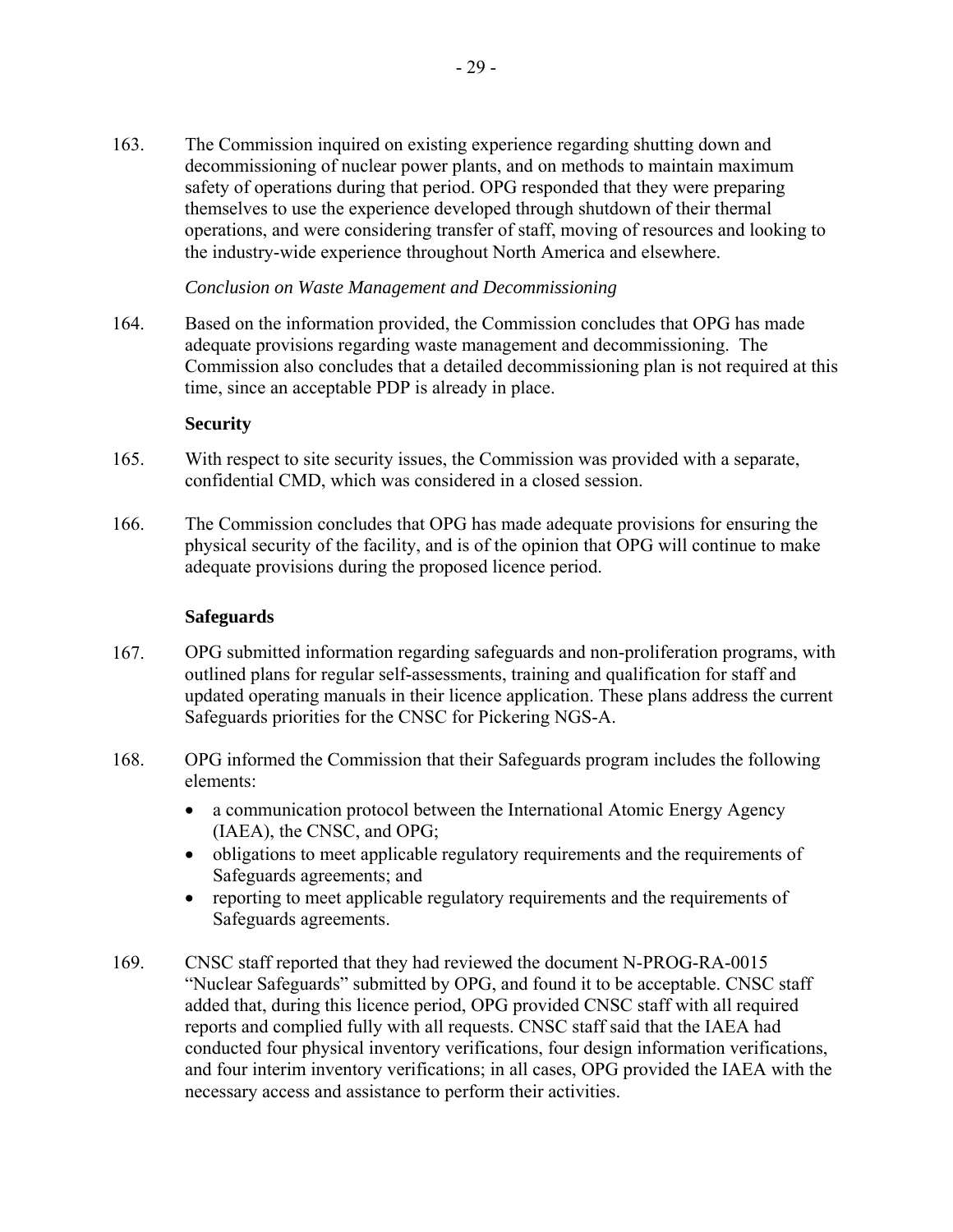<span id="page-33-0"></span>170. Based on the above information, the Commission is satisfied that OPG has made and will continue to make adequate provisions in the areas of safeguards at the facility.

## **Packaging and Transport**

171. CNSC staff reported that a licence to transport Category I, II and III nuclear material issued to OPG is revised every year. CNSC staff added that, for transportation of nuclear substances, OPG uses packages of its own designs, certified for use by the CNSC and maintained by OPG to ensure compliance with the approval certificate. CNSC staff said that OPG complies with the *Packaging and Transport of Nuclear Substances Regulations[9](#page-33-1)* requirements for all shipments leaving the site.

## *Other Information*

## **Application of the** *Canadian Environmental Assessment Act*

- 172. Before making a licensing decision, the Commission must be satisfied that all applicable requirements of the *Canadian Environmental Assessment Act*[10](#page-33-2) (CEAA) have been fulfilled.
- 173. CNSC staff indicated that the application to renew the licence for the facility under subsection 24(2) of the NSCA is not prescribed for the purposes of paragraph  $5(1)(d)$ of the CEAA in the *Law List Regulations*[11](#page-33-3). Since there are no other CEAA triggers for this project that involve the CNSC, CNSC staff stated that an environmental assessment under CEAA is not required.
- 174. Based upon the above assessment, the Commission is satisfied that an environmental assessment under the CEAA is not required for OPG's application for licence renewal.

## **Cost Recovery**

175. CNSC staff informed the Commission that OPG is in good standing with respect to the *Cost Recovery Fees Regulations[12](#page-33-4)* requirements for Pickering NGS-A.

## **Financial Guarantees**

176. In order to ensure that adequate resources are available for a safe and secure future decommissioning of the Pickering site, the Commission requires that an adequate financial guarantee for realization of the planned activities is put in place and maintained in a form acceptable to the Commission throughout the licence period.

<span id="page-33-1"></span> 9 Statutory Orders and Regulations, S.O.R./2000-208

<span id="page-33-3"></span><span id="page-33-2"></span><sup>&</sup>lt;sup>11</sup> Statutory Orders and Regulations, S.O.R./94-636.

<span id="page-33-4"></span><sup>&</sup>lt;sup>12</sup> Statutory Orders and Regulations, SOR/2003-212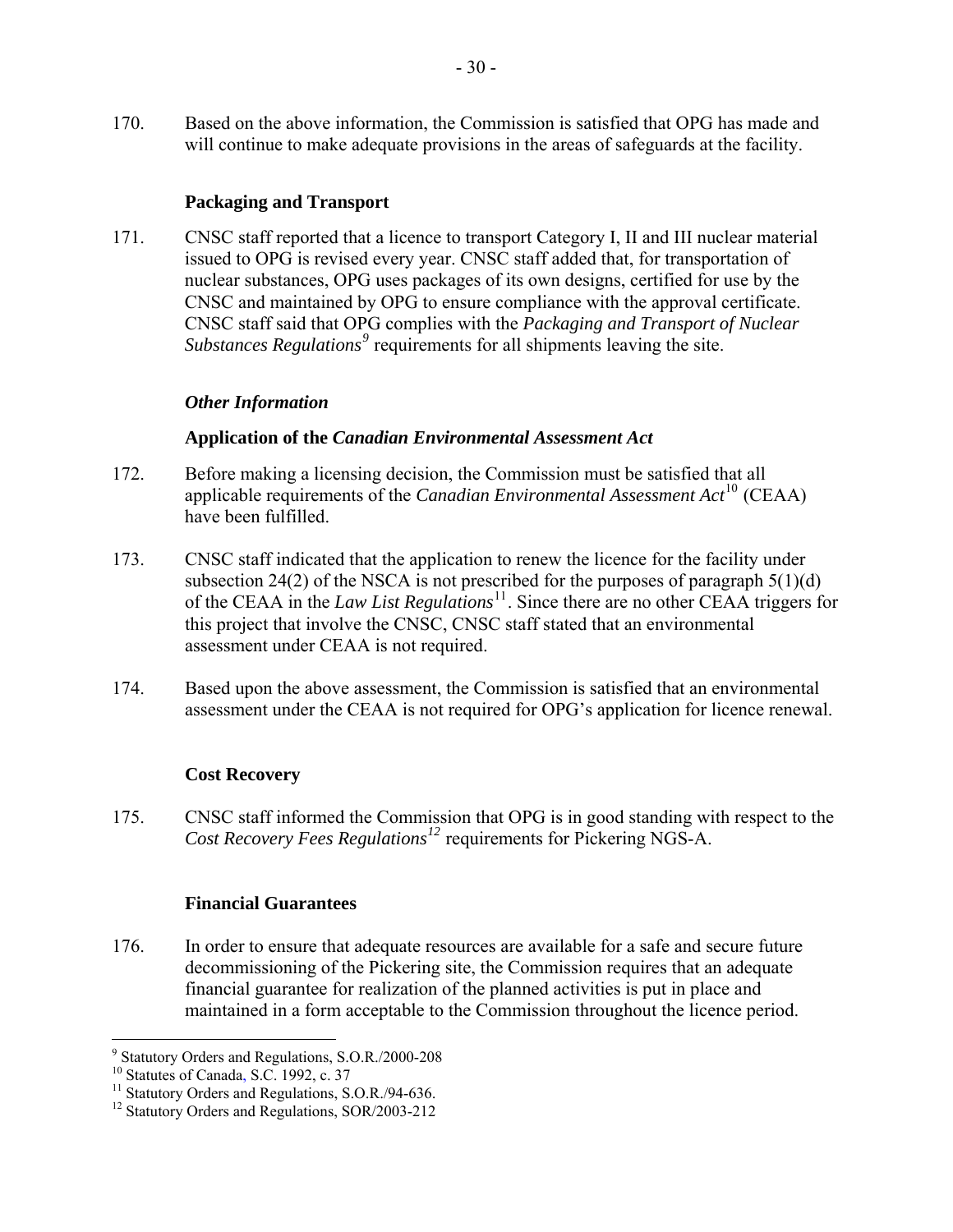- <span id="page-34-0"></span>177. CNSC staff reported that, during a Commission hearing on November 2, 2007, the Commission accepted OPG's financial guarantee proposal and assigned a licence condition requiring OPG to provide an update prior to June 30, 2012.
- 178. CNSC staff reported that the estimated cost of decommissioning the Pickering NGS-A is \$1.851 B assuming planned shutdown dates of 2021 and 2027 for Units 1 and 4. CNSC staff added that for the Pickering NGS-A renewal, the financial guarantee remains valid, sufficient and in effect. CNSC staff also said that OPG plans to conduct a complete decommissioning cost estimate review as part of the 5-year Ontario Nuclear Funds Agreement reference plan update cycle.
- 179. Responding to the Commission's question about the status of the provincial contribution to the financial guarantee, CNSC staff informed the Commission that on February 22<sup>nd</sup>, 2010 a new provincial guarantee between CNSC and the Province of Ontario and the second amending agreement to the CNSC financial security and Ontario Nuclear Funds Access Agreement between OPG, the CNSC and the Province in Ontario had been signed.
- 180. Based on this information, the Commission considers that the financial guarantee is acceptable for the purpose of the current application for licence renewal.

## **Nuclear Liability Insurance**

181. CNSC staff informed the Commission that OPG has a nuclear liability insurance coverage, for the Pickering NGS-A nuclear facility, as required under sub-section 15(1) of the *Nuclear Liability Act*[13](#page-34-1).

## **Non-Proliferation**

- 182. CNSC staff informed the Commission that, during the current licensing period, OPG has continued to provide regular and accurate information to CNSC staff on the status of foreign-obligated nuclear items at Pickering NGS-A, which are subject to the relevant bilateral cooperation agreements between Canada and other countries. CNSC staff is of the opinion that the renewal of the Pickering NGS-A operating licence would be in conformity with measures required to implement international obligations on export and import controls to which Canada has agreed.
- 183. Based on the provided information, the Commission is satisfied that OPG has made, and will continue to make, adequate provisions regarding non-proliferation at the facility that are necessary for maintaining national security and for implementing international agreements to which Canada has agreed.

1

<span id="page-34-1"></span><sup>&</sup>lt;sup>13</sup> Revised Statutes of Canada, R.S.C., 1985, c. N-28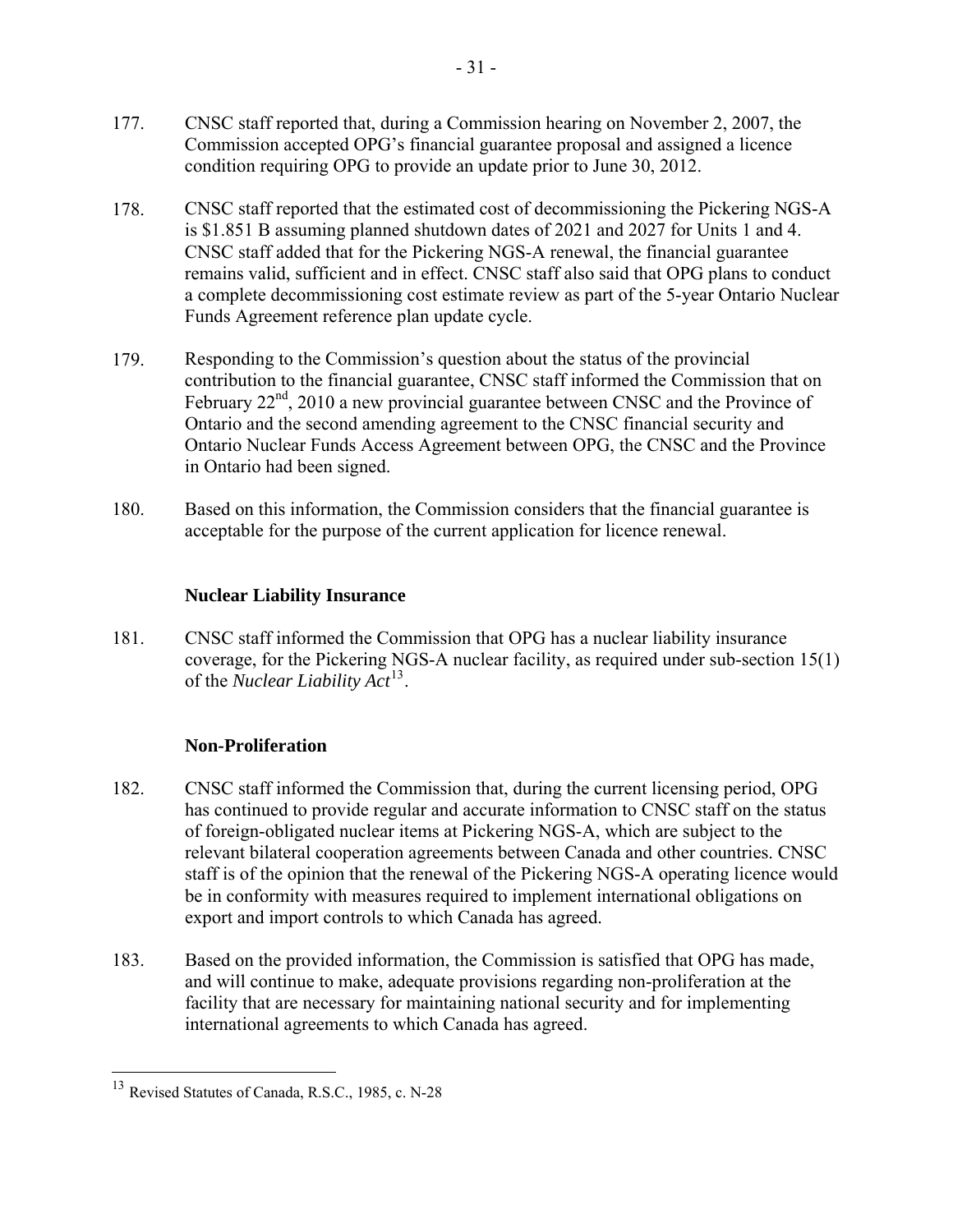#### **Cobalt-60**

- <span id="page-35-0"></span>184. CNSC staff informed the Commission that the current and proposed new Pickering NGS-A operating licenses authorize OPG to possess, manage and store Cobalt-60. In addition, the proposed operating licence requires that OPG implement and maintain a program for the receipt, storage and handling of Cobalt-60. CNSC staff explained that Pickering NGS-A is not authorized to produce Cobalt-60, but it facilitates the transport, storage and handling of Cobalt-60 produced at Pickering NGS-B. CNSC staff added that the program for the receipt, storage and handling of Cobalt-60 will not address Cobalt-60 produced as a by-product of operating a nuclear reactor at this station, which is managed through other OPG's existing processes.
- 185. CNSC staff added that OPG had provided an application update on Cobalt-60 including the receipt and handling of Cobalt-60 as a sealed source, and had requested an exemption from the requirement to conduct leak tests on sealed sources as specified in Section 18 (2) (d) of *[Nuclear Substances and Radiation Devices Regulations.](http://laws.justice.gc.ca/PDF/Regulation/s/sor-2000-207.pdf)* OPG had proposed an alternate means to ensure the protection of the environment and the health and safety of persons, which includes storage of the Cobalt-60 sealed sources in the Auxiliary Irradiated Fuel Bay (AIFB) equipped with gamma scan and tritium analyzers. CNSC staff stated that they had reviewed OPG's alternate means of ensuring the protection of the environment and health and safety of persons and considered it to be acceptable.
- 186. Based on the information provided, the Commission accepts the alternative means for safe storage and exempts OPG from the requirement to conduct leak tests on the sealed sources that contain Cobalt-60 produced by Pickering NGS–B, as specified in Section 18(2)(d) of the *Nuclear Substances and Radiation Devices Regulations*. This exemption is granted in accordance with section 7 of the NSCA and section 11 of the *Nuclear Safety and Control General Regulations.*

#### **Pickering NGS-A Safety Improvement Plan**

187. CNSC staff informed the Commission that they had requested that OPG submit information on its assessment of existing safety challenges at Pickering NGS-A, along with a safety improvement plan to address these challenges during the next licensing period. In response, OPG submitted information with a list of ongoing improvement activities that would continue during the proposed licensing period. The information also included new initiatives such as resolution of the issues related to safety culture, minimum complement, fish mortality, and Inter Station Transfer Bus. Based on the information, CNSC staff is of the opinion that OPG is actively reviewing and planning activities that will ensure the safe operation of the Pickering NGS-A during the proposed licensing period.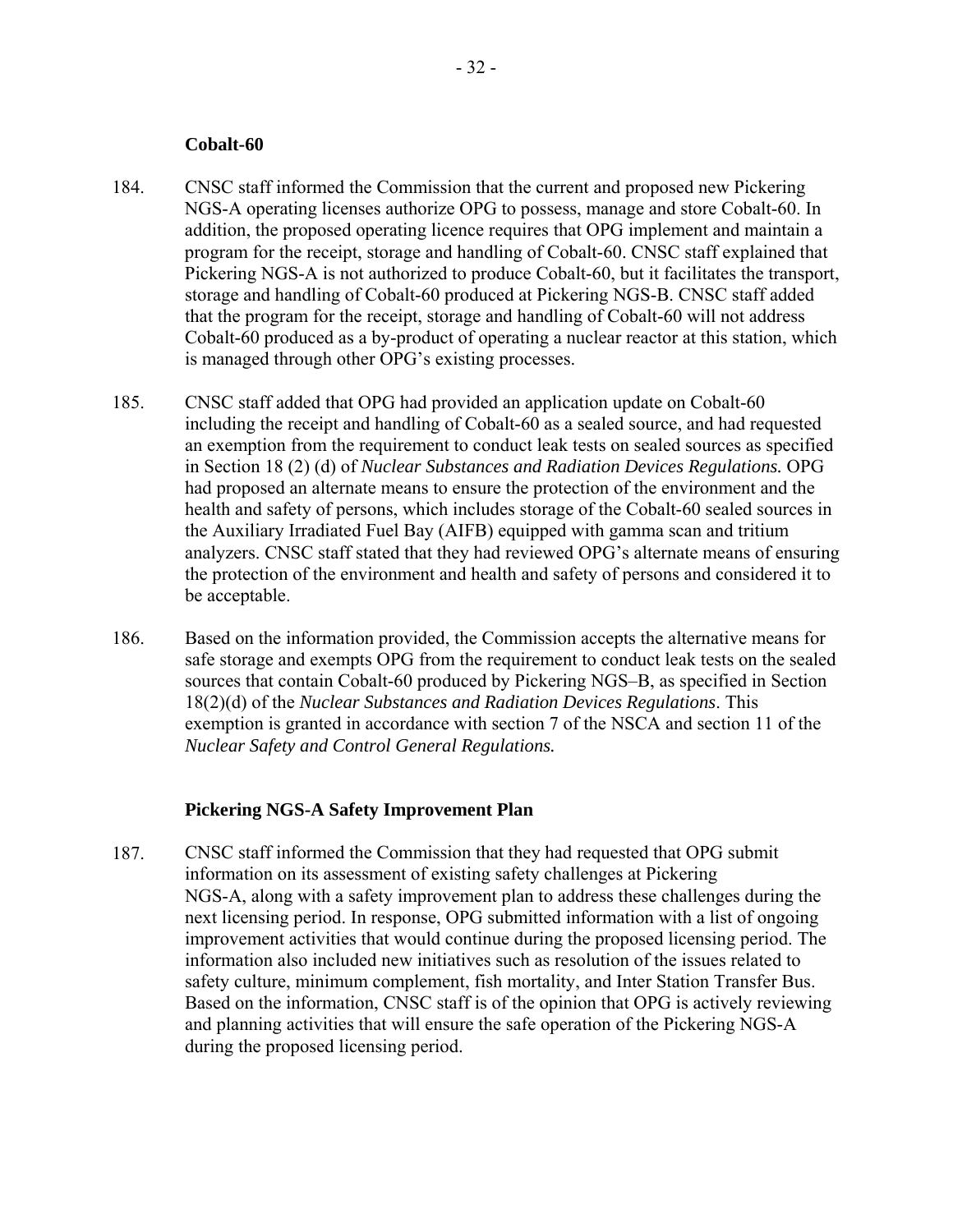## **Public Information Program**

- <span id="page-36-0"></span>188. OPG submitted information on their Community Relations/Public Information program, emphasizing the objectives and explaining main components of the program. OPG also submitted an extensive list of program highlights and accomplishments.
- 189. CNSC staff informed the Commission that they had reviewed program documentation included in OPG's licence renewal application and included governing document N-STD-AS-0013 "External Communications". Besides the program documentation, the review included identification of target audiences, specific objectives of communication with neighbouring communities and general public and media opinion on operation of the facility. CNSC staff stated that this review indicated favourable impressions of OPG and its operation of the facility, which have been growing during the licensing period. CNSC staff is of the opinion that OPG adequately informs the public on the general nature of the effects on the environment and health and safety of persons that may result from the operation of the facility.
- 190. Several intervenors expressed their satisfaction with the quality of public information programs and with the transparency and leadership that OPG has shown.
- 191. The Commission asked OPG about their plans in terms of public information beyond the proposed licensing period and about their public information strategy to deal with bigger issues, such as refurbishments and decommissioning. OPG representatives responded that they have plans that include active communication with stakeholders and with community through the Community Advisory Council and Town Council. OPG representatives added that they were developing a long-term plan to keep their stakeholders and the public informed.
- 192. The Commission sought more information on consultation with the Aboriginal groups. OPG responded that they had been consulting with Aboriginal groups on their major environmental assessments, and that several groups had been included in consultations, so that all groups were included in the process; however, upon repeated invitations to participate in this hearing, the contacted Aboriginal groups did not express interest to intervene.
- 193. Based on this information, the Commission is satisfied that OPG's public information program meets regulatory requirements and is effective in keeping the public informed on the facility operations.

## **Licence Length and Conditions**

194. OPG requested and CNSC staff recommended a licence term of five years beginning July 1, 2010 and ending June 30, 2015. CNSC staff also proposed changes to the format and content of the operating licence to clarify the legal requirements, remove duplication, and achieve consistency in the licences. The proposed changes were aiming at simplifying the licence format and resulted in two documents: the proposed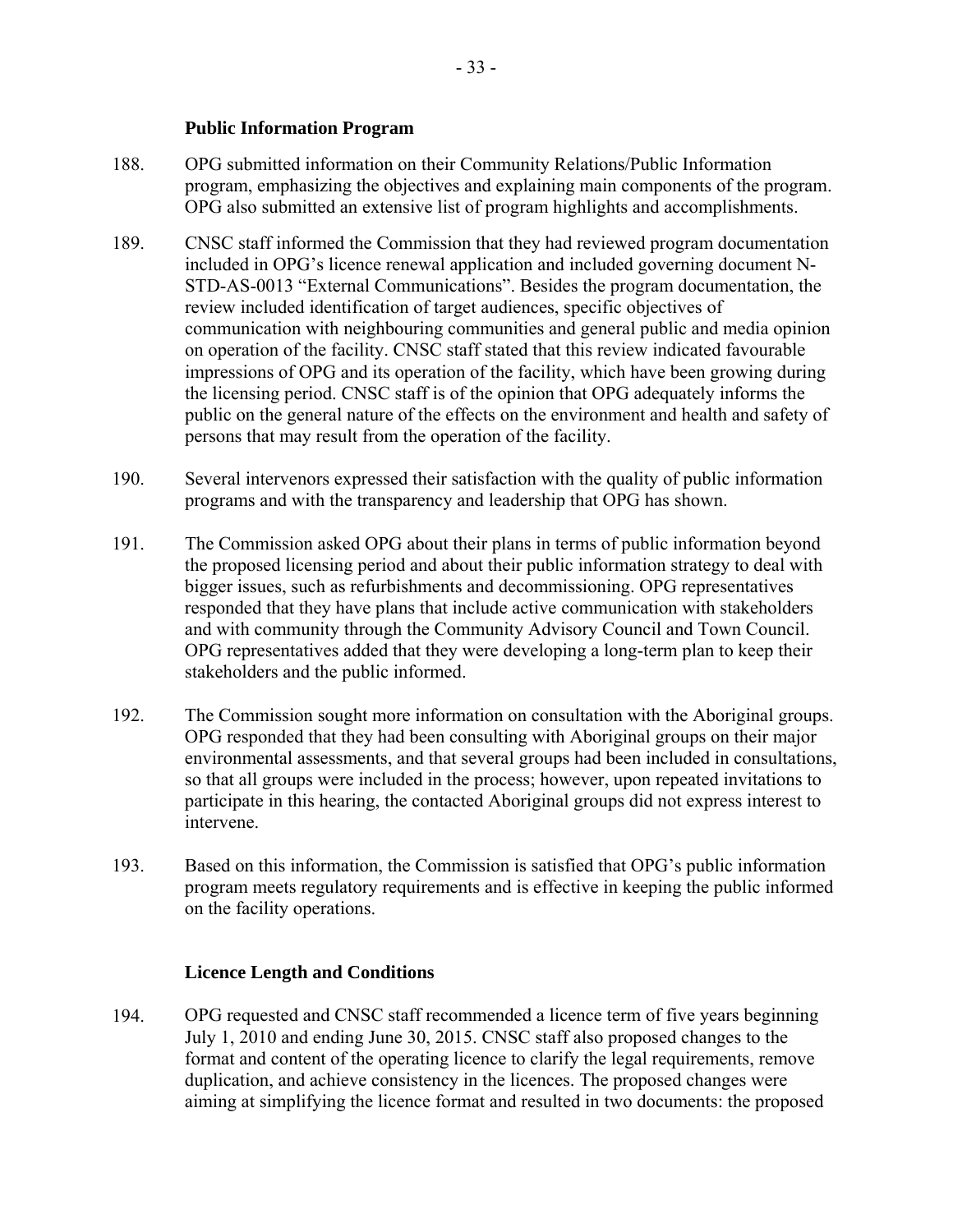Pickering NGS-A PROL licence that contains high-level binding regulatory requirements and the Licence Conditions Handbook (LCH) that contains the related low-level technical details for each licence condition.

- 195. CNSC staff stated that the proposed changes would reduce the number of licence amendments that are administrative in nature and that are of low risk, which currently require approvals by the Commission. The proposed PROL changes include a generic statement that allows the Commission to delegate certain approvals to CNSC staff, which would enhance transparency, predictability and clarity of the regulatory requirements while maintaining adequate oversight of licensed activities within the mandate of the CNSC.
- 196. The Commission sought more information on reporting during the proposed licence period and on the role of annual reports. CNSC staff responded that this was a part of the continuous improvement in the regulatory process and that they were establishing a periodic safety review that would identify necessary actions with respect to the currently operating facility on an annual basis, looking at the same time at the longterm aspects. CNSC staff added that this approach could be applied to new facilities, existing facilities or a facility undergoing refurbishment.
- 197. In its intervention, Greenpeace Canada requested that the licence renewal be aligned for both Pickering NGS-A and Pickering NGS-B, given that the entire Pickering station would be closed in the 2020s.
- 198. Looking at the time scale beyond the proposed licensing period and commenting on potential benefits of such a solution, the Commission suggested harmonization of the licences for Pickering NGS-A and Pickering NGS-B as a rational approach to preparations for end-of-life and decommissioning activities that are expected to start during the following licensing period, from 2013 to 2018. In response, OPG stated that two separate licensees for two Pickering stations exist for historical reasons and that their intentions were to consider harmonization of the licences; however, at this time they were requesting a five-year licence for operation of Pickering NGS-A. CNSC staff stated that the requested five-year licence had been supported from the safety standpoint and said that they were involved in discussions about ways to harmonize licenses for the two sites. CNSC staff added that a consolidation of the licenses could reduce administrative work; however, such consolidation would require serious preparations.
- 199. Based on the above information and considerations, the Commission concluded that a three-year licence with annual reports is appropriate and requested consolidation of licences for Pickering NGS-A and Pickering NGS-B. The Commission approves the licence conditions and accepts the Licence Conditions Handbook as recommended by CNSC staff. The Commission also accepts CNSC staff's recommendation regarding the delegation of authority, and notes that they can bring any matter to the Commission as applicable.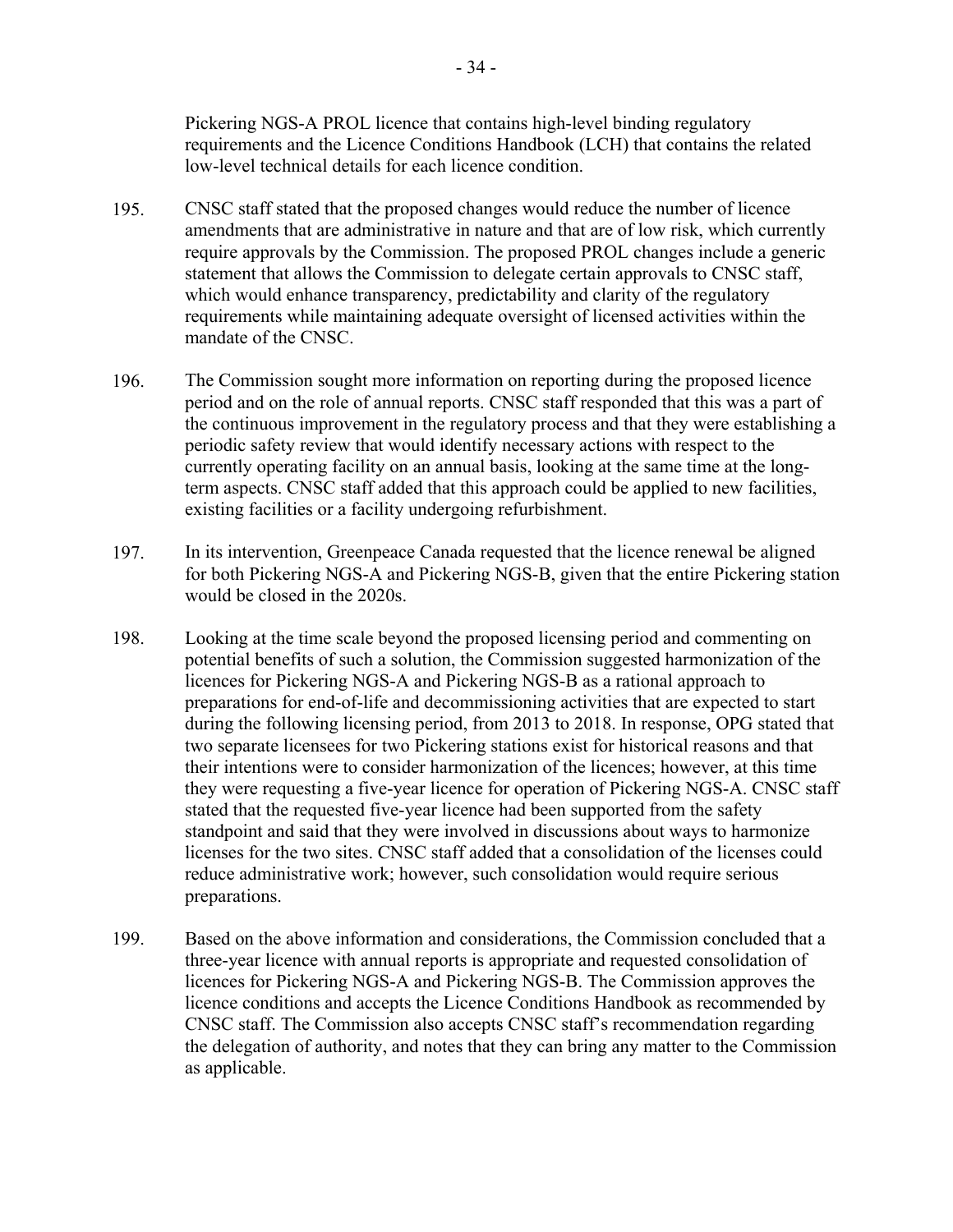## **CONCLUSION**

- <span id="page-38-0"></span>200. The Commission has considered the information and submissions of CNSC staff, OPG and all participants as set out in the material available for reference on the record, as well as the oral and written submissions provided or made by the participants at the hearing.
- 201. The Commission concludes that an environmental assessment of the proposed continued operation of the facility, pursuant to the *Canadian Environmental Assessment Act*, is not required.
- 202. The Commission is satisfied that OPG meets the requirements of subsection 24(4) of the *Nuclear Safety and Control Act*. That is, the Commission is of the opinion that OPG is qualified to carry on the activity that the proposed licence will authorize and that OPG will make adequate provision for the protection of the environment, the health and safety of persons and the maintenance of national security and measures required to implement international obligations to which Canada has agreed.
- 203. Therefore, the Commission, pursuant to section 24 of the *Nuclear Safety and Control Act*, renews Ontario Power Generation's Nuclear Power Reactor Operating Licence for its Pickering Nuclear Generating Station A (NGS-A) located in the city of Pickering, Ontario. The renewed licence, PROL 04.00/2013, is valid from July 1, 2010 to June 30, 2013.
- 204. The Commission includes in the licence the conditions as recommended by CNSC staff and set out in the draft licence attached to CMD 10-H6.C and CMD 10-H6.E. The Commission accepts the proposed *Licence Conditions Handbook* (LCH) as set out in the CMD 10-H6.C and CMD 10-H6.E.
- 205. With this decision, the Commission requests that OPG prepare yearly reports on their activities regarding fish mortality. The reports should include results of conducted studies, efficiency of applied mitigation measures and all other relevant data, and should be presented at public proceedings of the Commission by the end of each calendar year. The Commission expects the first of the reports to be presented by December 2010.
- 206. The Commission exempts OPG, pursuant to section 7 of the NSCA and section 11 of the *Nuclear Safety and Control General Regulations*, from the requirement to conduct leak tests on the sealed sources that contain Cobalt-60 produced by Pickering NGS–B, as specified in Section 18(2)(d) of the *Nuclear Substances and Radiation Devices Regulations*. The Commission accepts OPG's alternative provisions for their safe storage.
- 207. The Commission acknowledges the explanation by OPG regarding the end-of-life of the Pickering stations and dependence of functioning of Pickering NGS-A and Pickering NGS–B on common facilities and services.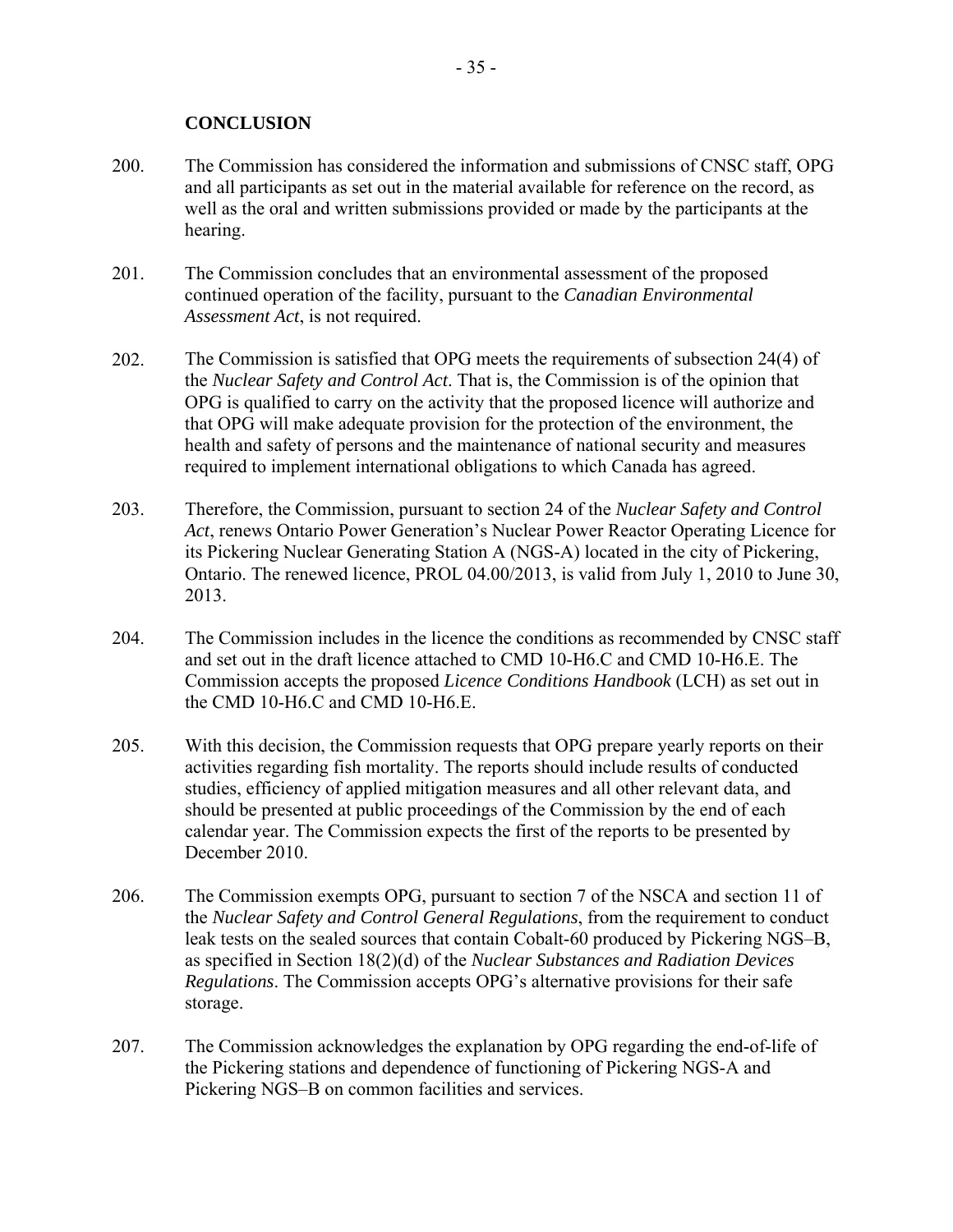- 208. The Commission directs OPG to prepare, by the end of this licence period, the merging of licences for Pickering NGS-A and Pickering NGS-B, and to submit an application for a one-site licence, focusing on the end-of-life of the facility, decommissioning (including a comprehensive plan on decommissioning strategies) and ageing management.
- 209. The Commission directs OPG to continue with improvements of its emergency preparedness response processes and follow recommendations regarding public alert systems and installation of additional sirens. The Commission expects to receive the first report on the progress related to this issue by December 2010.

 $\ell_{\mathcal{C}}$ 

SFP 2 0 2010

Michael Binder Date President, Canadian Nuclear Safety Commission